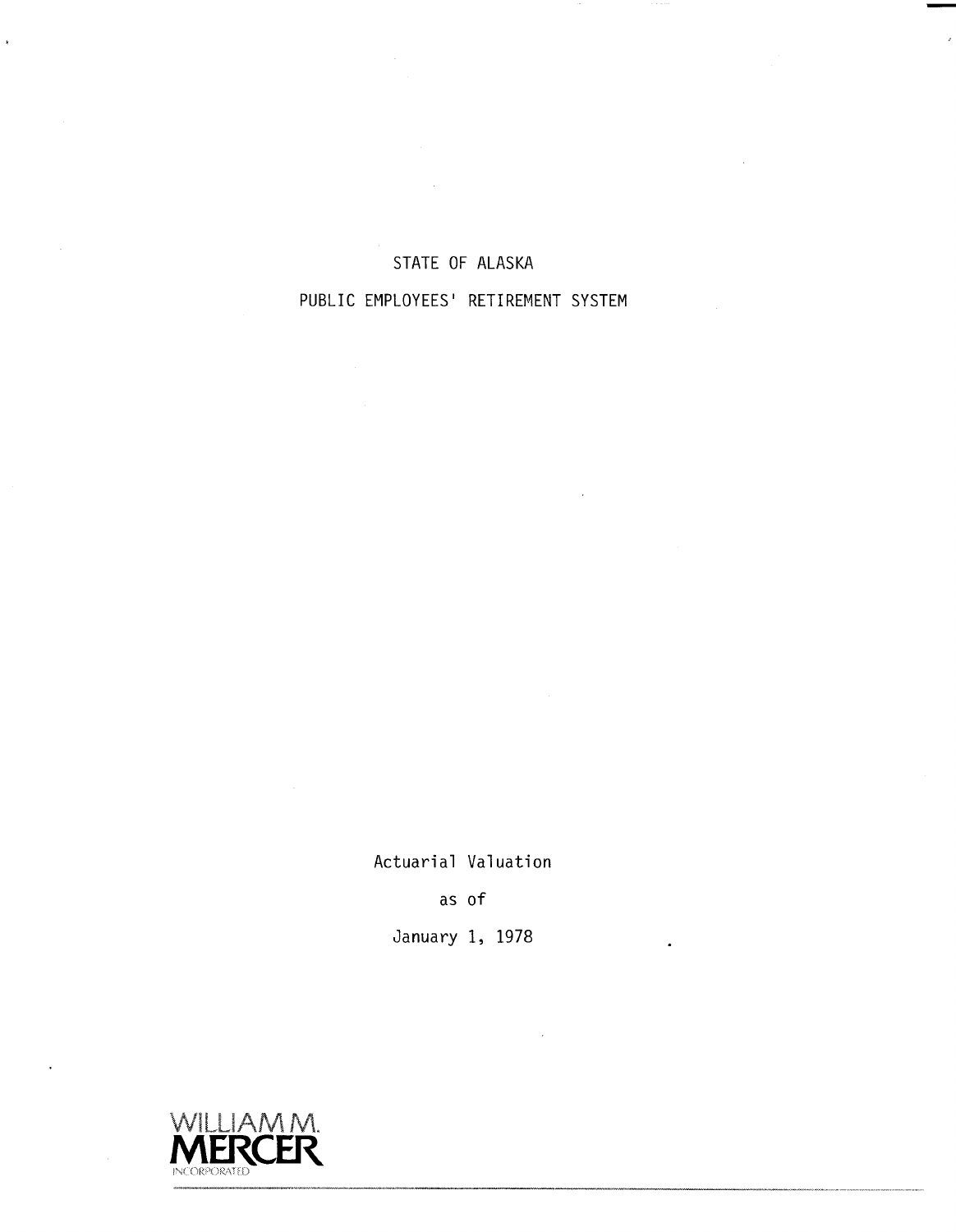$\ddot{\phantom{0}}$ 

 $\bar{z}$ 

 $\ddot{\phantom{a}}$ 

TABLE OF CONTENTS

|           |     | Page                                                                                                                         |     |
|-----------|-----|------------------------------------------------------------------------------------------------------------------------------|-----|
| SUMMARY   |     |                                                                                                                              | 1   |
|           |     | ANALYSIS OF THE VALUATION                                                                                                    | 3   |
| SECTION 1 |     | THE BASIS OF THE VALUATION                                                                                                   | 9   |
|           | 1.1 | BRIEF OUTLINE OF THE PLAN                                                                                                    | 10  |
|           | 1.2 | MISCELLANEOUS INFORMATION AS OF JANUARY 1                                                                                    | 17  |
|           | 1.3 | ANNUAL EARNINGS BY AGE AND SERVICE                                                                                           | 18  |
|           | 1.4 | ACTUARIAL METHOD AND ASSUMPTIONS                                                                                             | 19  |
|           |     | TABLE 1 - PROPOSED EMPLOYEE TURNOVER ASSUMPTIONS                                                                             | 21  |
|           |     | TABLE 2 - DISABILITY RATES                                                                                                   | 22  |
| SECTION 2 |     | DETAILED VALUATION RESULTS                                                                                                   | 23  |
|           | 2.1 | DEVELOPMENT OF VALUATION ASSETS AS OF JANUARY 1, 1978.                                                                       | 24  |
|           | 2.2 | BREAKDOWN OF PRESENT VALUE OF BENEFITS                                                                                       | 25  |
|           | 2.3 | DEVELOPMENT OF CONSOLIDATED EMPLOYER CONTRIBUTION<br>RATE FOR FISCAL YEAR 1979-80                                            | 26  |
|           |     | 2.3(a) DEVELOPMENT OF CONSOLIDATED EMPLOYER CONTRIBUTION<br>RATE FOR FISCAL YEAR 1979-80 ONLY FOR POLICE AND<br>FIRE MEMBERS | 27  |
|           |     | 2.3(b) DEVELOPMENT OF CONSOLIDATED EMPLOYER CONTRIBUTION<br>RATE FOR FISCAL YEAR 1979-80 ONLY FOR "OTHER"<br>MEMBERS.        | 28  |
|           | 2.4 | CALCULATION OF TOTAL CONTRIBUTION RATES FOR FISCAL<br>YEAR 1979-80                                                           | -29 |
|           |     | 2.4(a) CALCULATION OF TOTAL CONTRIBUTON RATES FOR FISCAL<br>YEAR 1979-80 ONLY FOR POLICE AND FIRE MEMBERS                    | 30  |
|           |     | 2.4(b) CALCULATION OF TOTAL CONTRIBUTION RATES FOR FISCAL<br>YEAR 1979-80 ONLY FOR "OTHER" MEMBERS                           | 31  |
|           | 2.5 | CONTRIBUTION RATES - 30-YEAR AMORTIZATION                                                                                    | 32  |
|           |     | 2.5(a) CONTRIBUTION RATES - 25-YEAR AMORTIZATION                                                                             | 35  |

 $\mathbf{u}$ 

 $\overline{\phantom{a}}$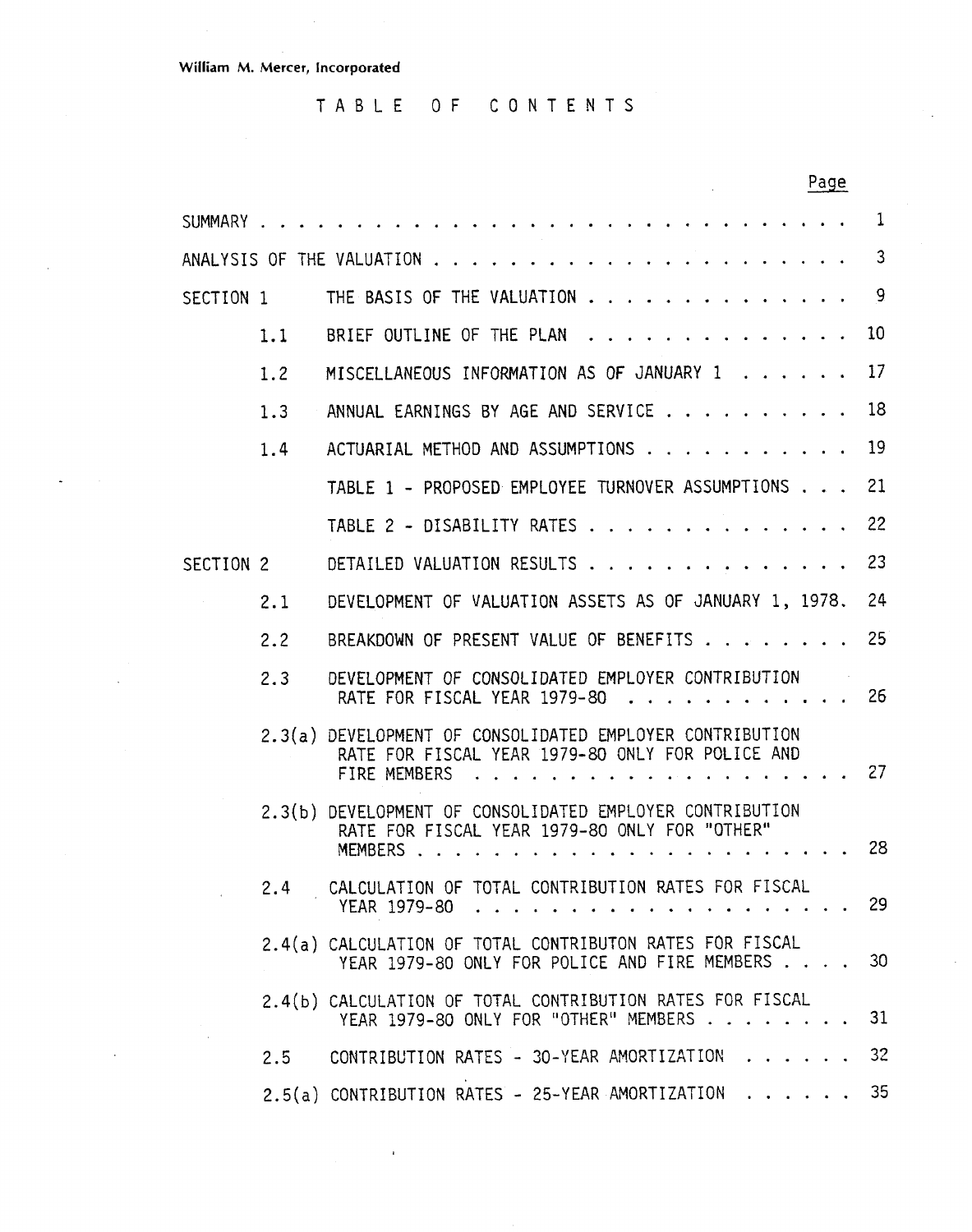

**Benefit Services** / **Consulting Actuaries** 

#### **SUMMARY**

In accordance with your request, we have completed a valuation of the Alaska Public Employees' Retirement System as of January 1, 1978. The principal results of the actuarial valuation are presented in this summary and analysis; the two sections which follow are meant to provide the necessary supporting details.

Section 1 presents the fundamental information on which the valuation was based. Included is a summary of plan provisions, information about plan participants, and disclosure of the actuarial method and assumptions used.

Section 2 presents the detailed actuarial valuation results. Its subsections present a step-by-step derivation of the recommended contribution. In addition, information requested by the auditors of the Retirement System is presented.

The purposes of an actuarial valuation are:

- 1. To examine the status of funding of the Plan, and
- 2. To determine the contribution rates for the State for each political subdivision in the Systen.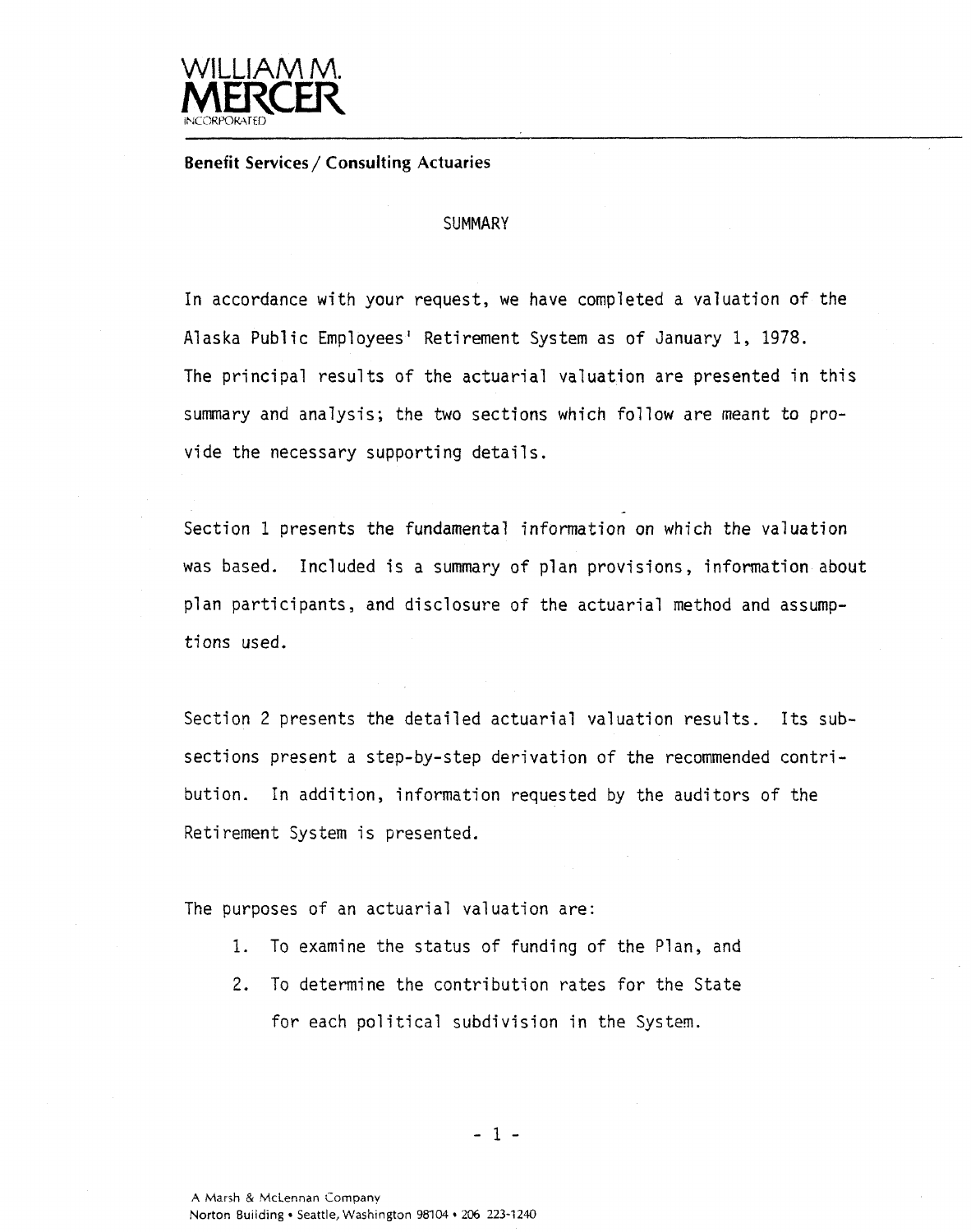The most significant results of the valuation are as follows:

|     |     |                                      | 1977          | 1978          |
|-----|-----|--------------------------------------|---------------|---------------|
| (1) |     | Status of Funding as of<br>January 1 |               |               |
|     | (a) | Valuation Assets                     | \$159,121,540 | \$218,748,056 |
|     | (b) | Present Value of<br>Accrued Benefits | 241, 611, 952 | 316,421,966   |
|     |     | (c) Accrued Benefit<br>Funding Ratio | 65.9%         | 69.1%         |
| (2) |     | Contributions For Fiscal Year        | 1978-79       | 1979-80       |
|     | (a) | Consolidated Rate                    | 9.96%         | 9.82%         |
|     | (b) | Average Past<br>Service Rate         | 2.09%         | 1.98%         |
|     | (c) | Average Total<br>Contribution Rate   | 12.05%        | 11.80%        |

In preparing this valuation, we have employed generally accepted actuarial methods and assumptions, in conjunction with employee data provided to us, to deternine a sound value for the Plan liabilities. I certify that, to the best of my knowledge and belief, the attached statements are true and correct.

Respectfully submitted,

hordson aJerl

Robert F. Richardson, MAAA Vice President

RFR: jn

September 28, 1978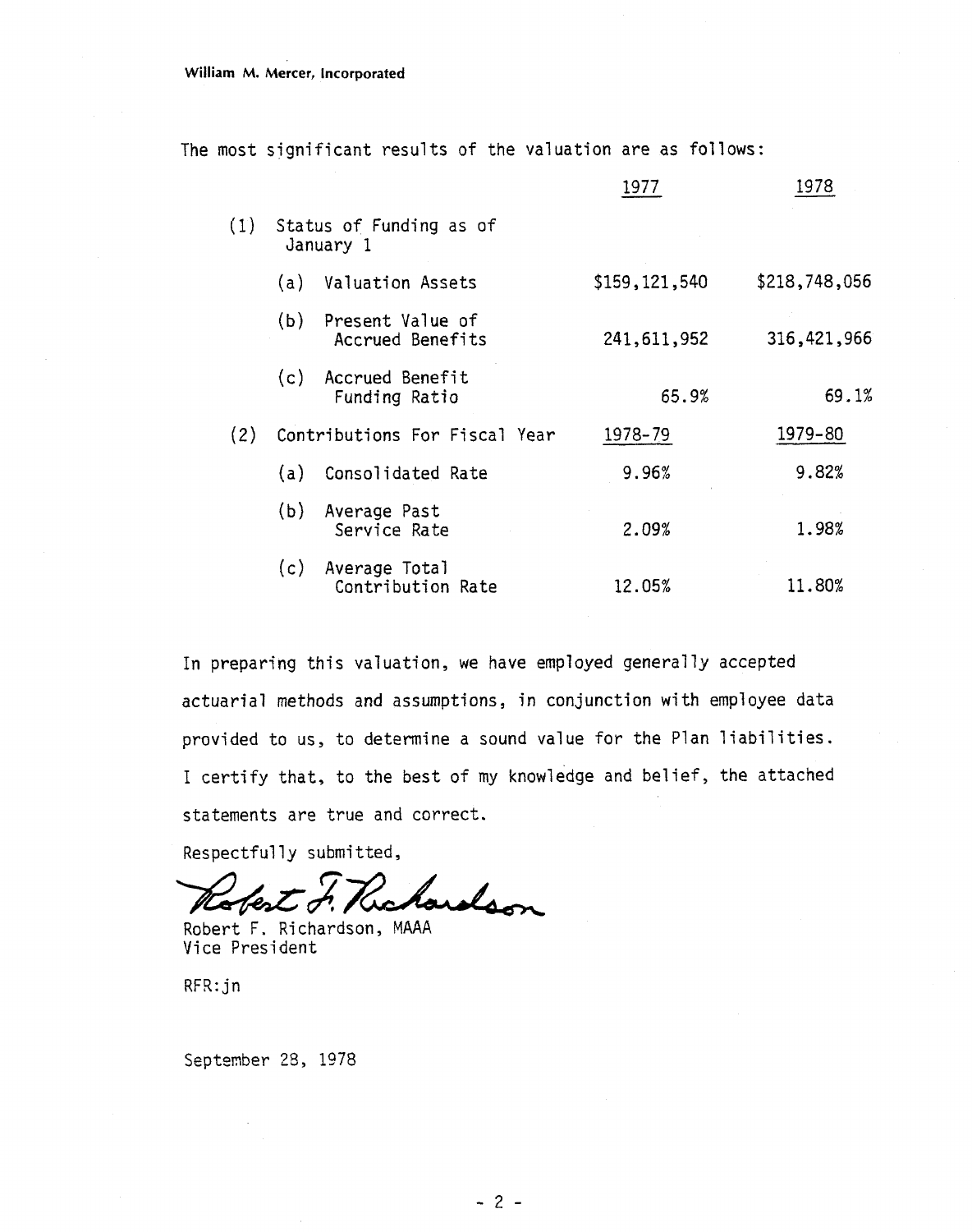#### ANALYSIS OF THE VALUATION

#### Actuarial Method and Assumptions

This actuarial valuation report is based upon the actuarial methods and assumptions adopted at the Spring Board Meeting of the State of Alaska Public Employees' Retirement System in March 1978. The methods and assumptions which were adopted are as follows:

(1) Actuarial Cost Method

Annual contributions will continue to be determined under the attained age normal actuarial cost method. The unfunded past service liability is funded with level payments over 30 years. In this report we have also included calculations based upon a 25-year amortization of unfunded past service liabilities.

**(2)** Interest

Cost calculations are now based upon a 6% interest assumption rather than the 5% interest assumption which had been used in prior reports.

(3) Salary Scale

The new salary scale is 6% per year until age 39 and 5% per year for ages 40 and up. The prior actuarial assumption assumed 5% per year increases for all ages.

- (4) In the new mortality table is the 1971 Group Annuity Table. Previous reports were based upon the 1951 Group Annuity Mortality Table with projection **C** to 1965.
- (5) Empl oyee Turnover

The new employee turnover table is based upon actual experience

 $-3-$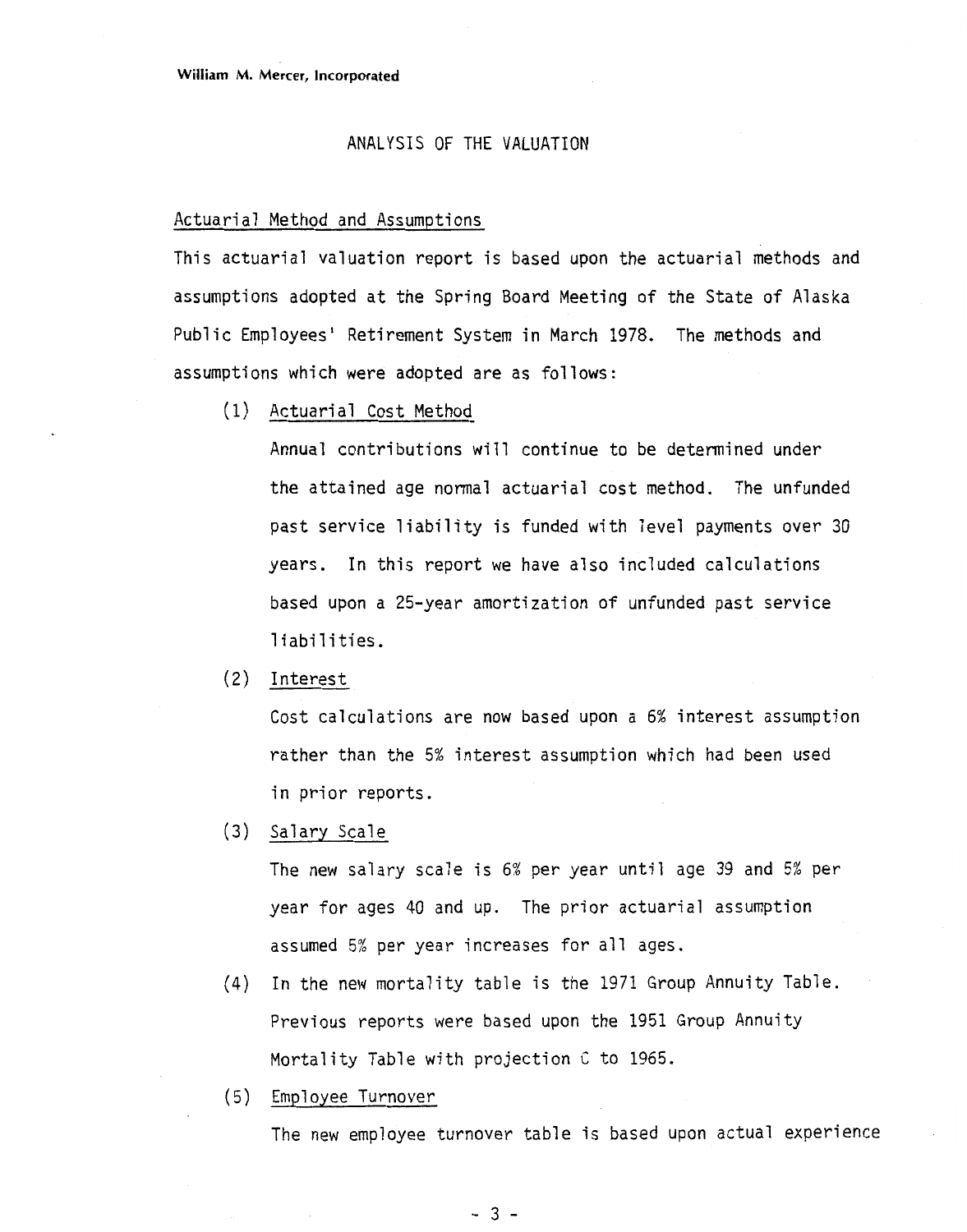of the System during 1976. The previous employee turnover assumption was based upon a turnover study completed during 1973.

(6) Disability

No change in the disability incidence rate was adopted. Post-disability mortality is now assumed to follow rates recently pub1 ished by the Pension Benefit Guaranty Corporation which reflect mortality of those receiving Social Security Disability Benefits. The percentage of disabilities which are deemed to be "occupational" was increased from 80% to 94% for police and fire members and it was increased from 20% to 28% for "other" members.

(7) Retirement Age

It is now assumed that employees will retire half way between the earliest age at which they can receive unreduced benefits and age 60. The former actuarial assumption assumed that employees would retire as soon as they could receive unreduced retirement benefits from the System.

(8) Contribution Refund

Based upon actual experience during 1976, it is now assumed that 89% of the employees who terminate after becoming vested but before having ten years of service or attaining age 50, will leave their contributions and thereby retain their deferred vested benefits. All other employees who terminate after becoming vested are assumed to keep their contributions in the System and thereby receive deferred vested benefits.

 $-4-$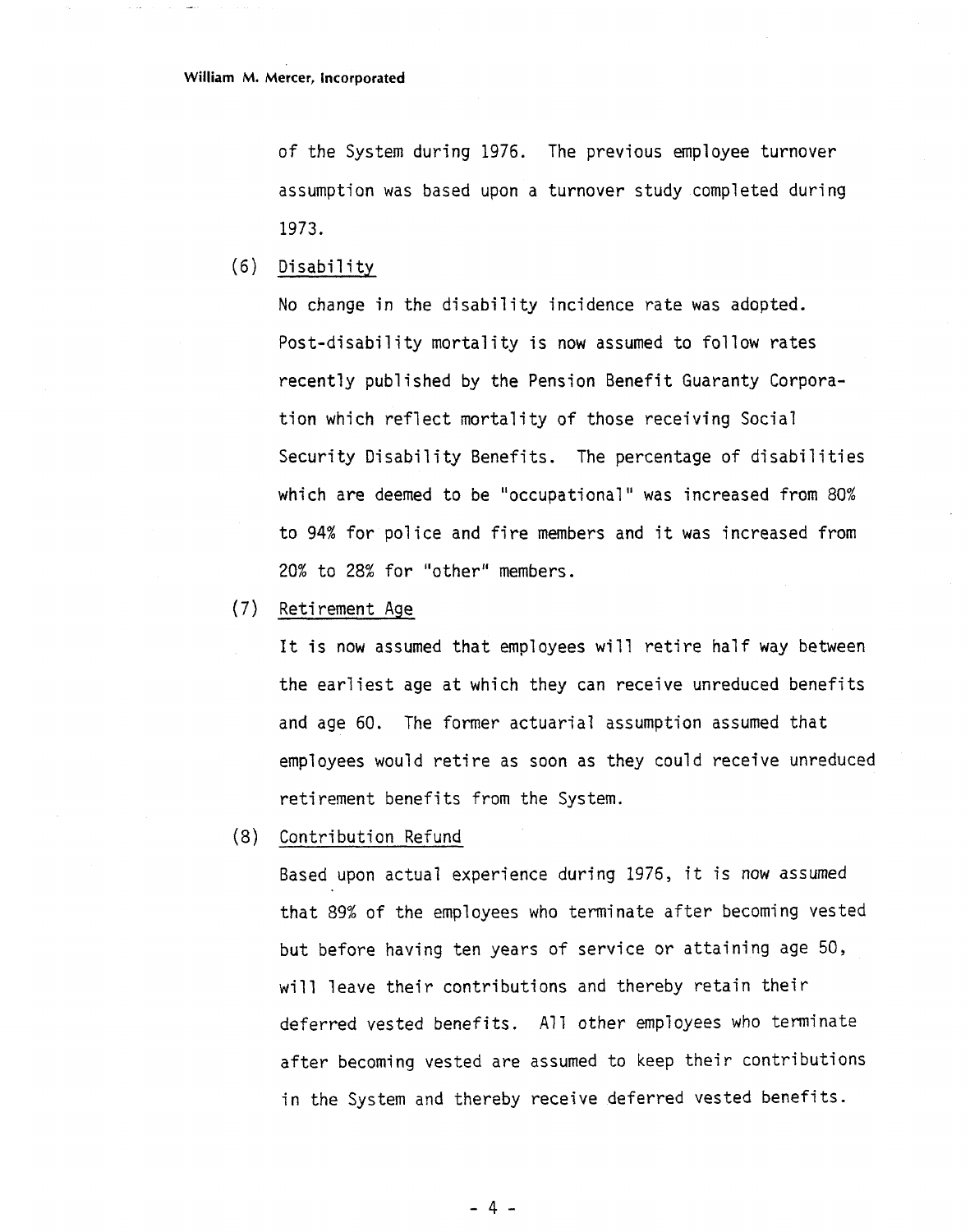The former assumption was that only 10% of those terminating would retain their deferred vested benefit. Other participants would take their contributions and thereby forfeit their deferred vested benefit.

(9) C.O.L.A.

No change was made in the assumption that 60% of those receiving retirement benefits would be eligible for costof-living adjustments.

(10) Personal Leave

In order to fund for recently enacted legislation, we are now assuming that each employee who receives retirement benefits under the System will have accumulated 4.7 days of unused personal leave for each year of service.

(11) Valuation Assets

In order to take into consideration market value changes in the assets of the total System, assets used for valuation purposes are based upon the three-year average ratio between market and book values. Formerly, the assets used for valuation purposes were set equal to the book value of the System's assets.

Although there were several changes made in actuarial assumptions, there was relatively little impact on the System's accrued benefit funding ratio or upon contribution rates. These new assumptions increased the average total contribution rate from 11.92°4 to 12.05%. The change in assumptions increased the accrued benefit funding ratio from 64.4% to 65.9%.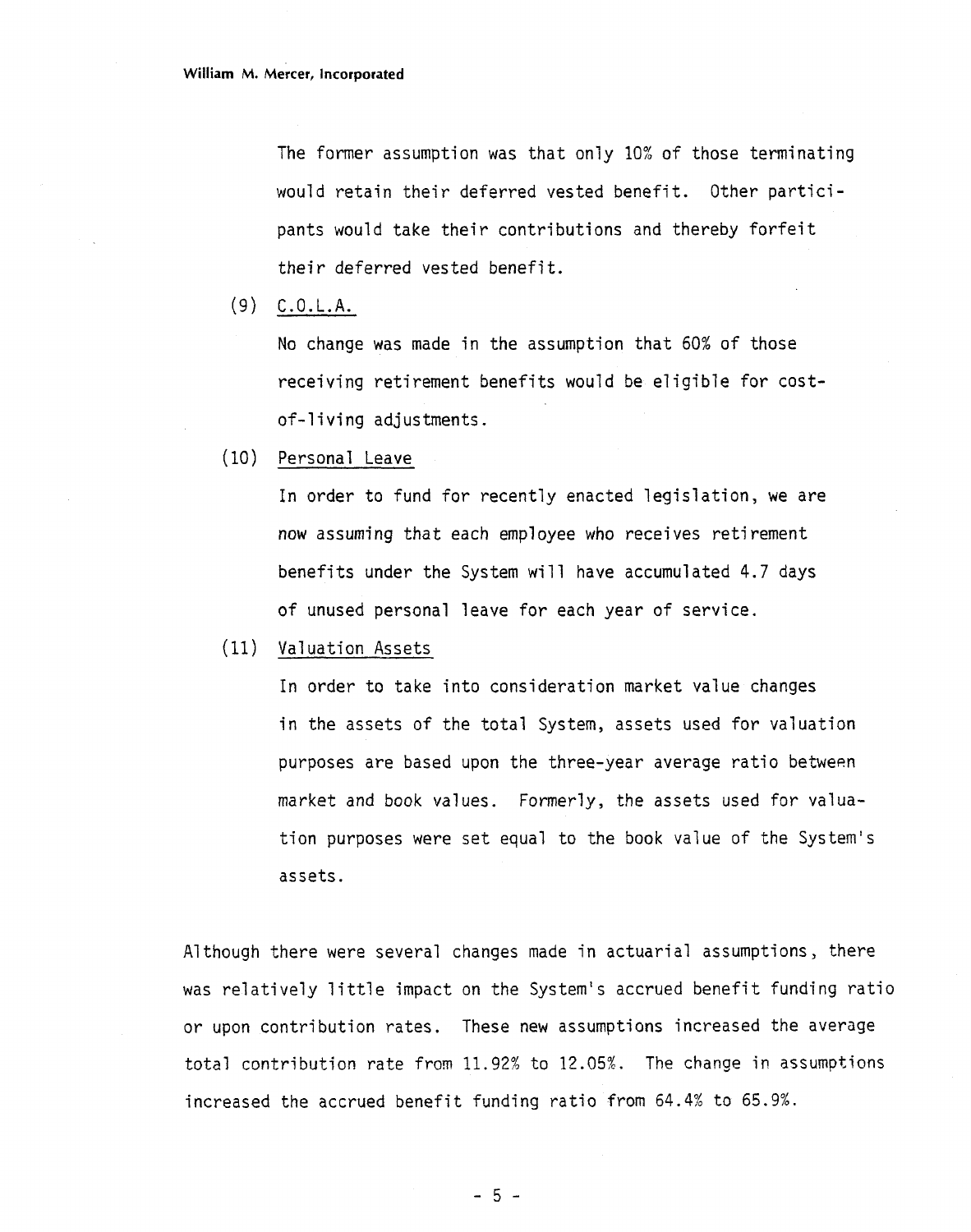#### Actuarial Experience During 1977

As can be seen in the prior summary, the accrued benefit funding ratio increased from 65.9% to 69.1%. This is one of the best indicators that the System is being funded in a satisfactory manner. Both the consolidated rate and the average past service rate were virtually unchanged, both showing slight drops. This also is a healthy sign indicating that the actuarial methods and assumptions are reasonable, in the aggregate, in determining the cost of benefits under the System. Legislation which allows credit for unused personal leave and the PRPA's granted in July of 1978 led to increases in liabilities and costs. Increases in annual salary greater than our assumed actuarial assumption also tended to increase liabilities and costs. However, factors which tended to reduce costs were the higher than anticipated investment return rate on the funds, the slight decrease in average age, and slightly higher than anticipated employee turnover.

#### Member Data

As can be seen in Exhibit 1.2, the number of active members, retirees, and beneficiaries continues to grow significantly. While salaries continue to grow rapidly, the percentage increase was down slightly during 1977 when compared with 1976. For example, the average salary of all participants with one or more years of service increased 13% during 1976 while the same average increased only 11.7% during 1977. Salary increases for employees with long service increased even less than that. For example, the average salary of employees with five or more years of service increased from \$24,333 to \$26,597, an increase of 9.3%. As

 $-6-$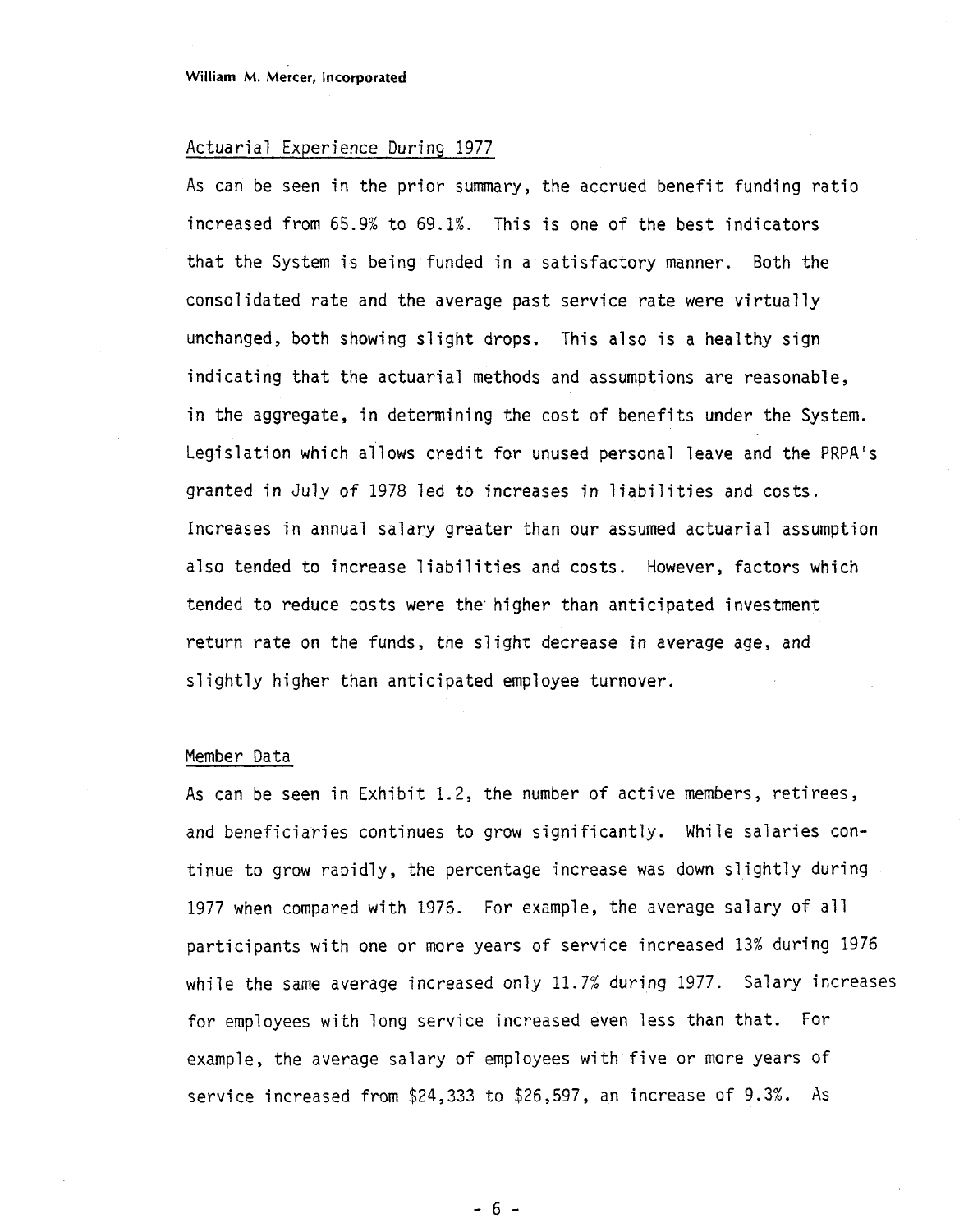reported previously, the average age decreased slighly while average credited service remained unchanged at 4.48 years. The number of retirees and beneficiaries likewise continues to grow rapidly, with a resulting decrease in the average age of those receiving benefits with an increase in their average monthly benefit.

#### A1 ternate Amortization Periods

In prior years there has been some discussion concerning a reduction in the amortization period. If the amortization period were reduced from 30 years to 25 years, the average total contribution rate for all employers would increase from 11.80% to 11.95%. I have also included in this report how this change in amortization periods would affect the State and all other political subdivisions in the System.

## Police and Fire Costs vs. "Other" Costs

In this report I have included exhibits which develop an average contribution rate for police and fire members at 15.82%, with an average total contribution rate for "other" members as being 11.28%. The higher cost associated with police and fire members reflects the higher benefit accrual rate for years of credited service after ten years and the more liberal retirement eligibility provisions. Partially offsetting the higher costs associated with the provisions affecting police and fire members is the fact that they contribute 5% toward their benefits and the fact that their average age (34.92) is almost **2%** years younger than the average age of the "other" members (37.31). A1 though the average police and fireman has more service than "other" members

 $-7 -$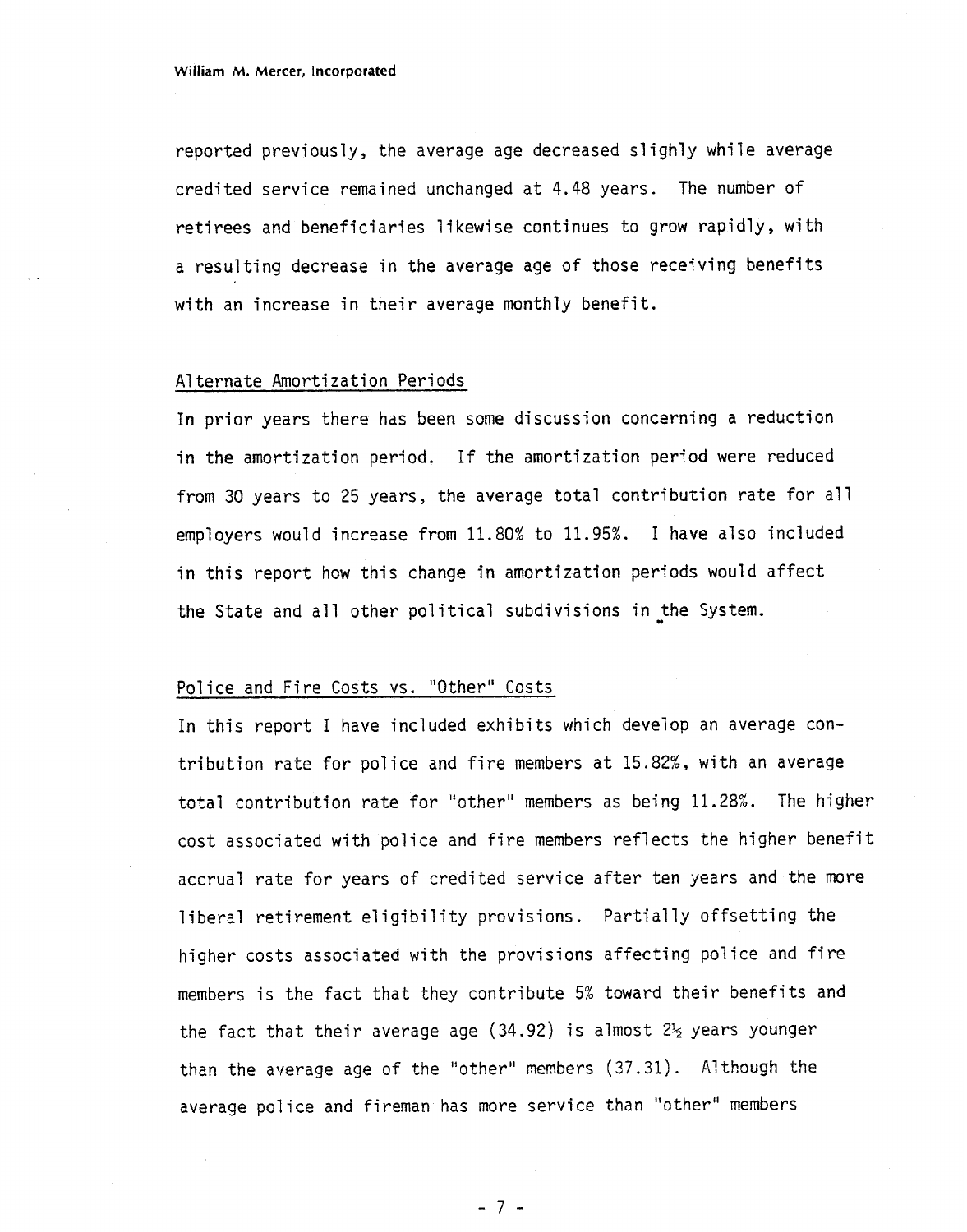(6.25 years vs. 4.32) , the average past service rate for police and fire members is less  $(1.83\% \text{ vs. } 1.99\%)$ ; again, because of their younger average age.

## Summary and Conclusions

The results of this valuation report indicate that the average total contribution rate for the 1979-80 fiscal year should be 11.80%, down slightly from 12.05% for the previous fiscal year. Actuarial gains during 1977 more than offset actuarial losses and increased liabilities due to legislation, thus resulting in an increase in the accrued benefit funding ratio from 65.9% to 69.1%. We do not recommend any changes in actuarial method or assumptions at this time.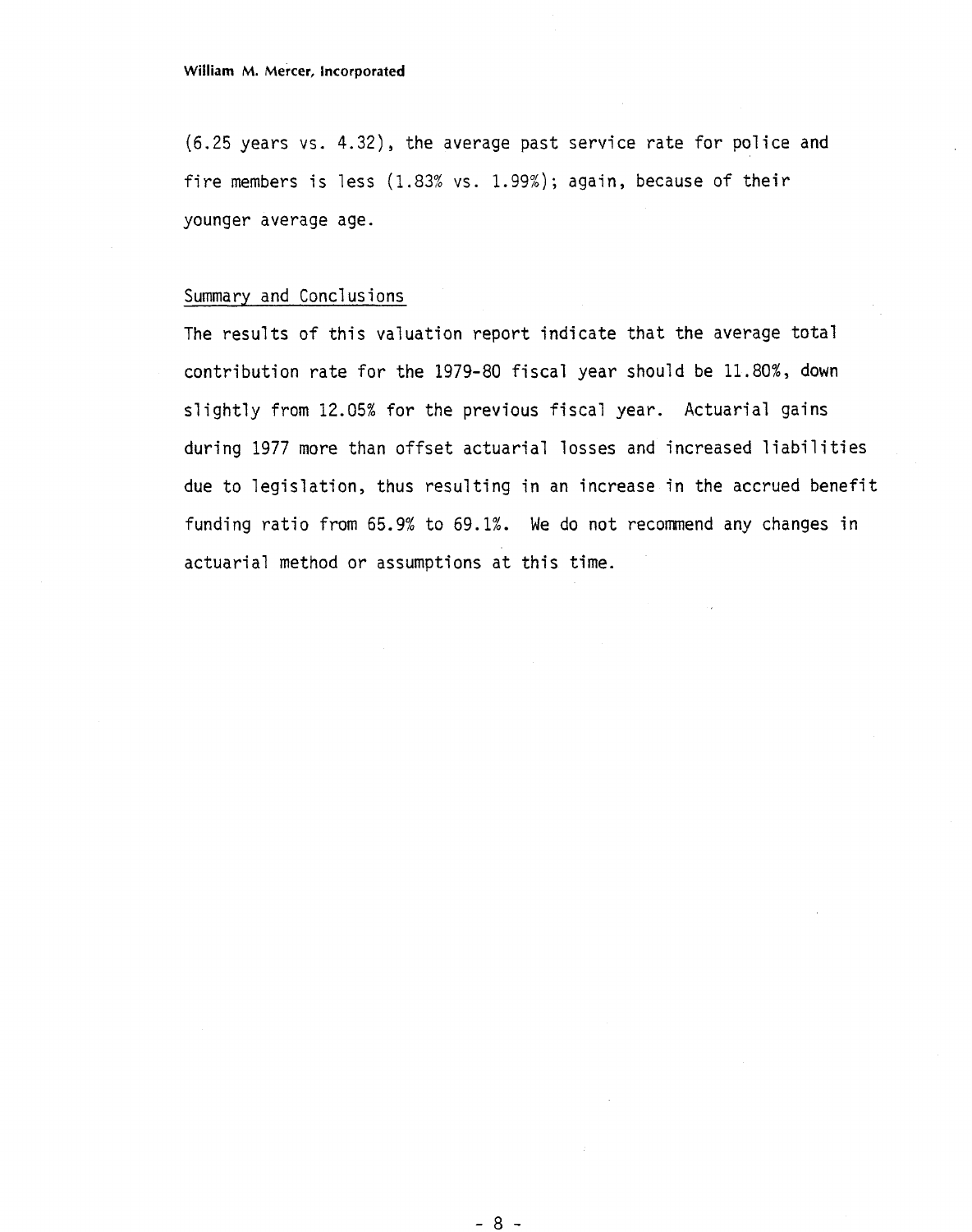## SECTION 1

## THE BASIS OF THE VALUATION

The foundation of an actuarial valuation is the information and assumptions used in preparing it. In this section, the salient Plan provisions, employee census data, and actuarial methods and assumptions used in preparing the valuation are out] ined.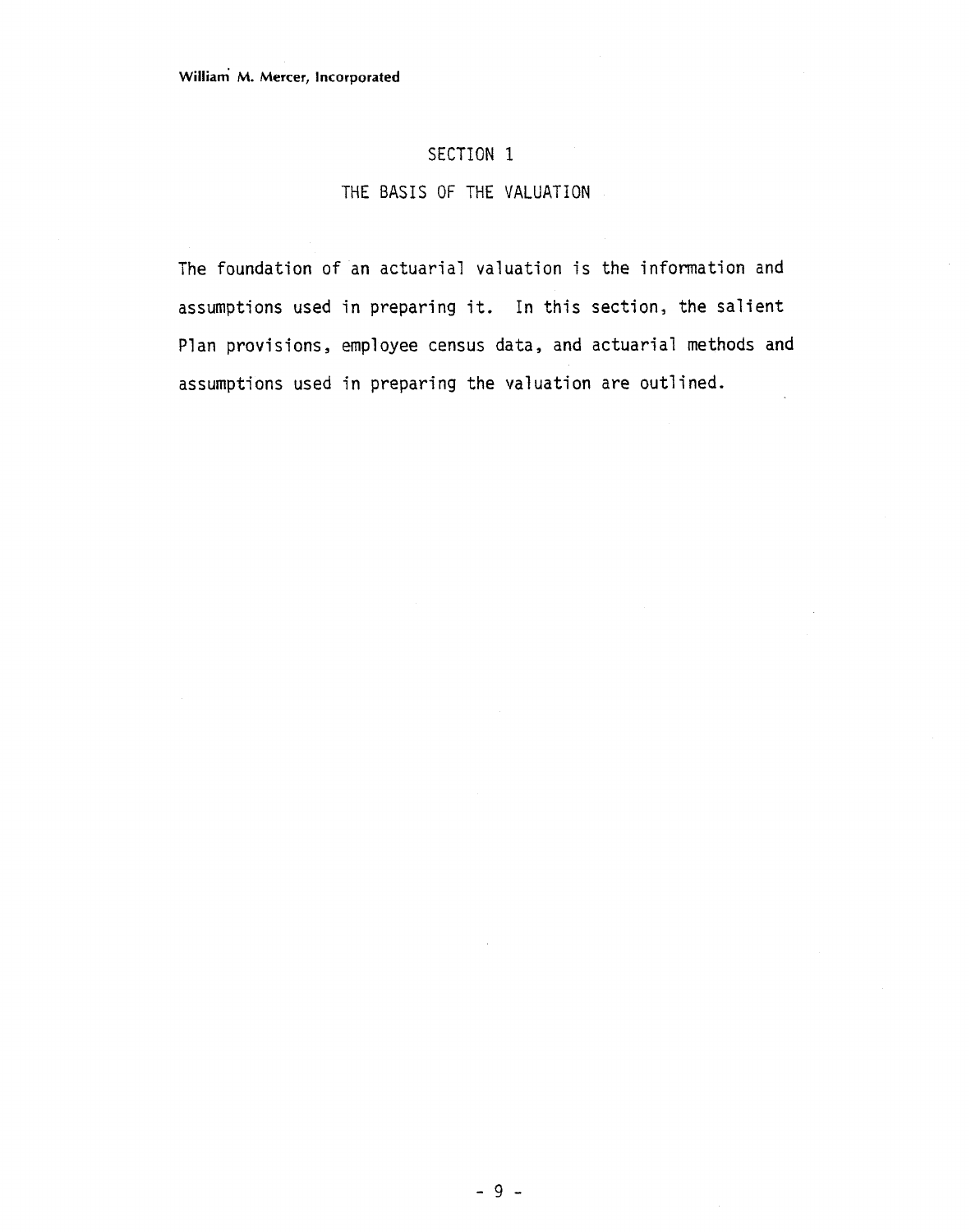#### 1.1 BRIEF OUTLINE OF THE

## ALASKA PUBLIC EMPLOYEES' RETIREMENT SYSTEM

#### (1) Effective Date

January 1, 1961, with amendments through July 1978.

## (2) Administration of Plan

The Commissioner of Administration is responsible for administration of the System, Public Employees' Retirement Board adopts rules and regulations to carry out provisions of the Act, and Commissioner of Revenue invests the Fund. The Attorney General is the attorney for the System and represents it in legal proceedings.

## (3) Employers Included

State of Alaska and any political subdivisions and public or quasipublic organizations thereof. As of January 1, 1978, there were 70 participating employer groups in addition to the State for which separate contribution rates are determined.

#### (4) Employees Incl uded

All permanent full-time or part-time employees of the State and participating political subdivisions, exclusive of those covered by the Alaska Teachers' Retirement System, the Alaska Judges' System, or any employee on whose behalf the State is making contributions to another Retirement System. Elected officials may elect to participate at their option.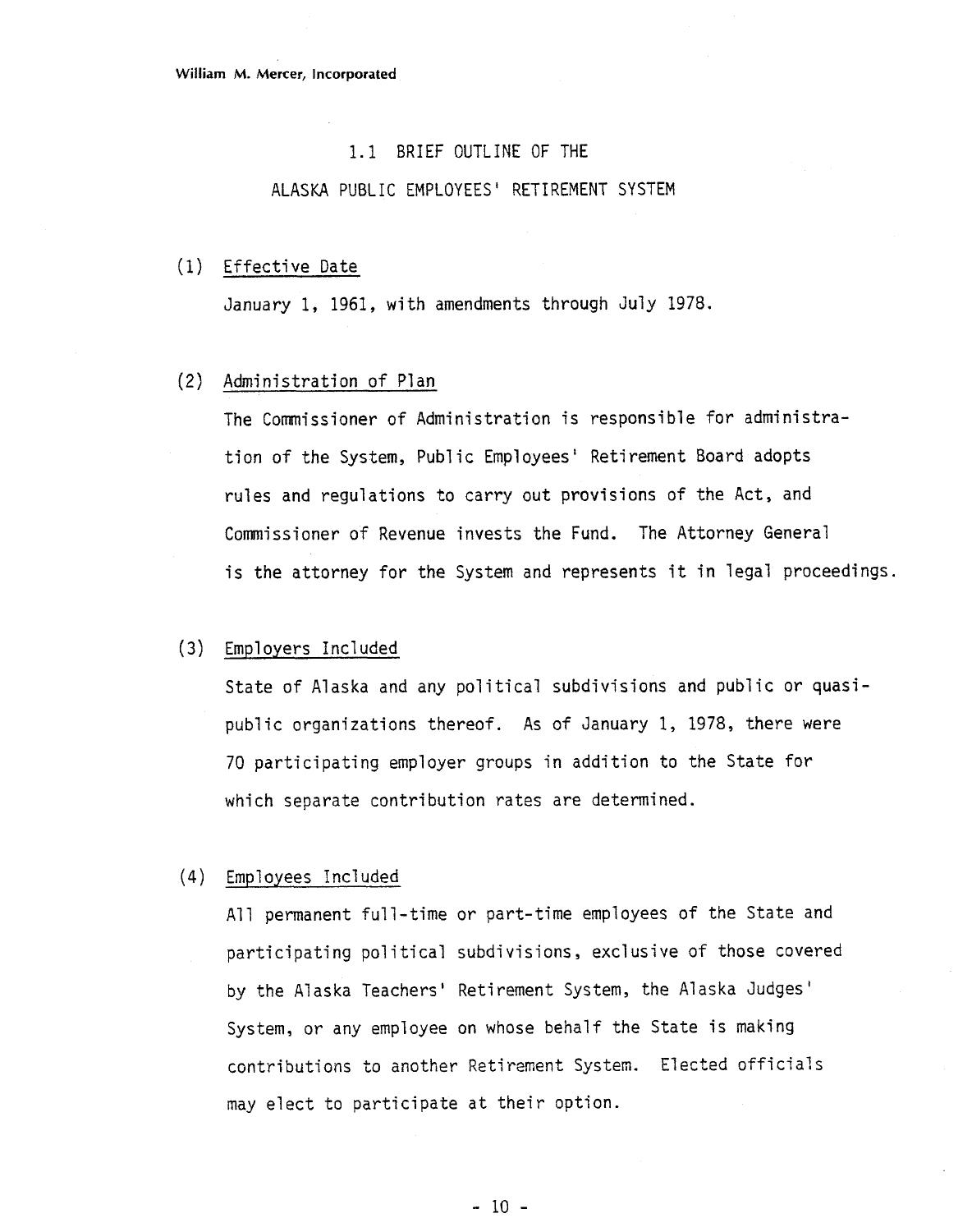#### (5) Service Considered

Future:

The later of hire, 1/1/61, or date of employers' participation in the System, to date of termination, death, or retirement. Up to 5 years of military service may be recognized if claimed, verified, and appropriate employee contribution paid. Permanent part-time employees receive service credit on a pro-rata basis.

Past:

Service credit for all service with State and Territory prior to January 1, 1961, if the employee completed three years of service after January 1, 1961. Elected official has past service credit only if he pays contributions for all of his service after January 1, 1961. Service with political subdivision prior to its participation in the System is included at the option of the political subdivision.

Break in Future Service:

Any termination. But if employee returns and makes contribution equal to refund paid plus interest, the service before the break is reinstated.

#### (6) Average Monthly Compensation

Total compensation during three consecutive calendar years of credited service which yield the highest average monthly compensation (total compensation during period divided by number of months included).

 $-11 -$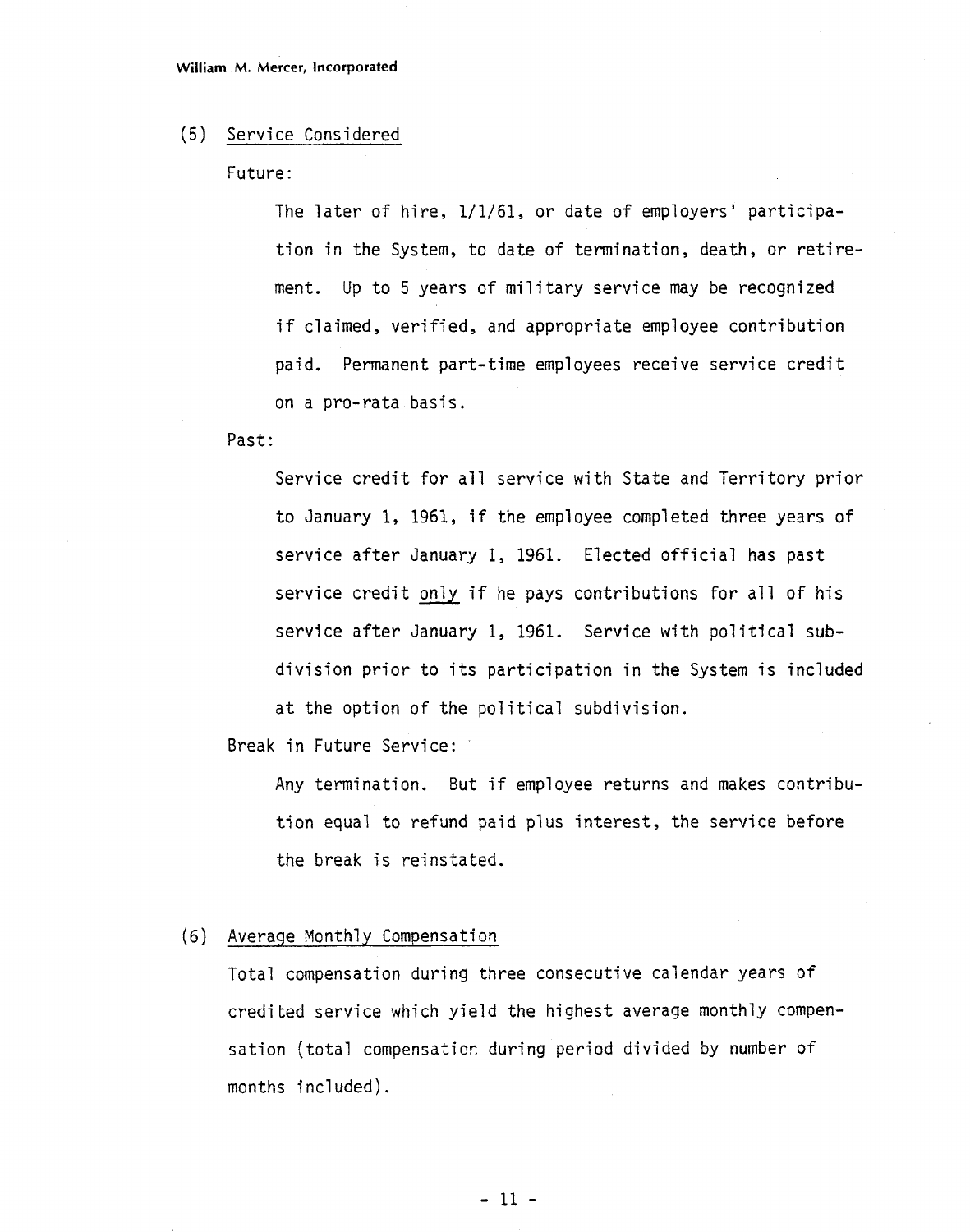#### **William M. Mercer, Incorporated**

#### (7) Employer Contributions

Separate contribution rate for each employer equal to the sum of:

(1) Cons01 idated Rate

A uniform rate for all participating employers sufficient to amortize all future service liabilities (less value of employee contributions) over the future working lifetimes of the covered group.

(2) Past Service Rate

A rate determined separately for each employer sufficient to amortize such employer's unfunded past service liabilities over 30 years.

(8) Employee Contributions

Mandatory Employee Contributions:

Police & Fire - 5%

Other  $- 4 1/4%$ 

Refund at Termination (no vesting) :

Return of voluntary and mandatory contributions with interest. Refund at Death:

If no widow's pension payable, return of voluntary and mandatory contributions with interest.

#### (9) Normal Reti rement Benefit

#### Eligibility:

The first of the month following the earlier of: age 55 with 5 or more years of Credited Service; or 20 years Credited Service - Pol ice & Fire, or 30 years Credited Service - Other.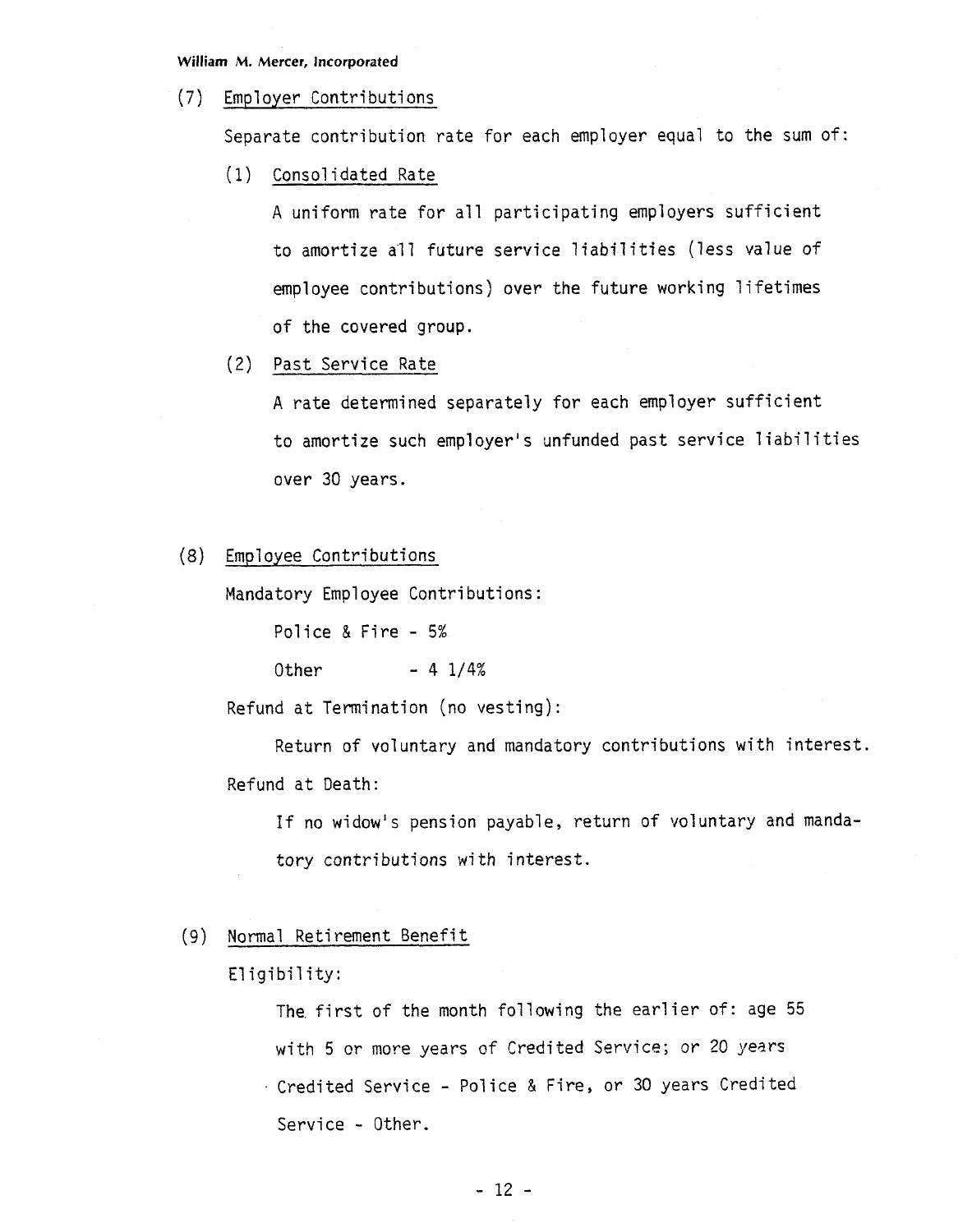Type :

Life only with optional joint and survivor benefit  $(actually reduced).$ 

Amount:

2% of Average Monthly Compensation for each year of service - Other.

2% of Average Monthly Compensation for the first 10 years of service plus 2 1/2% for years of service in excess of 10 - Police & Fire.

```
(10) Early Retirement Benefit
```
Eligibility:

Age 50 and 5 or more years Credited Service - all employees. Type :

Life only.

Amount:

Actuarial equivalent of Normal Retirement Benefit based on service and compensation to Early Retirement Date.

(11) Deferred Vested Benefit

Eligibility:

Five or more years of Credited Service, withdrawal of employee contributions voids vested rights.

Type :

Life only or joint and survivor benefit (actuarially reduced).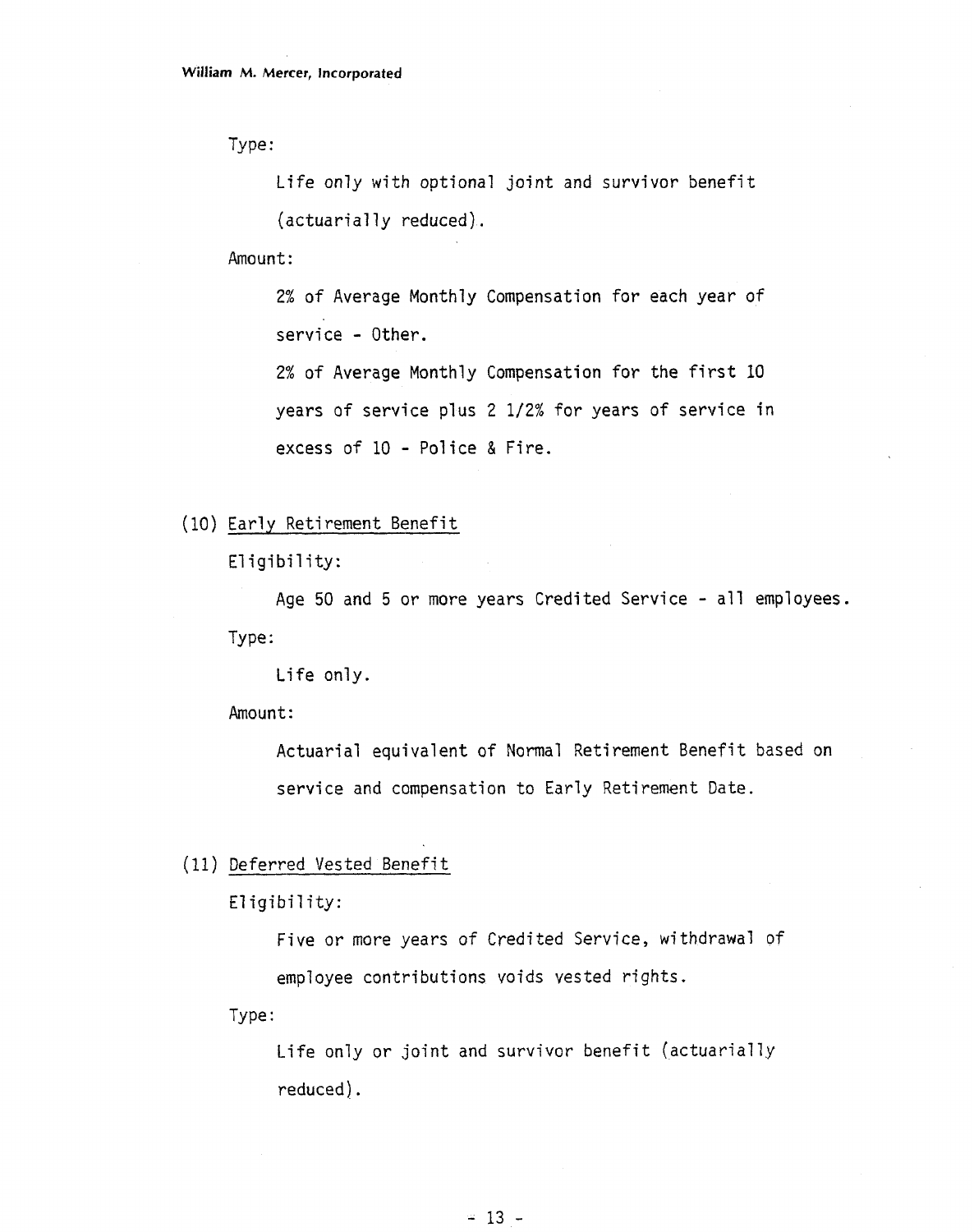Amount:

Monthly benefit begins on employee's Normal Retirement Date. Amount determined the same as Normal Retirement Benefit taking into account compensation and service prior to termination.

#### (12) Disability Benefit

Occupational Disability:

Eligibility:

No age or service requirements.

Type :

Monthly benefit payable until death, recovery, or normal reti rement .

Amount:

40% of gross monthly compensation at date of disability.

The benefit terminates at Normal Retirement Date with

full Normal Retirement Benefit commencing at that point.

Non-Occupational Disability:

Eligibility:

Five or more years of Credited Service.

Type :

Monthly benefit payable until death, recovery, or normal retirement.

Amount:

Same as vested benefit except payments commence immediately.

(13) Death Benefit Before Retirement

Occupational :

No age or service requirements.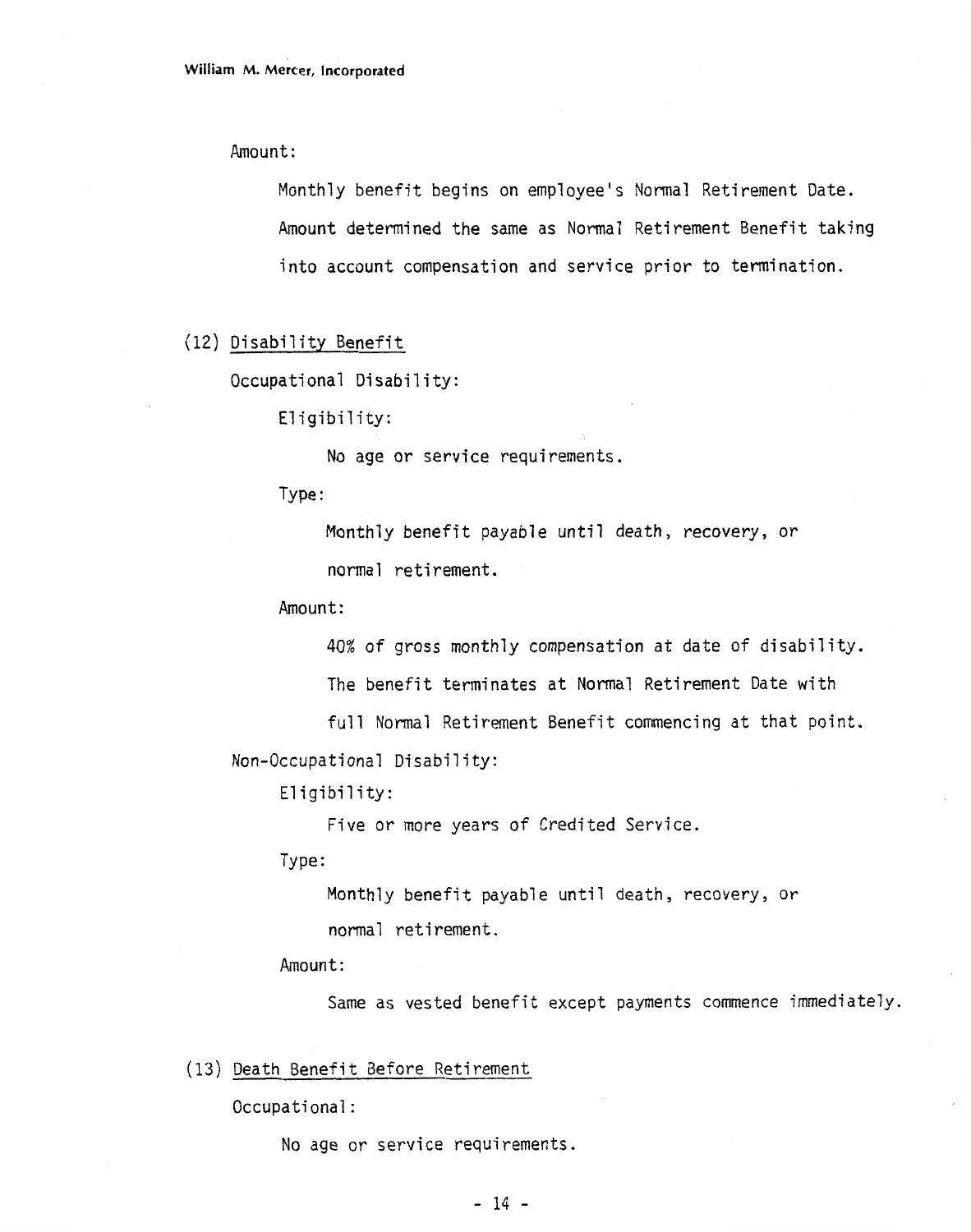Benefit: 40% of gross monthly compensation at date of death or disability, if earlier. At participant's Normal Retirement Date, benefit converts to Normal Retirement benefit based on pay at date of disability or death and credited service, including period from date of disability or death to Normal Retirement Date.

#### Non-Occupational:

If no widow's benefit is payable, lump-sum death benefit of \$1,000 plus \$100 per each completed year of Credited Service and the participant's contributions with interest. Alternatively, an income benefit is available at death after five years of Credited Service based on 50% Joint and Survivor equivalent of accrued Normal Retirement Benefit.

#### (14) Death Benefits After Retirement

The employee's beneficiary receives a lump sum equal to the excess of his contribution account immediately prior to retirement over the sum of the pension payments previously received by the employee.

#### (15) Post-Retirement Pension Adjustment

Commissioner of Administration may recommend post-retirement increases on accaunt of increasing cost of living up to 4% each year.

## (16) Cost-of-Li vi ng A1 lowance

A retired employee who remains in Alaska is eligible for an additional allowance, equal to 10% of his basic retirement benefit,

 $-15 -$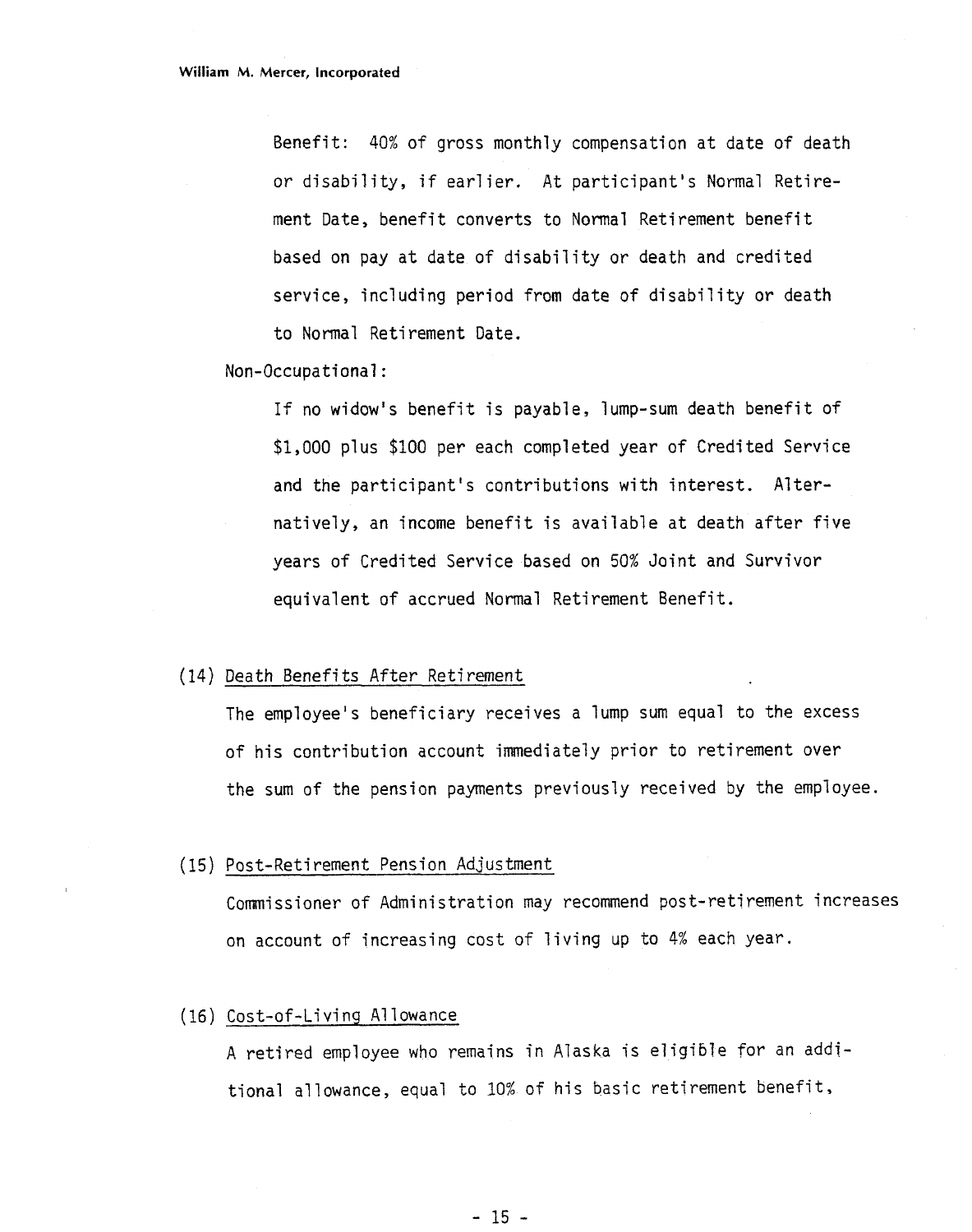or \$50 per month, whichever is greater. A person who receives a surviving spouse's pension shall receive an additional allowance of 75% of the allowance payable to a retired employee, if he or she stays in Alaska.

#### (17) Optional Employee Savings Account

An employee can voluntarily contribute up to 5% of his compensation. This amount is recorded in a separate account and is payable:

- (a) In the event of termination before retirement for any reason other than death, as a lump sum to the employee,
- **(b)** In the event of termination on account of death, as a lump sum to the employee's beneficiary,
- (c) On retirement, as a lump sum, life annuity on cash refund basis or installments over limited period.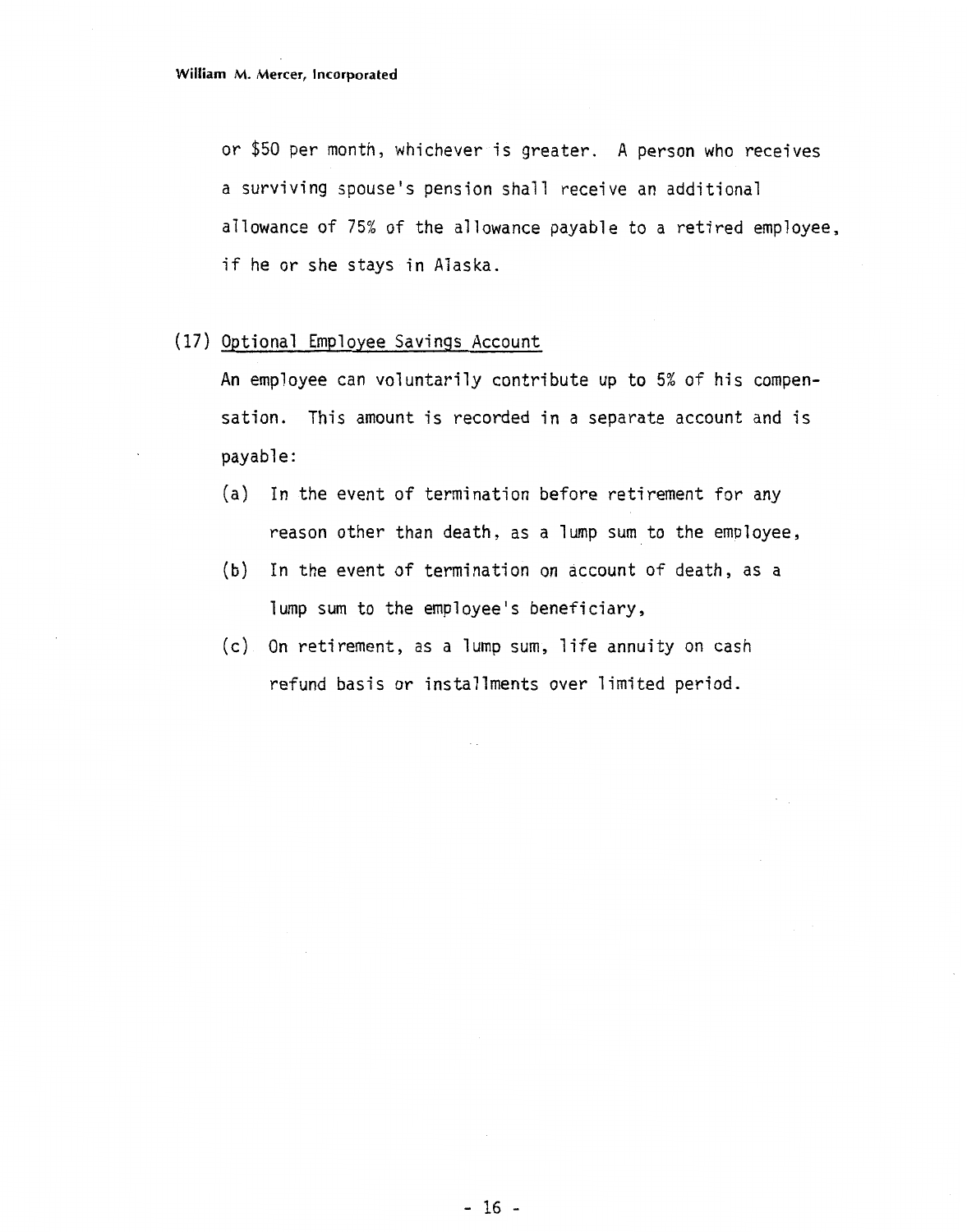## 1.2 MISCELLANEOUS INFORMATION

## AS OF JANUARY 1

## Active Members

|     |                                     | 1976                       | 1977     | 1978     |
|-----|-------------------------------------|----------------------------|----------|----------|
| (1) | Number                              | 13,789                     | 14,804   | 16,623   |
| (2) | Number With<br>Complete Information | 13,427                     | 14,545   | 16,068   |
| (3) | Average Age                         | 37.70                      | 37.29    | 37.11    |
| (4) | Average Service                     | 4.34                       | 4.48     | 4.48     |
| (5) | Average Annual<br>Salary            | \$16,535                   | \$18,232 | \$20,559 |
|     |                                     | Retirees and Beneficiaries |          |          |
| (1) | Number                              | 941                        | 1,339    | 1,683    |

| (2) Average Age                | 64.04 |              | 63.38 | 62.82 |
|--------------------------------|-------|--------------|-------|-------|
| (3) Average Monthly<br>Benefit | -346  | <sup>5</sup> | -416  | 498   |

64.04 63.38

62.82

**Contractor**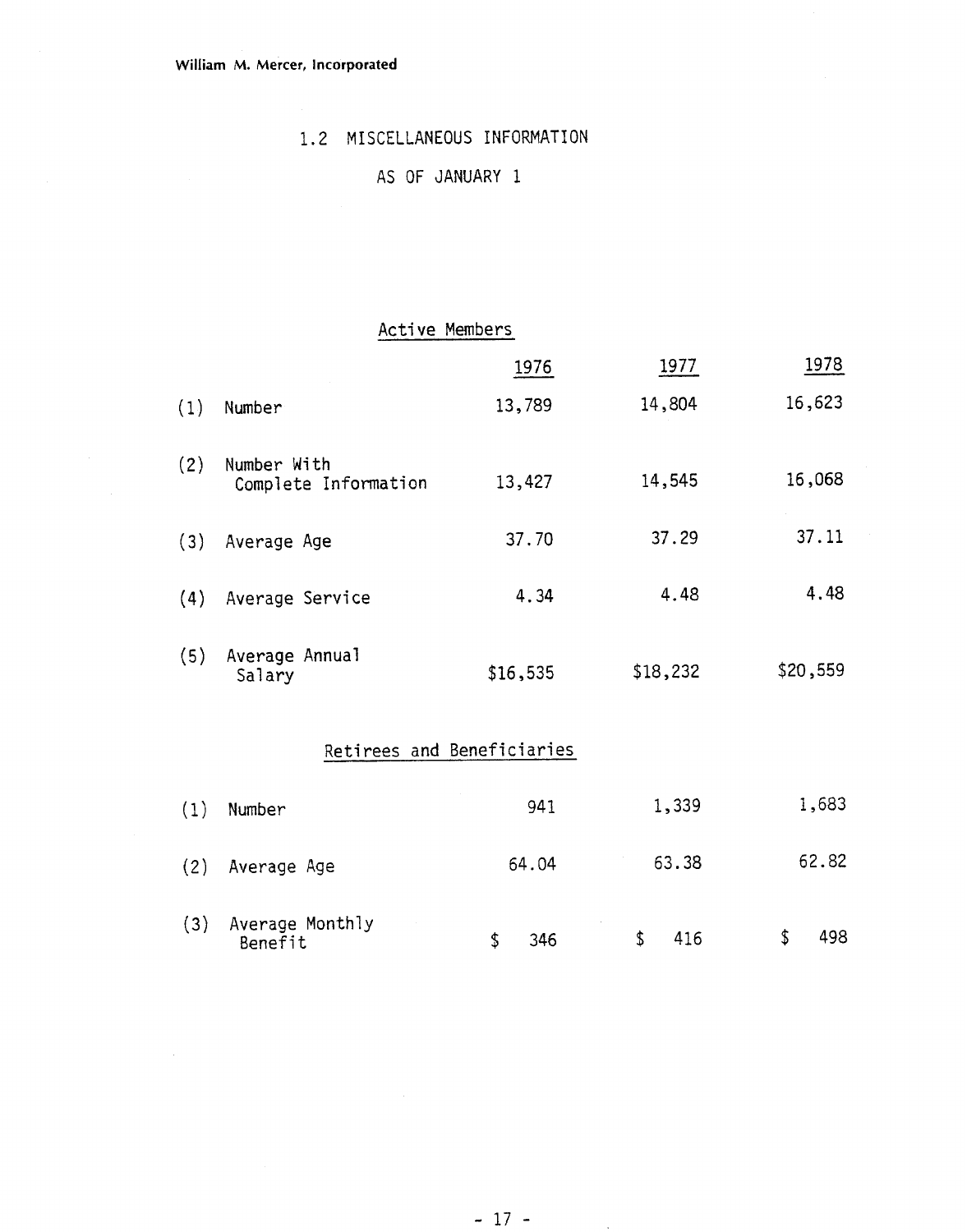| ۵<br>$rac{1}{R}$<br>AGE<br>C                                |                                                                                              | $\mathbf{r}$<br>NNIIAI.<br><b>IGNUM</b>                                                                                                                                                                       | $\overline{a}$<br>≻<br>$\mathbf{r}$<br><b>TOT</b><br>v.<br>EARNING                                                                                                                                                                                                                                                                                                                                                                                                                                                                                                                                  | C<br>$\blacktriangleleft$<br>Œ<br>۰<br><b>AVF</b><br>$\bullet$<br>ta.<br>$\overline{C}$  |                    |                                                             | NUMBER<br>$\overline{A}$                                                                                                   | نت<br>ت<br>œ,<br>4<br>TOT<br>➤<br>B<br>œ<br>ပ္<br>2<br>EARNIN                                                                      | CE----<br>VERAGE<br>$\mathbf C$<br>$\sigma$<br>÷.<br>><br>$\propto$                                                |                          |
|-------------------------------------------------------------|----------------------------------------------------------------------------------------------|---------------------------------------------------------------------------------------------------------------------------------------------------------------------------------------------------------------|-----------------------------------------------------------------------------------------------------------------------------------------------------------------------------------------------------------------------------------------------------------------------------------------------------------------------------------------------------------------------------------------------------------------------------------------------------------------------------------------------------------------------------------------------------------------------------------------------------|------------------------------------------------------------------------------------------|--------------------|-------------------------------------------------------------|----------------------------------------------------------------------------------------------------------------------------|------------------------------------------------------------------------------------------------------------------------------------|--------------------------------------------------------------------------------------------------------------------|--------------------------|
|                                                             |                                                                                              | $\mathbf{\hat{a}}$<br>$\epsilon$                                                                                                                                                                              | ANNIIAI.<br>IRNINGS                                                                                                                                                                                                                                                                                                                                                                                                                                                                                                                                                                                 | <b>AIAC</b><br><b>ANA</b>                                                                |                    | ь<br><b>FRVICI</b><br>CROUP<br>C.                           | $\mathbf C$                                                                                                                | INNUAL<br>$\overline{\alpha}$                                                                                                      | $ \alpha$<br>⊲ じ<br>$\overrightarrow{z}$ $\overrightarrow{z}$<br>$\alpha \propto$<br>ш                             |                          |
|                                                             | $\alpha$                                                                                     | 'n,<br>Enp1.                                                                                                                                                                                                  | $\blacktriangleleft$<br>Ł.                                                                                                                                                                                                                                                                                                                                                                                                                                                                                                                                                                          | $rac{1}{2}$<br>t.                                                                        |                    |                                                             | ь.<br>terat<br>EOPI<br>۵.                                                                                                  | Æ<br>Ы.                                                                                                                            | $\blacktriangleleft$                                                                                               |                          |
| $\overline{\phantom{0}}$                                    |                                                                                              |                                                                                                                                                                                                               | $\bullet$                                                                                                                                                                                                                                                                                                                                                                                                                                                                                                                                                                                           | ∼                                                                                        |                    |                                                             | စ ဝ<br>$\overline{r}$                                                                                                      | ∊<br>$\sim$<br>∼<br>▿<br>$\infty$<br>∾<br>⊂                                                                                        | ¢<br>١n<br>$\sim$                                                                                                  |                          |
| $\sim$<br>$\mathbf{r}$                                      | $\sigma$ +                                                                                   | $ -$                                                                                                                                                                                                          | $\bullet$<br>r v<br>جه ت<br>$\alpha$ $\tau$<br>$\sim$ 4                                                                                                                                                                                                                                                                                                                                                                                                                                                                                                                                             | 0                                                                                        |                    |                                                             |                                                                                                                            | 0<br>$\blacktriangledown$<br>$\blacksquare$<br>▾<br>$\blacksquare$                                                                 | un.<br>$\rightarrow$<br>$\sim$                                                                                     |                          |
| $rac{1}{2}$<br>$\sim \sim$ $\sim$                           |                                                                                              | $30000000000$                                                                                                                                                                                                 | ۰c<br>$\blacksquare$<br>$\sim$<br>$\blacktriangledown$<br>$\begin{array}{cccccccccccccc} \multicolumn{4}{c}{} & \multicolumn{4}{c}{} & \multicolumn{4}{c}{} & \multicolumn{4}{c}{} & \multicolumn{4}{c}{} & \multicolumn{4}{c}{} & \multicolumn{4}{c}{} & \multicolumn{4}{c}{} & \multicolumn{4}{c}{} & \multicolumn{4}{c}{} & \multicolumn{4}{c}{} & \multicolumn{4}{c}{} & \multicolumn{4}{c}{} & \multicolumn{4}{c}{} & \multicolumn{4}{c}{} & \multicolumn{4}{c}{} & \multicolumn{4}{c}{} & \multicolumn{4}{c}{} & \multicolumn{4}{c}{} & \$<br>can-orommno<br>m co de o co co co co<br>2564mm2 | c<br>monom<br><b>artocant-aarn</b><br>- 4 5 6 6 6 6 7 7 8 8 7<br>- - - - - - - - - - - - |                    |                                                             | <b>GONTEGALO</b><br>HOF an en 0<br>$\begin{array}{c} \hline \mathbf{m} & \mathbf{m} & \mathbf{m} & \mathbf{m} \end{array}$ | $x \circ c$<br>۰<br>ຕທ<br>$\blacksquare$<br><b>MOONNO COOD</b><br><b>NONGO CUTEN</b><br><i><b>ARDALEROG</b></i><br><b>55430633</b> | $\sigma$ is $\sigma$<br>$\sim$ $\sim$ $\sim$<br>$\sigma$ $\infty$<br><b>MOCHNAROL</b><br>- 2 2 2 - 2 2 2 3 4 5 6 7 |                          |
| $\sim$ $\sim$<br>$\bullet$                                  | $\sigma$ $\rightarrow$                                                                       |                                                                                                                                                                                                               | $\bullet$ . $\bullet$<br>$\sim$                                                                                                                                                                                                                                                                                                                                                                                                                                                                                                                                                                     | ïО.                                                                                      |                    |                                                             |                                                                                                                            | ¢<br>$\overline{ }$                                                                                                                |                                                                                                                    |                          |
| $\sim$<br>$\bullet$                                         | $\bullet$                                                                                    | $\sim$                                                                                                                                                                                                        | $\bullet$<br>$\mathbf C$                                                                                                                                                                                                                                                                                                                                                                                                                                                                                                                                                                            | ↞                                                                                        |                    |                                                             |                                                                                                                            | $\sim$<br>$\overline{r}$<br>↽                                                                                                      | $\blacktriangledown$                                                                                               |                          |
|                                                             | ◅                                                                                            |                                                                                                                                                                                                               | ٠<br>$\mathbf c$<br>36                                                                                                                                                                                                                                                                                                                                                                                                                                                                                                                                                                              | u.<br>$\sim$                                                                             |                    | ▾<br>$\blacksquare$                                         | $\blacksquare$                                                                                                             | e<br>$\sim$<br>$\overline{r}$<br>$\sim$<br>$\sim$                                                                                  | $\sigma$                                                                                                           |                          |
| ᢁ<br>777<br>SCROPORC<br>CONCROPO                            |                                                                                              | <b>CONGOOTACONO</b><br>conduan<br>cnamann                                                                                                                                                                     | ٠<br>761<br>300<br>063<br>484                                                                                                                                                                                                                                                                                                                                                                                                                                                                                                                                                                       | ₹<br>$\bullet$                                                                           |                    | ∾<br>$\bullet$<br>$rac{1}{2}$ in $rac{1}{2}$ in $rac{1}{2}$ | $\sim$                                                                                                                     | $\sim$<br>$\overline{\phantom{a}}$<br>$m \circ N$<br>$\sim$ $\sim$                                                                 | $0 \circ 4$<br>moro<br>$\blacktriangledown$                                                                        |                          |
|                                                             | ◅                                                                                            |                                                                                                                                                                                                               | $\bullet$                                                                                                                                                                                                                                                                                                                                                                                                                                                                                                                                                                                           | $\sim$<br>۰c                                                                             |                    | −<br>٠                                                      |                                                                                                                            | ◅<br>₹                                                                                                                             | ٠<br>$\blacksquare$                                                                                                |                          |
| ഗ<br>$\mathbf{I}$                                           | o                                                                                            |                                                                                                                                                                                                               | ۰<br>◆<br>$\bullet$<br>¢                                                                                                                                                                                                                                                                                                                                                                                                                                                                                                                                                                            | м.                                                                                       |                    | ᡋ<br>۰                                                      |                                                                                                                            | c<br>٠<br>$\sim$                                                                                                                   | ٠<br>œ<br>чC                                                                                                       |                          |
| $\bullet$                                                   | ෑ                                                                                            |                                                                                                                                                                                                               | $\sim$<br>$\bullet$<br>۰c<br>$m \alpha$<br>$\infty$ $\sim$<br>--                                                                                                                                                                                                                                                                                                                                                                                                                                                                                                                                    | o o<br>$\overline{\phantom{a}}$                                                          |                    | ₹<br>$\sim$<br>$\pmb{\ast}$<br>$\sim$                       |                                                                                                                            | ᡐ<br>$\overline{ }$<br>$\sim$<br>$\circ$                                                                                           | in.<br>ъn.                                                                                                         |                          |
| $\mathbf{c}$                                                | ᢦ                                                                                            |                                                                                                                                                                                                               | ИC.<br>$\alpha$<br>$\infty$<br>$\mathbf c$<br>$\sim$                                                                                                                                                                                                                                                                                                                                                                                                                                                                                                                                                | C<br>$\overline{\phantom{a}}$                                                            |                    | ☞<br>$\sim$<br>۰<br>$\overline{r}$ $\overline{c}$<br>$\sim$ | хO                                                                                                                         | ◆<br>€<br>$\infty$ $-$                                                                                                             | ▿<br>$\blacksquare$<br>$\sim$ $\sim$                                                                               |                          |
| $\overline{ }$<br>$\pmb{\ast}$                              | ◅                                                                                            |                                                                                                                                                                                                               | $\overline{ }$<br>عہ<br>$\Rightarrow$                                                                                                                                                                                                                                                                                                                                                                                                                                                                                                                                                               | ℃                                                                                        |                    | ₹<br>بمعا<br>1<br>$\sim$ $\sim$                             | $- - - - -$                                                                                                                | ₹<br>œ                                                                                                                             | ◅<br>ഗ                                                                                                             |                          |
| $\overline{ }$<br>T.<br>in.<br>$\overline{ }$               | œ                                                                                            |                                                                                                                                                                                                               | ÷<br>¢<br>$\sim$ $\circ$<br>$ -$                                                                                                                                                                                                                                                                                                                                                                                                                                                                                                                                                                    | r<br>$\sim$ $\sim$<br>æ un                                                               |                    | ٠<br>LC.                                                    |                                                                                                                            |                                                                                                                                    | c                                                                                                                  |                          |
| ۰<br>$\circ$<br>$\alpha$                                    |                                                                                              |                                                                                                                                                                                                               |                                                                                                                                                                                                                                                                                                                                                                                                                                                                                                                                                                                                     |                                                                                          |                    | ٠<br>$\circ$<br>$\blacktriangleright$                       |                                                                                                                            |                                                                                                                                    | c                                                                                                                  |                          |
| Æ<br><b>DT</b><br>5                                         | ÷<br>تہ                                                                                      | $\overline{\phantom{a}}$<br>$\sim$<br>۰c<br>c                                                                                                                                                                 | ٠<br>R.<br>$\tilde{\phantom{a}}$<br>◆<br>▿<br>r<br>$\overline{\phantom{0}}$<br>₹<br>$\blacksquare$                                                                                                                                                                                                                                                                                                                                                                                                                                                                                                  | ᡋ<br>m<br>r.<br>$\bar{\mathbf{c}}$                                                       |                    | $\overline{a}$<br>۴<br>$\epsilon$<br>÷                      | بسم<br>$\sim$<br>۱c<br>٠<br>$\frac{1}{2}$                                                                                  | œ<br>↔<br>÷<br>÷<br>m                                                                                                              | ਼<br>ഗ<br>ഗ<br>0<br>$\sim$                                                                                         |                          |
|                                                             |                                                                                              |                                                                                                                                                                                                               |                                                                                                                                                                                                                                                                                                                                                                                                                                                                                                                                                                                                     | RVT<br>v.                                                                                | S<br>GROUP<br>نعا  | AGE<br>≻<br>œ                                               | v.<br><b>GROUP</b>                                                                                                         |                                                                                                                                    |                                                                                                                    |                          |
|                                                             |                                                                                              |                                                                                                                                                                                                               | ίε.<br>$\omega -$                                                                                                                                                                                                                                                                                                                                                                                                                                                                                                                                                                                   | ><br>$\propto$                                                                           | $\sim$ $\sim$<br>ပ | c<br>$\propto$ $\sim$<br>ပ                                  | Δ.                                                                                                                         |                                                                                                                                    |                                                                                                                    |                          |
| ے<br>AGE<br>ROU                                             |                                                                                              | ۱C.                                                                                                                                                                                                           | ۰<br>0<br>o                                                                                                                                                                                                                                                                                                                                                                                                                                                                                                                                                                                         |                                                                                          | e<br>c             | $\sim$<br>w.                                                | 0                                                                                                                          | v.                                                                                                                                 | c                                                                                                                  | c                        |
| จ<br>$\overline{\phantom{0}}$<br>$\bullet$                  |                                                                                              |                                                                                                                                                                                                               | c                                                                                                                                                                                                                                                                                                                                                                                                                                                                                                                                                                                                   |                                                                                          |                    |                                                             |                                                                                                                            |                                                                                                                                    |                                                                                                                    |                          |
| ◆<br>$\sim$<br>$\bullet$                                    | $0.99 - 0.00$<br>$\ddot{\mathbf{o}}$ m $\ddot{\mathbf{o}}$ a m m c r $\ddot{\mathbf{o}}$ m m | $\sim$                                                                                                                                                                                                        | $\bullet$<br>$\circ$ $\circ$ $\sim$                                                                                                                                                                                                                                                                                                                                                                                                                                                                                                                                                                 |                                                                                          | c                  | 0                                                           | $\circ \circ \circ \circ$                                                                                                  | $\circ$ $\circ$                                                                                                                    |                                                                                                                    | $-m \sim$                |
| ᡐ<br>$\sim$<br>٠                                            |                                                                                              | ے                                                                                                                                                                                                             |                                                                                                                                                                                                                                                                                                                                                                                                                                                                                                                                                                                                     |                                                                                          |                    | $\circ$ $\circ$                                             |                                                                                                                            |                                                                                                                                    |                                                                                                                    |                          |
| ◅<br>$\tilde{\phantom{a}}$<br>$\pmb{\ast}$<br>$\dot{\phi}$  |                                                                                              | $\circ$                                                                                                                                                                                                       | $\overline{\phantom{m}}$                                                                                                                                                                                                                                                                                                                                                                                                                                                                                                                                                                            |                                                                                          |                    |                                                             |                                                                                                                            | $\circ$ $\circ$                                                                                                                    |                                                                                                                    |                          |
| $\frac{1}{2}$<br>ာ<br>$\overline{\phantom{a}}$<br>$\bullet$ | <b>A C O O A A O C C</b>                                                                     | $C \nrightarrow m$<br>$\begin{array}{c} \mathcal{L} & \mathcal{L} & \mathcal{L} & \mathcal{L} & \mathcal{L} \\ \mathcal{L} & \mathcal{L} & \mathcal{L} & \mathcal{L} & \mathcal{L} & \mathcal{L} \end{array}$ | $C$ in $T$<br>4400000<br>$\rightarrow$                                                                                                                                                                                                                                                                                                                                                                                                                                                                                                                                                              | ᡡ<br>œ                                                                                   | CONCAWW            | 0                                                           |                                                                                                                            |                                                                                                                                    |                                                                                                                    | $710004740$<br>$7100044$ |
| ╺<br>₹<br>٠                                                 |                                                                                              |                                                                                                                                                                                                               |                                                                                                                                                                                                                                                                                                                                                                                                                                                                                                                                                                                                     | ⋖                                                                                        |                    |                                                             | ᅌ                                                                                                                          | $\bullet$                                                                                                                          |                                                                                                                    |                          |
| ∍<br><b>G</b><br>$\pmb{\ast}$                               |                                                                                              |                                                                                                                                                                                                               |                                                                                                                                                                                                                                                                                                                                                                                                                                                                                                                                                                                                     | ~<br>₹                                                                                   |                    |                                                             | ¢                                                                                                                          |                                                                                                                                    |                                                                                                                    |                          |
| ◆<br>$\Omega$<br>$\bullet$<br>990                           | $-64$                                                                                        | $\overline{ }$                                                                                                                                                                                                | $\alpha$ in $\alpha$ $\alpha$                                                                                                                                                                                                                                                                                                                                                                                                                                                                                                                                                                       | $\sim$                                                                                   |                    |                                                             | $\sim$                                                                                                                     | $\circ \circ \circ$                                                                                                                |                                                                                                                    |                          |
| ᡋ<br>S<br>$\pmb{\ast}$                                      | $\sim$                                                                                       | $\overline{\phantom{0}}$                                                                                                                                                                                      |                                                                                                                                                                                                                                                                                                                                                                                                                                                                                                                                                                                                     | c                                                                                        |                    | 0                                                           |                                                                                                                            |                                                                                                                                    |                                                                                                                    |                          |
| ◅<br>م<br>$\bullet$                                         | in.                                                                                          | ∽                                                                                                                                                                                                             |                                                                                                                                                                                                                                                                                                                                                                                                                                                                                                                                                                                                     | ÷                                                                                        | $\sim$             | ౚ                                                           |                                                                                                                            | $\bullet$                                                                                                                          |                                                                                                                    |                          |
| ᡡ<br>$\bullet$<br>ŧ                                         |                                                                                              | ₹                                                                                                                                                                                                             | $\begin{array}{ccccccccccccc}\n\bullet & \circ & \circ & \circ & \circ & \circ & \bullet & \multimap \end{array}$                                                                                                                                                                                                                                                                                                                                                                                                                                                                                   |                                                                                          |                    | $\sim$                                                      |                                                                                                                            | 0                                                                                                                                  |                                                                                                                    |                          |
| ᢦ<br>$\overline{\phantom{0}}$<br>r                          | $\sim$ $\sim$<br>$\rightarrow$ $\rightarrow$                                                 |                                                                                                                                                                                                               |                                                                                                                                                                                                                                                                                                                                                                                                                                                                                                                                                                                                     |                                                                                          |                    |                                                             |                                                                                                                            | $\circ$                                                                                                                            |                                                                                                                    |                          |
| ∽<br>$\overline{ }$<br>$\bullet$                            |                                                                                              |                                                                                                                                                                                                               | <b>NENCNCOM</b>                                                                                                                                                                                                                                                                                                                                                                                                                                                                                                                                                                                     |                                                                                          |                    |                                                             |                                                                                                                            | c                                                                                                                                  |                                                                                                                    |                          |
|                                                             | $  \sigma$                                                                                   |                                                                                                                                                                                                               | 0                                                                                                                                                                                                                                                                                                                                                                                                                                                                                                                                                                                                   |                                                                                          |                    |                                                             |                                                                                                                            | C.                                                                                                                                 |                                                                                                                    |                          |

1.3 ANNUAL EARNINGS BY AGE AND SERVICE

VAI.UATION DATE 1/1/78

DIIBLIC FMPIANTS RETIRENTENT SYSTEM  $\overline{1}$ AI ACKA  $\tilde{C}$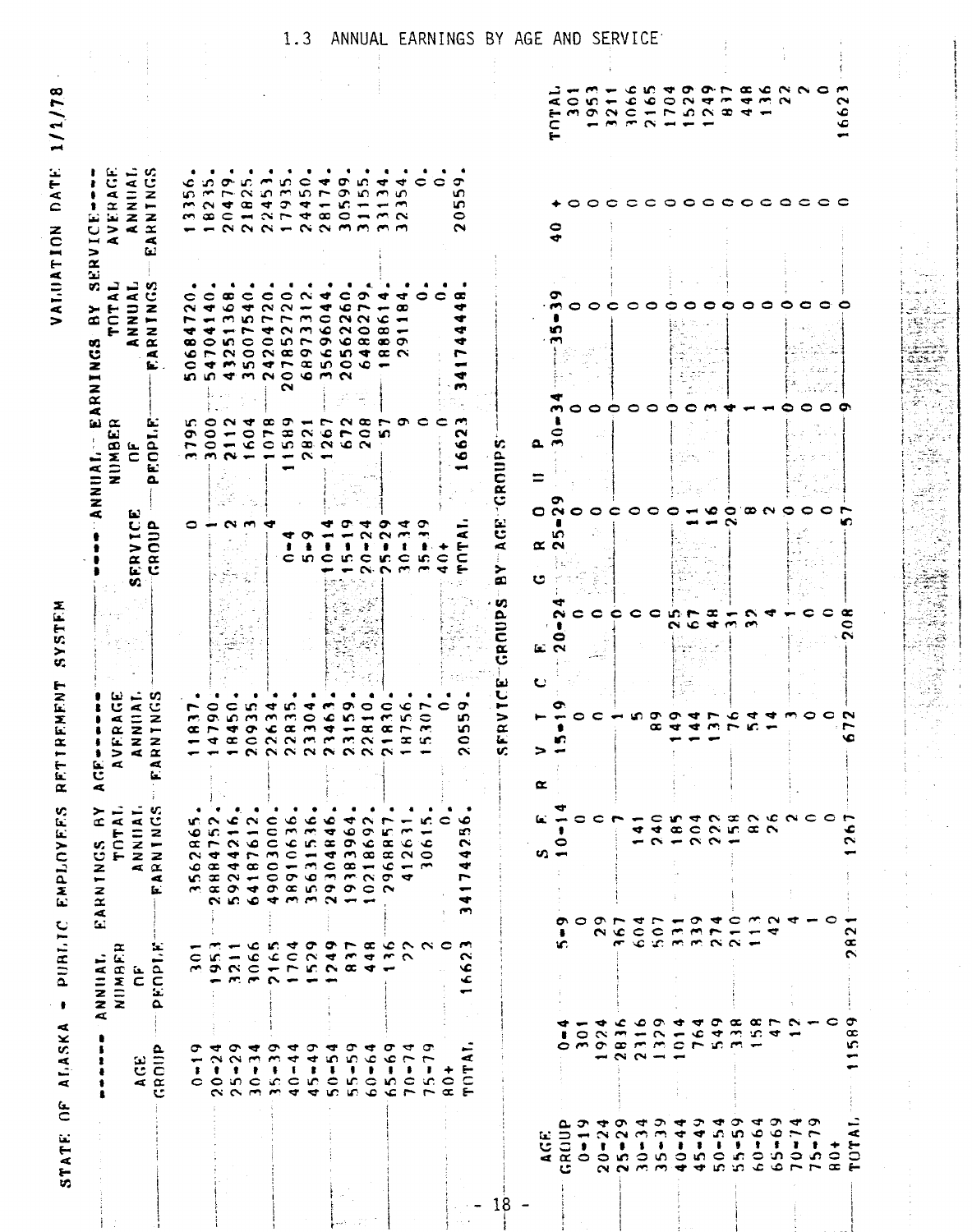#### 1.4 ACTUARIAL METHOD AND ASSUMPTIONS

### Valuation of Liabilities

A. Actuarial Method - Attained Age Normal, also known as Aggregate Method with Supplemental Liability. The unfunded accrued benefit liability is amortized over 30 years.

B. Actuarial Assumptions -

4. Turnover

5. Disability

- 1. Interest 6% per year, compounded annually, net of investment expenses.
- 2. Salary Scale 6% per year until age 39 and 5% per year for ages 40 and up.
- **3. Mortality 1971 Group Annuity Mortality Table.**

Based upon the 1976 actual total turnover experience. (See Table I).

Incidence rates in accordance with Table 2. Post-disability mortality in accordance with rates published by the Pension Benefit Guaranty Corporation to reflect mortality of those<br>receiving disability benefits under Social Security. 94% of the disabilities are assumed to be occupational for pol ice and fire; 28% for others.

The average of age 60 and the earliest age for which unreduced retirement benefits will be available.

. Contribution Refunds 89% of those terminating before age 50 with 5 to 10 years of service will leave their contributions and thereby retain their deferred vested benefit. All others who terminate after becoming vested are assumed to keep their contributions in the System.

> 60% of those receiving retirement benefits will be eligible for C.O.L.A.

> 4.7 days of unused personal leave wi 11 be available for each year of service.

No loading for expenses.

6. Retirement Age

8. C.O.L.A.

9. Personal Leave

10. Expenses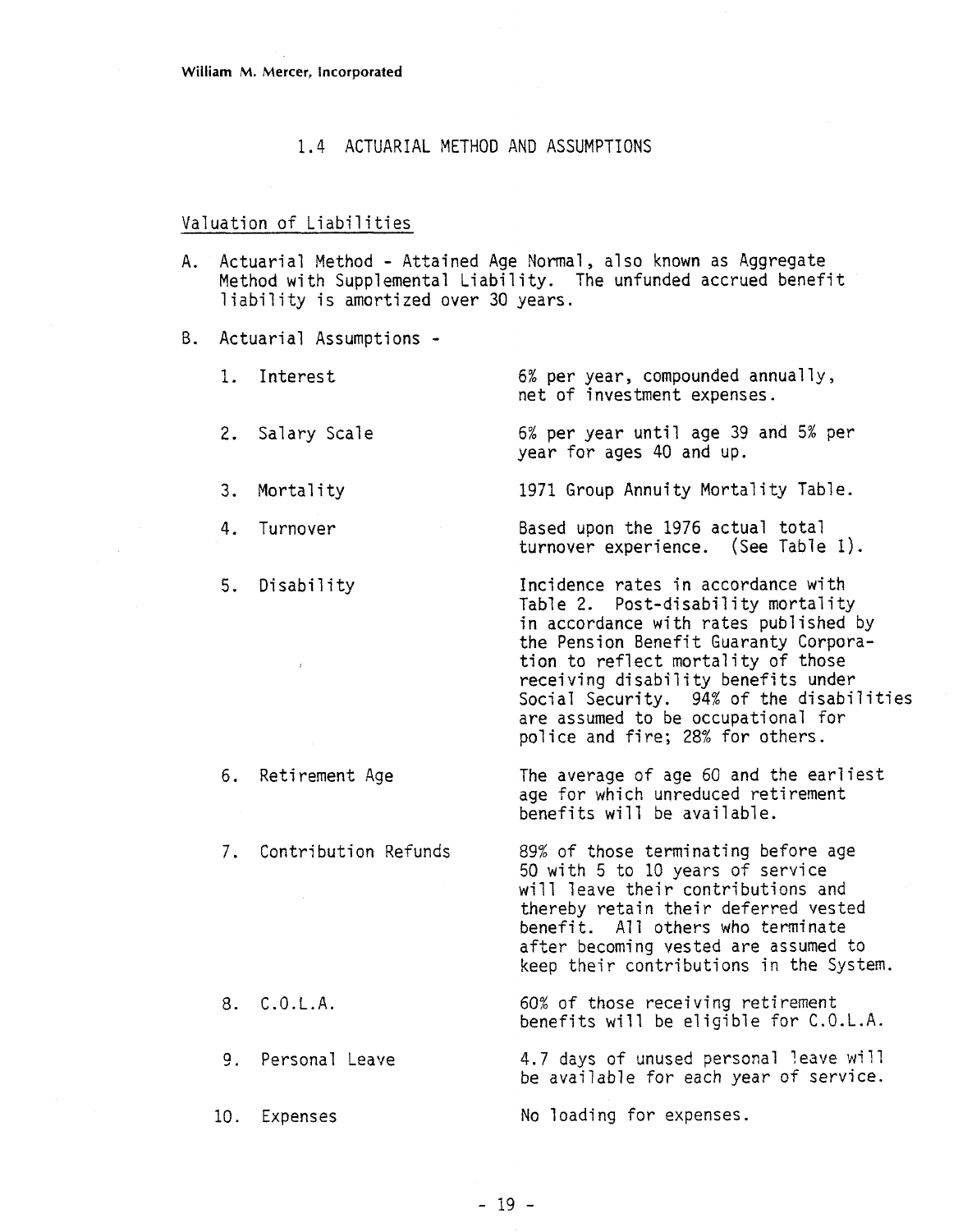# Valuation of Assets

Based upon the three-year average ratio between market and book values of the System's assets.

 $\tilde{\chi}$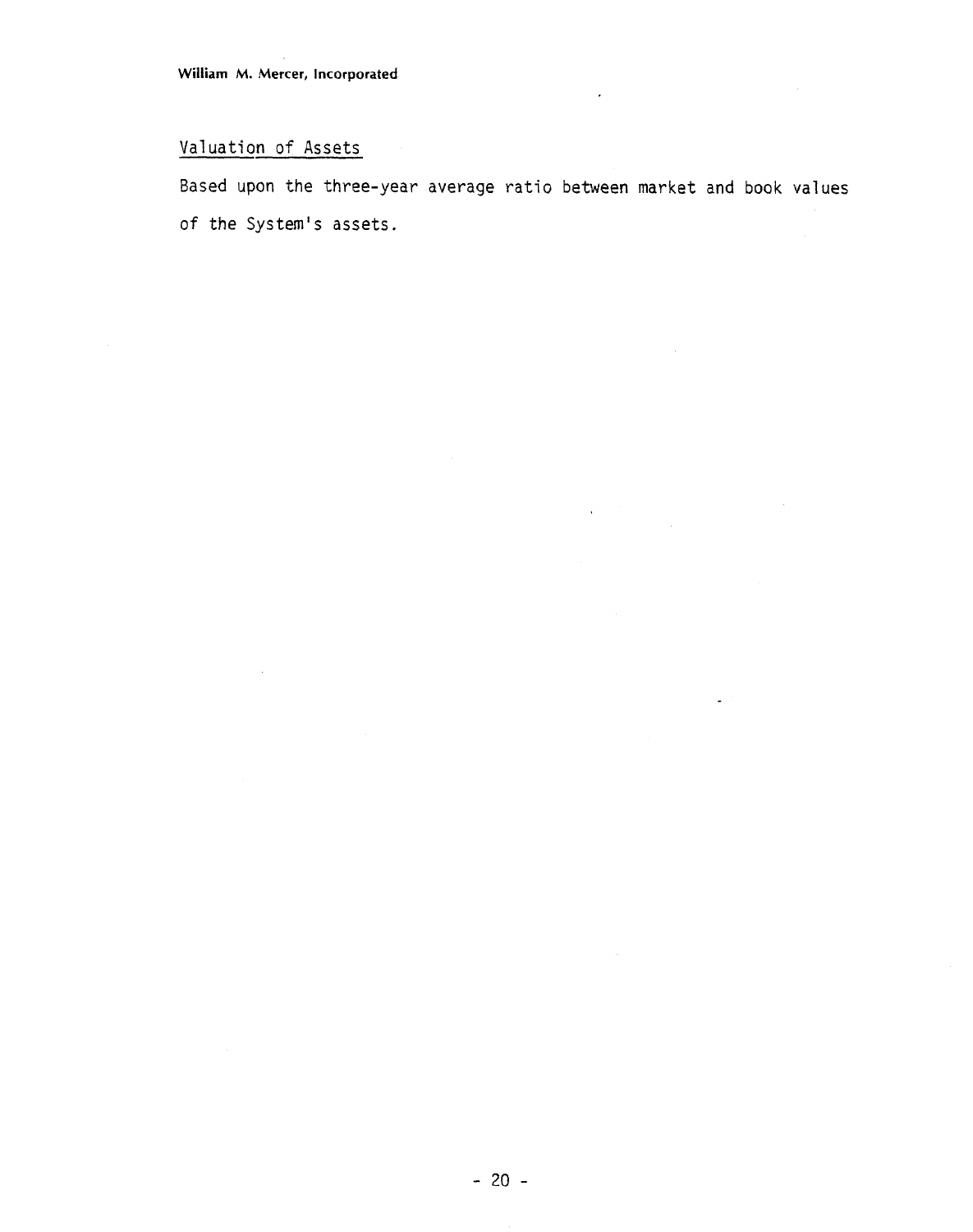## TABLE 1

# PROPOSED EMPLOYEE TURNOVER ASSUMPTIONS

 $\sim 10^7$ 

| <u>Age</u>      | Male           | Female         |
|-----------------|----------------|----------------|
| 20              | .3274          | .3753          |
| 21              | .3175          | .3710          |
| 22              | .3076          | .3668          |
| 23              | .2588          | .3420          |
| 24              | .2100          | .3180          |
| 25              | .1750          | .2950          |
| 26              | .1400          | .2733          |
| 27              | .1050          | .2516          |
| 28              | .1043          | .2437          |
| 29              | .1037          | .2358          |
| 30              | .1031          | .2280          |
| 31              | .1025          | .2202          |
| 32              | .1019          | .2124          |
| 33              | .1016          | .2043          |
| 34              | .1013          | .1962          |
| 35              | .1010          | .1881          |
| 36              | .1007          | .1800          |
| 37              | .1004          | .1719          |
| 38              | .0957          | .1679          |
| 39              | .0910          | .1639          |
| 40              | .0863          | .1600          |
| 41              | .0816          | .1561<br>.1522 |
| 42              | .0766          | .1453          |
| 43              | .0753<br>.0740 | .1384          |
| 44<br>45        | .0727          | .1315          |
| 46              | .0714          | .1246          |
| 47              | .0700          | .1179          |
| 48              | .0767          | .1150          |
| 49              | .0834          | .1120          |
| 50              | .0901          | .1090          |
| 51              | .0968          | .1060          |
| 52              | .1037          | .1031          |
| 53              | .1070          | .1050          |
| 54              | .1085          | .1069          |
| 55              | .1100          | .1088          |
| 56              | .1115          | .1107          |
| 57              | .1130          | .1126          |
| 58              | .1135          | .1145          |
| 59              | .1140          | .1164          |
| 60<br>and<br>up | .1145          | .1183          |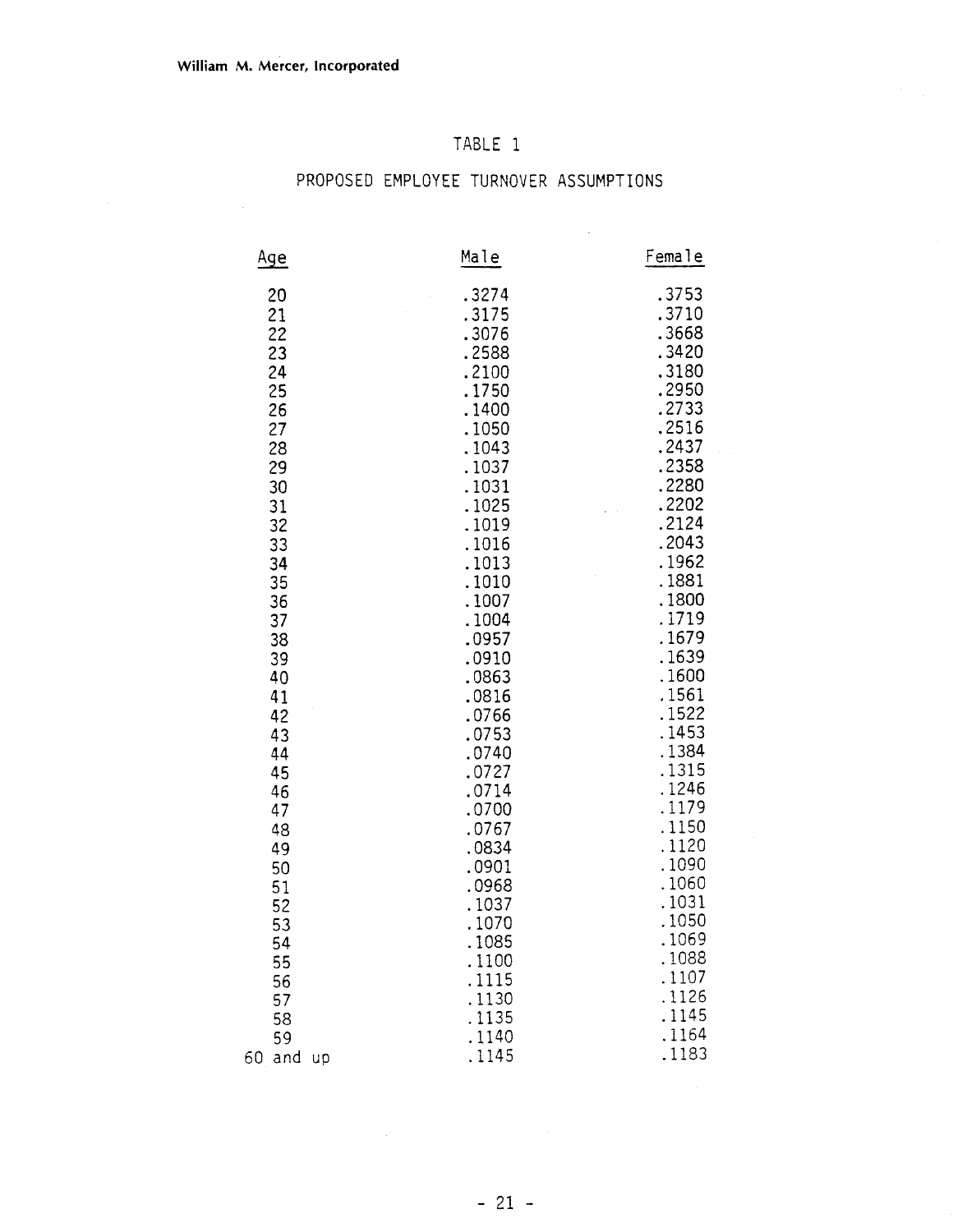$\sim$   $\sim$ 

## TABLE 2

## PUBLIC EMPLOYEES' RETIREMENT SYSTEM

## OF ALASKA

## Disability Rates

## All Employees

|                            | All Employees                        |                            |                                         |  |  |  |
|----------------------------|--------------------------------------|----------------------------|-----------------------------------------|--|--|--|
|                            | Annual Rates                         | Per 1,000 Employees        |                                         |  |  |  |
| <u>Age</u>                 | Rate                                 | <u>Age</u>                 | Rate                                    |  |  |  |
| 20<br>21<br>22<br>23<br>24 | .70<br>.71<br>.72<br>.73<br>.74      | 45<br>46<br>47<br>48<br>49 | 1.62<br>1.76<br>1.91<br>2.07<br>2.23    |  |  |  |
| 25<br>26<br>27<br>28<br>29 | .75<br>.76<br>.78<br>.80<br>.82      | 50<br>51<br>52<br>53<br>54 | 2.40<br>2.60<br>2.86<br>3.18<br>3.55    |  |  |  |
| 30<br>31<br>32<br>33<br>34 | .84<br>.86<br>.88<br>.90<br>.93      | 55<br>56<br>57<br>58<br>59 | 4.00<br>4.59<br>5.34<br>6.10<br>7.20    |  |  |  |
| 35<br>36<br>37<br>38<br>39 | .96<br>.99<br>1.03<br>1.07<br>1.11   | 60<br>61<br>62<br>63<br>64 | 8.43<br>9.75<br>11.30<br>13.05<br>14.90 |  |  |  |
| 40<br>41<br>42<br>43<br>44 | 1.15<br>1.20<br>1.27<br>1.36<br>1.48 |                            |                                         |  |  |  |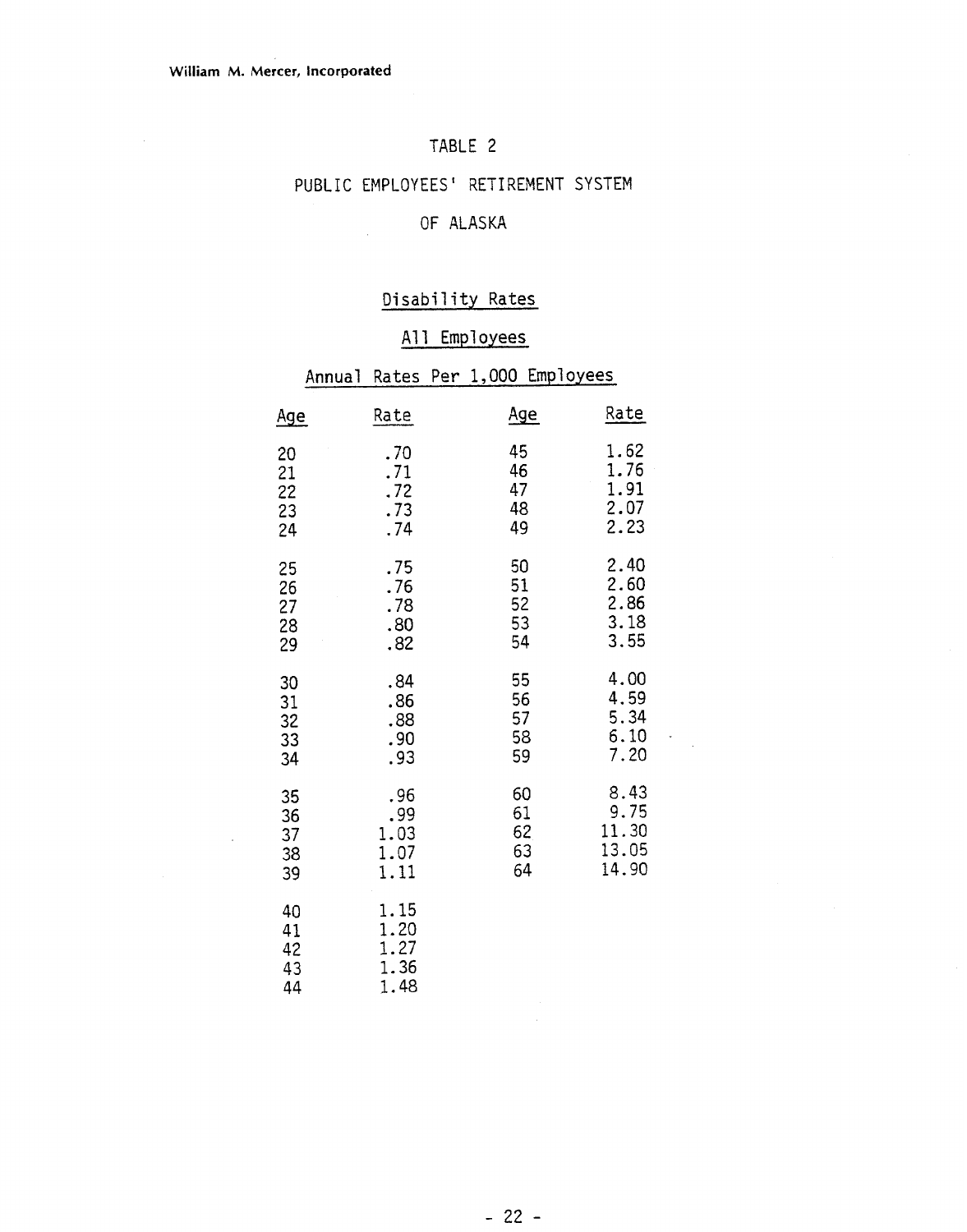## SECTION 2

## DETAILED VALUATION RESULTS

This section presents in detail the results of the actuarial valuation that were outlined in the Summary.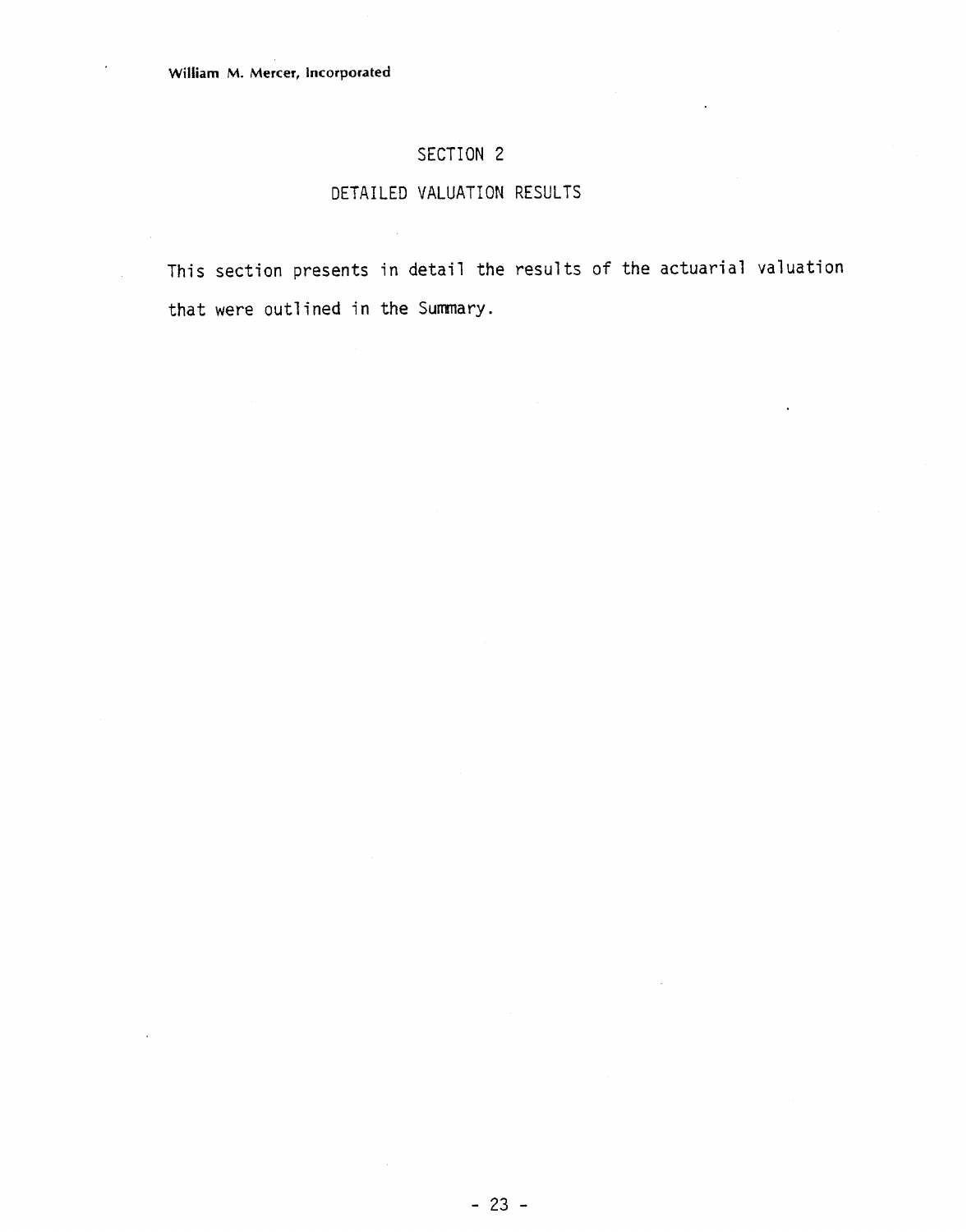$\bar{\mathcal{A}}$ 

 $\sim 10^{-1}$ 

## **2.1 DEVELOPMENT OF** VALUATION ASSETS

## **AS OF** JANUARY **1, 1978**

|     |                                                            | Market Value  | Book Value    | Ratio $(M/B)$ |
|-----|------------------------------------------------------------|---------------|---------------|---------------|
| (1) | January 1, 1978                                            | \$218,022,012 | \$217,789,781 | 1.0011        |
| (2) | January 1, 1977                                            | 169, 378, 688 | 164,408,624   | 1.0302        |
| (3) | January 1, 1976                                            | 118,578,687   | 120,780,957   | .9818         |
| (4) | Average Ratio                                              |               |               | 1.0044        |
| (5) | Book Value at<br>January 1, 1978                           |               |               | \$217,789,781 |
| (6) | Valuation Assets at<br>January 1, 1978<br>$(4) \times (5)$ |               |               | \$218,748,056 |

 $\sim 10^{-11}$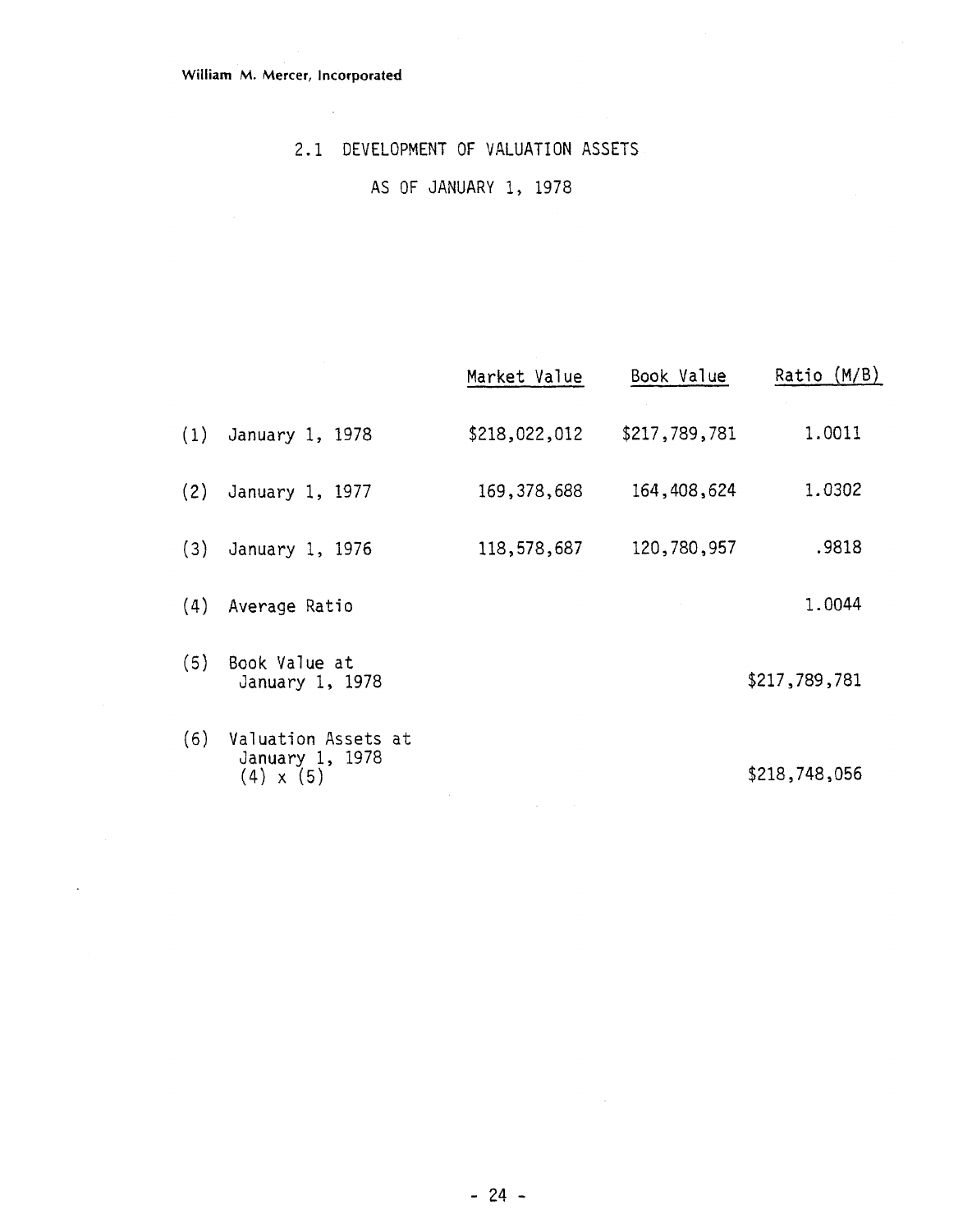$\mathbf{I}$ 

## 2.2 BREAKDOWN OF PRESENT VALUE

## OF BENEFITS

|                                                                   | Present Value of<br>Accrued Benefit | Present Value of<br>Fully Projected Benefit |
|-------------------------------------------------------------------|-------------------------------------|---------------------------------------------|
| Retirement Benefits                                               | \$106,402,935                       | \$266,864,323                               |
| Termination Benefits                                              | 81,150,479                          | 232,310,974                                 |
| Disability Benefits                                               | 4,209,535                           | 9,624,411                                   |
| Death Benefits                                                    | 10,212,815                          | 21,717,767                                  |
| Voluntary Contributions                                           | 196,308                             | 196,308                                     |
| Liability for Inactive<br>Members                                 | 13,621,610                          | 13,621,610                                  |
| Total Present Value<br>of Benefits for all<br>Non-Retired Members | \$215,793,682                       | \$544,335,393                               |
| Present Value of<br>Benefits for Retirees                         | \$100,628,284                       | \$100,628,284                               |
| Total Present<br>Value of Benefits                                | \$316,421,966                       | \$644,963,677                               |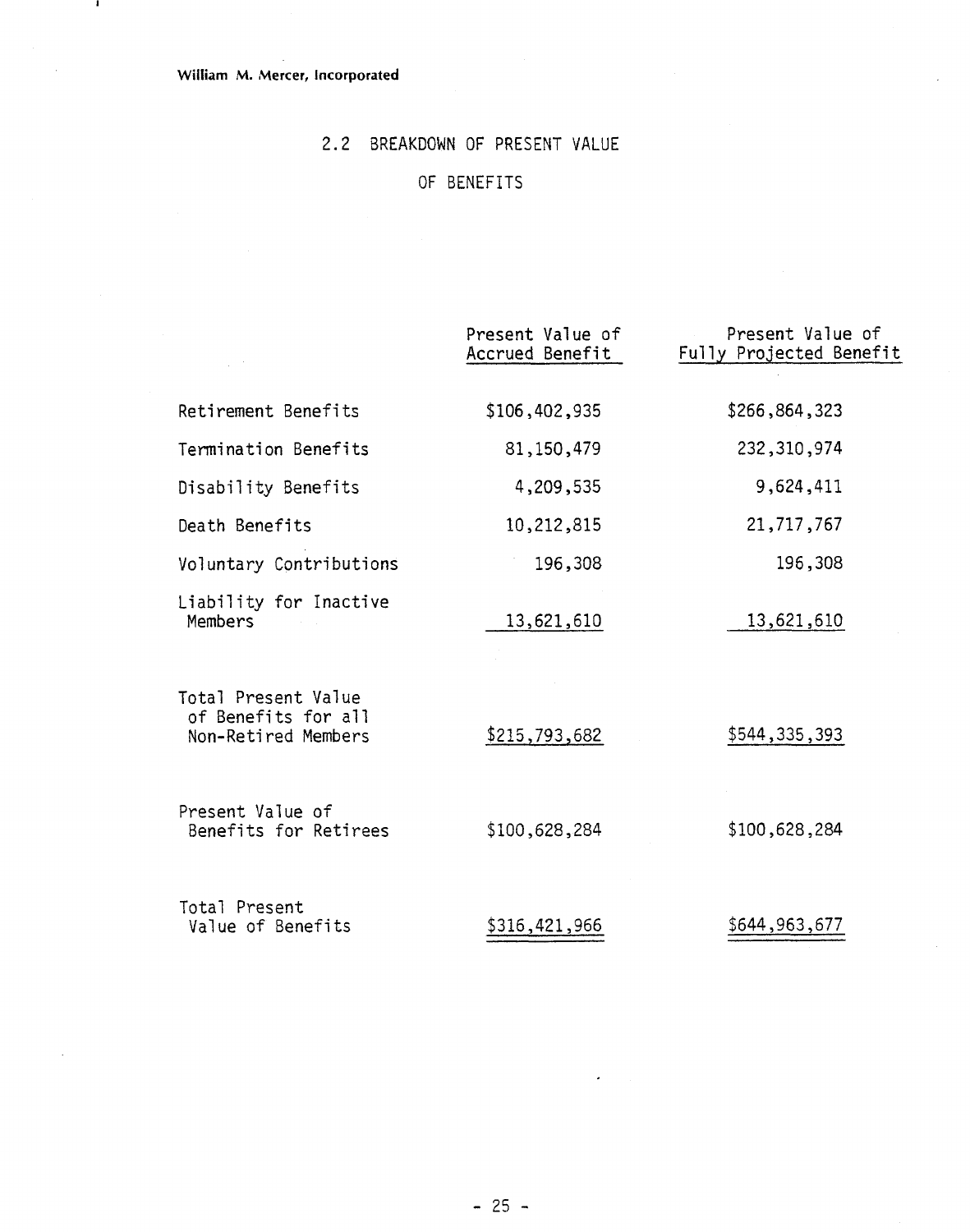$\blacksquare$ 

# 2.3 DEVELOPMENT OF CONSOLIDATED EMPLOYER CONTRIBUTION RATE FOR FISCAL YEAR 1979-80

|     | (1) Present Value of Fully Projected<br>Benefits                                        | \$644,963,677 |
|-----|-----------------------------------------------------------------------------------------|---------------|
|     | (2) Present Value of Accrued Benefits                                                   | 316, 421, 966 |
| (3) | Present Value of Future Member<br>Contributions                                         | 98,978,085    |
|     | (4) Present Value of Future Consolidated<br>Employer Contributions<br>$(1) - (2) - (3)$ | 229,563,626   |
|     | (5) Present Value of Future Salaries                                                    | 2,437,824,903 |
|     | (6) Consolidated Employer Contribution<br>Rate for All Members<br>$(4) \div (5)$        | 9.42%         |
|     | (7) Rate for Retiree Medical Insurance                                                  | .40%          |
| (8) | Total Consolidated Employer Contribution<br>Rate                                        | 9.82%         |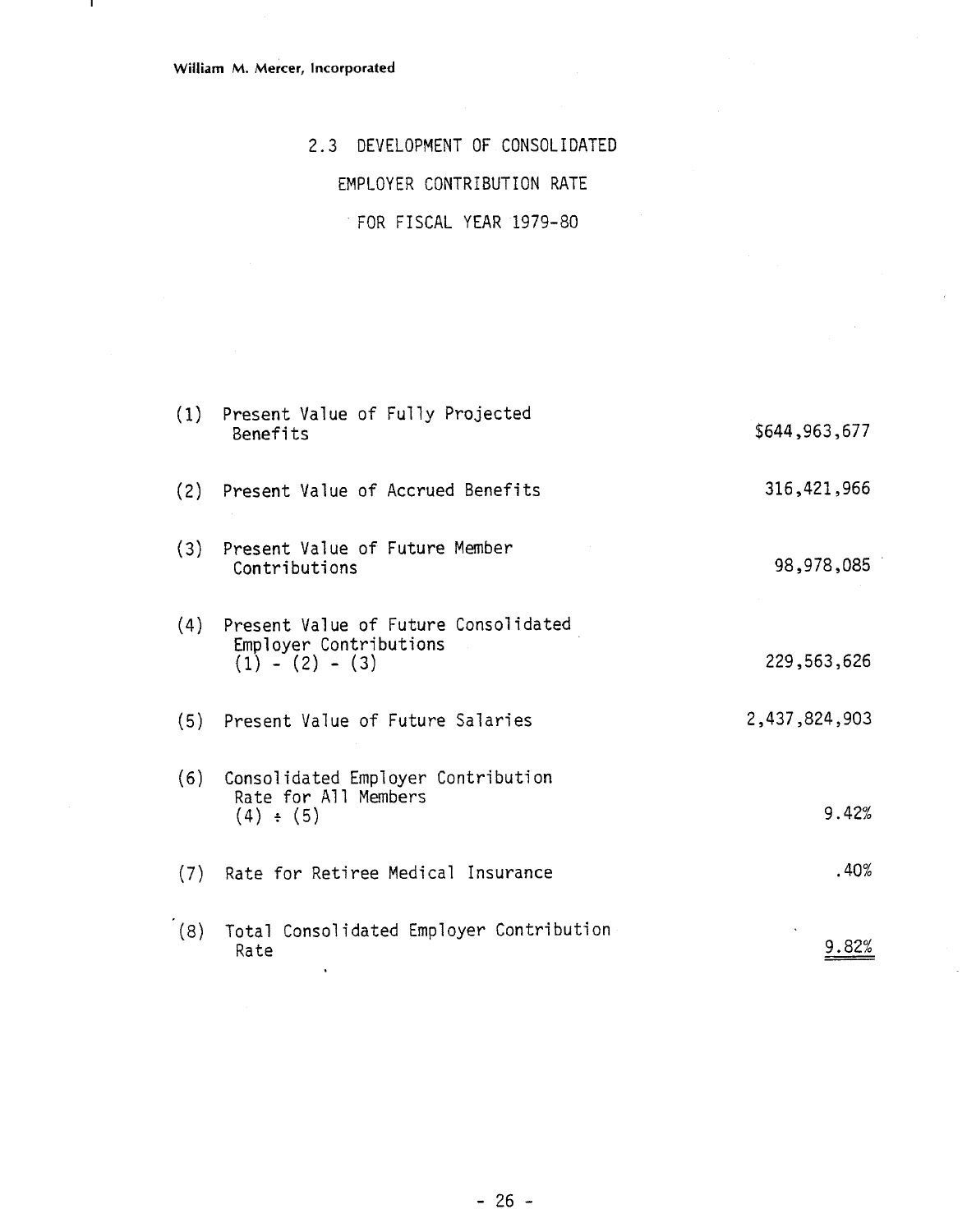$\overline{1}$ 

# 2.3(a) DEVELOPMENT OF CONSOLIDATED

## EMPLOYER CONTRIBUTION RATE

## FOR FISCAL YEAR 1979-80

## ONLY FOR POLICE AND FIRE MEMBERS

|     | (1) Present Value of Fully Projected<br>Benefits                                    | \$86,584,290 |
|-----|-------------------------------------------------------------------------------------|--------------|
|     | (2) Present Value of Accrued Benefits                                               | 32,999,030   |
|     | (3) Present Value of Future Member<br>Contributions                                 | 16,294,250   |
| (4) | Present Value of Future Consolidated<br>Employer Contributions<br>$(1) - (2) - (3)$ | 37,291,010   |
|     | (5) Present Value of Future Salaries                                                | 274,414,287  |
|     | (6) Consolidated Employer Contribution<br>Rate For Police and Fire Members          | 13.59%       |
|     | (7) Rate for Retiree Medical Insurance                                              | .40%         |
|     | (8) Total Consolidated Employer Contribution<br>Rate for Police and Fire Members    | 13.99%       |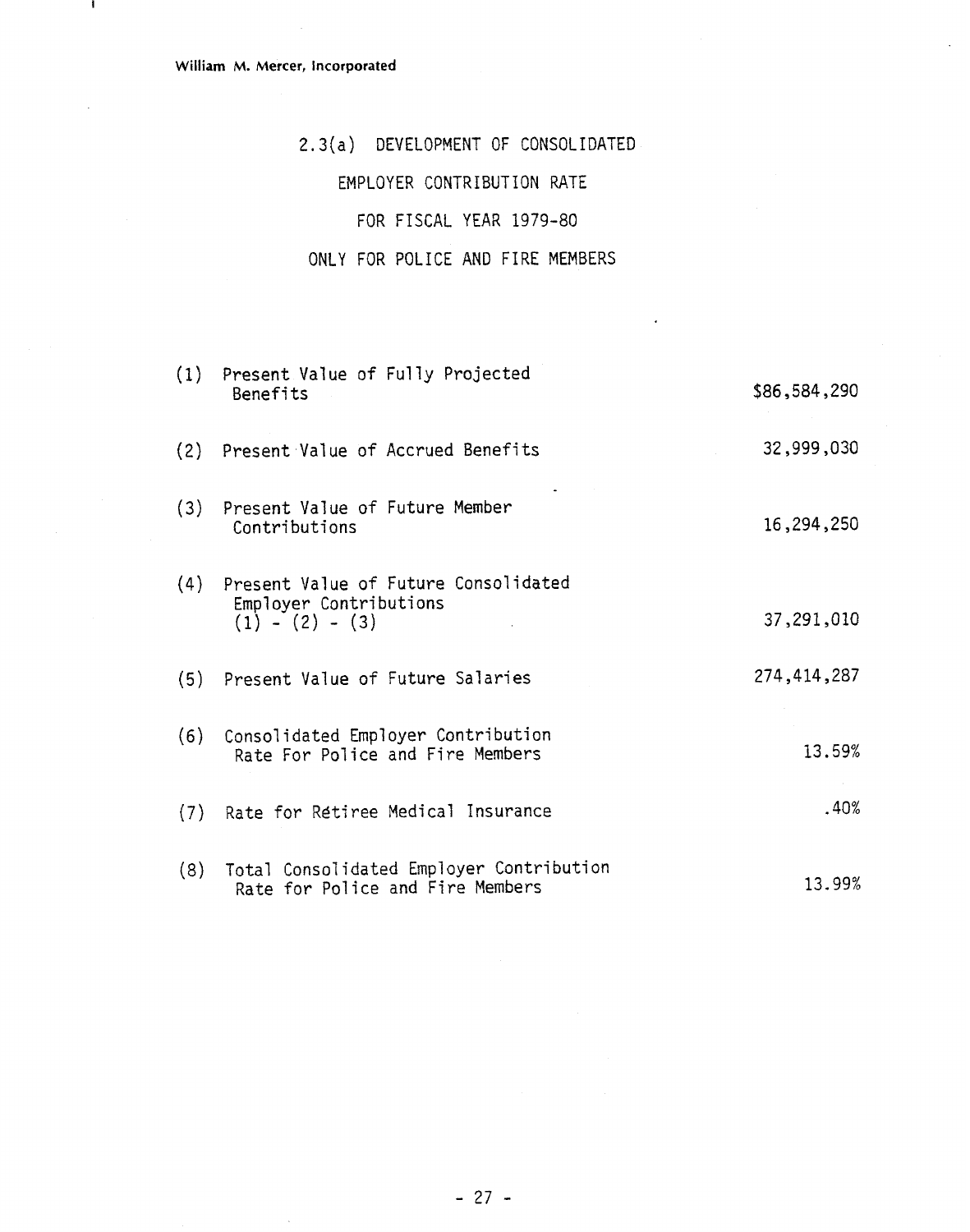$\mathbf{I}$ 

2.3 (b) DEVELOPMENT OF CONSOLIDATED

EMPLOYER CONTRIBUTION RATE

FOR FISCAL YEAR 1979-80

## **ONLY** FOR "OTHER"\* MEMBERS

|     | (1) Present Value of Fully Projected<br>Benefits                                        | \$558,379,387    |
|-----|-----------------------------------------------------------------------------------------|------------------|
|     | (2) Present Value of Accrued Benefits                                                   | 283, 422, 936    |
| (3) | Present Value of Future Member<br>Contributions                                         | 82,683,835       |
|     | (4) Present Value of Future Consolidated<br>Employer Contributions<br>$(1) - (2) - (3)$ | 192, 272, 616    |
|     | (5) Present Value of Future Salaries                                                    | 2, 163, 410, 616 |
|     | (6) Consolidated Employer Contribution<br>Rate For "Other" Members                      | 8.89%            |
| (7) | Rate for Retiree Medical Insurance                                                      | .40%             |
| (8) | Total Consolidated Employer Contribution<br>Rate For "Other" Members                    | 9.29%            |

\* "Other" excludes police and fire members and includes elected officials and a71 remaining employees.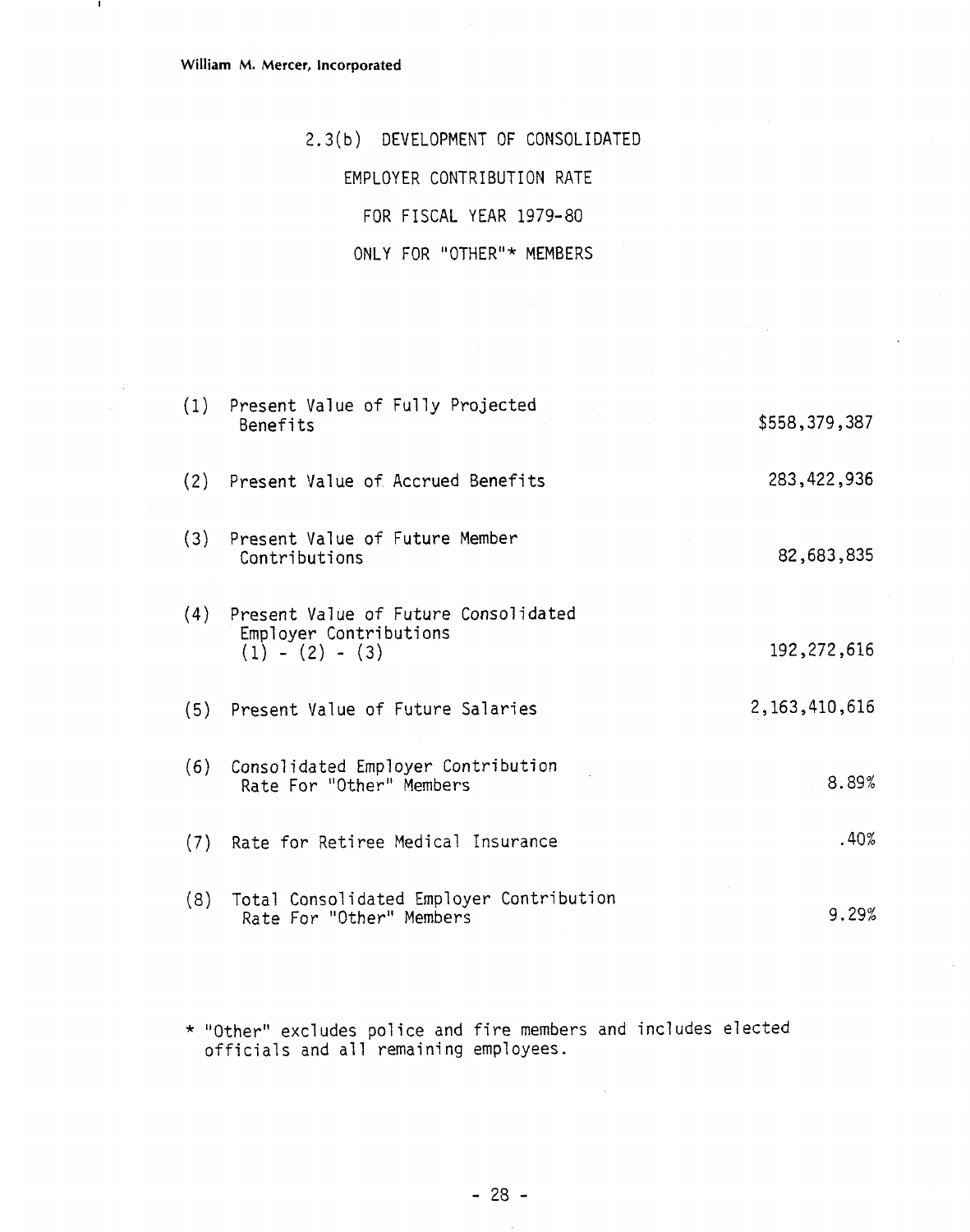$\sim 10^7$ 

 $\mathbf{I}$ 

# 2.4 CALCULATION OF TOTAL CONTRIBUTION RATES

## FOR FISCAL YEAR 1979-80

|     | (1) Present Value of Accrued Benefits | \$316,421,966 |
|-----|---------------------------------------|---------------|
| (2) | Valuation Assets                      | 218,748,056   |
| (3) | Total Unfunded Liability              | 97,673,910    |
| (4) | 30-Year Amortization Factor           | 14.590721     |
| (5) | Past Service Payment                  | 6,694,248     |
| (6) | Total Salaries                        | 338,699,692   |
| (7) | Average Past Service Rate             | 1.98%         |
| (8) | Consolidated Rate                     | 9.82%         |
| (9) | Average Total Contribution Rate       | 11.80%        |

 $\sim$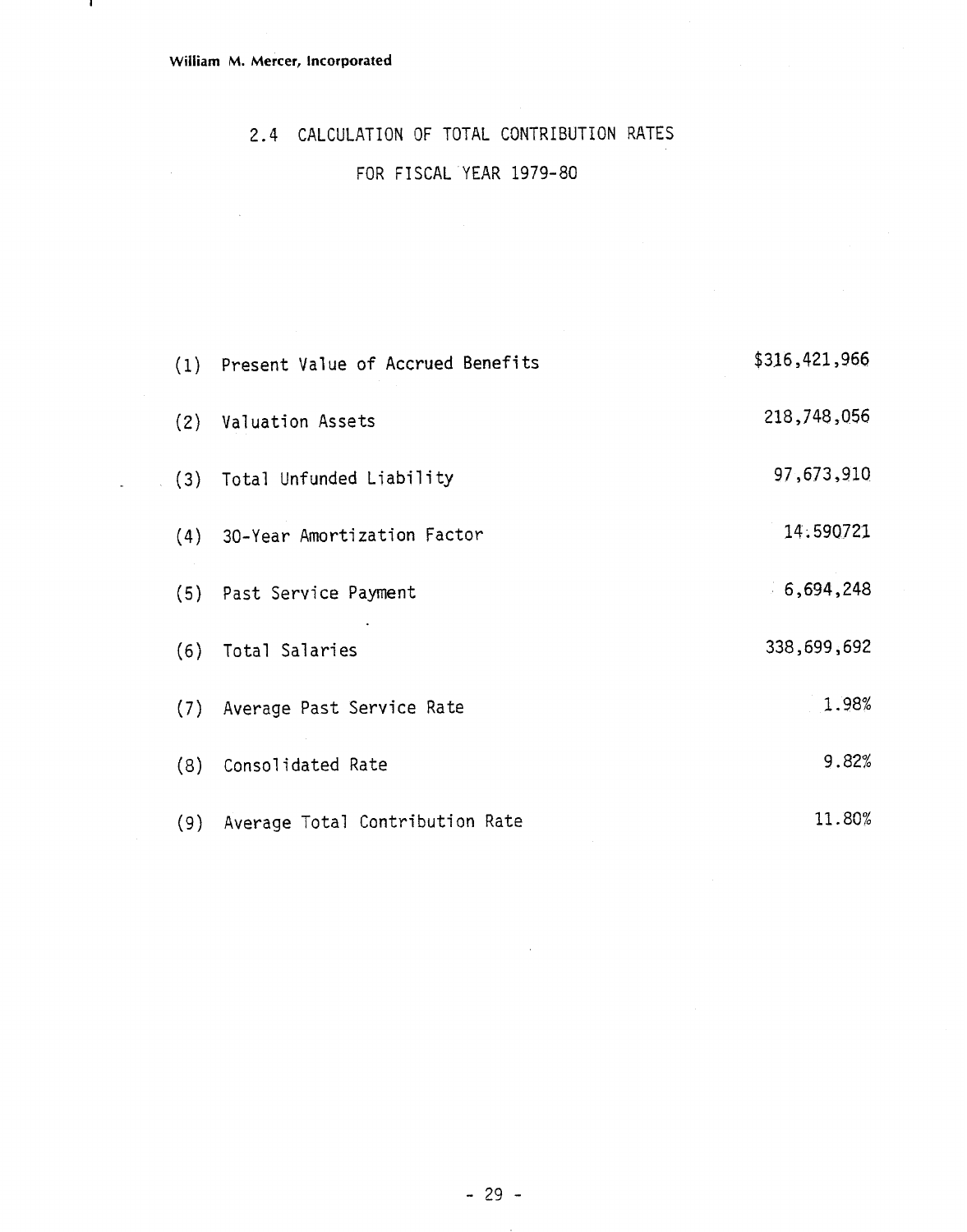$\mathbf{1}$ 

2.4(a) CALCULATION OF TOTAL CONTRIBUTION RATES FOR FISCAL YEAR 1979-80 ONLY FOR POLICE AND FIRE MEMBERS

|     | (1) Present Value of Accrued Benefits | \$32,999,030 |
|-----|---------------------------------------|--------------|
|     | (2) Valuation Assets                  | 22,812,808*  |
|     | (3) Total Unfunded Liability          | 10, 186, 222 |
|     | (4) 30-Year Amortization Factor       | 14.590721    |
|     | (5) Past Service Payment              | 698,130      |
| (6) | Total Salaries                        | 38, 125, 804 |
|     | (7) Past Service Rate                 | 1.83%        |
| (8) | Consolidated Rate                     | 13.99%       |
| (9) | Total Contribution Rate               | 15.82%       |

\* Pro-rating assets over present value of accrued benefits.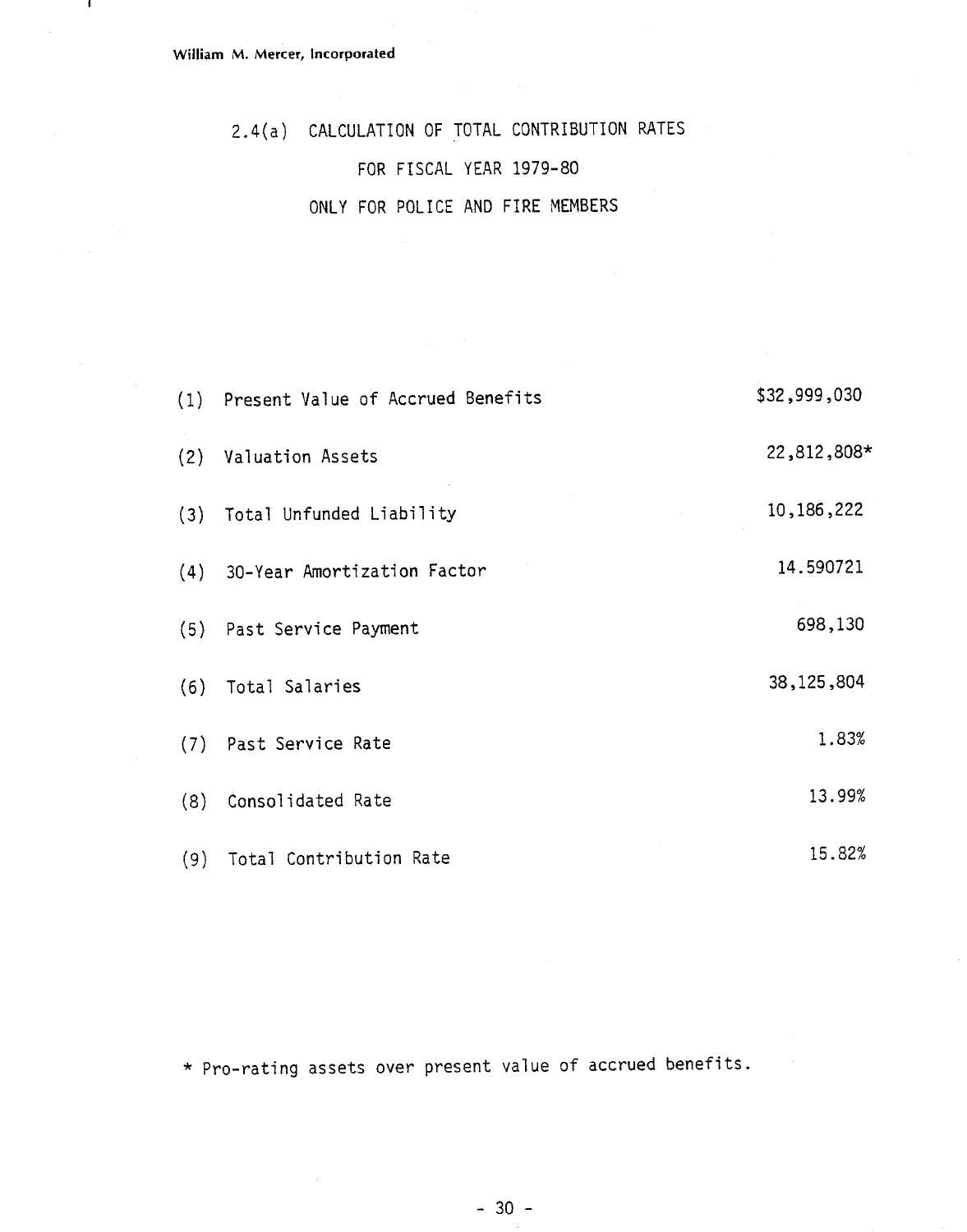- 1

2.4(b) CALCULATION OF TOTAL CONTRIBUTION RATES FOR FISCAL YEAR 1979-80 ONLY FOR "OTHER" MEMBERS

|     | (1) Present Value of Accrued Benefits | \$283,422,936  |
|-----|---------------------------------------|----------------|
|     | (2) Valuation Assets                  | 195, 935, 248* |
|     | (3) Total Unfunded Liability          | 87,487,688     |
|     | (4) 30-Year Amortization Factor       | 14.590721      |
|     | (5) Past Service Payment              | 5,996,118      |
|     | (6) Total Salaries                    | 300, 573, 888  |
|     | (7) Past Service Rate                 | 1.99%          |
| (8) | Consolidated Rate                     | 9.29%          |
| (9) | Total Contribution Rate               | 11.28%         |

\* Pro-rating assets over present value of accrued benefits.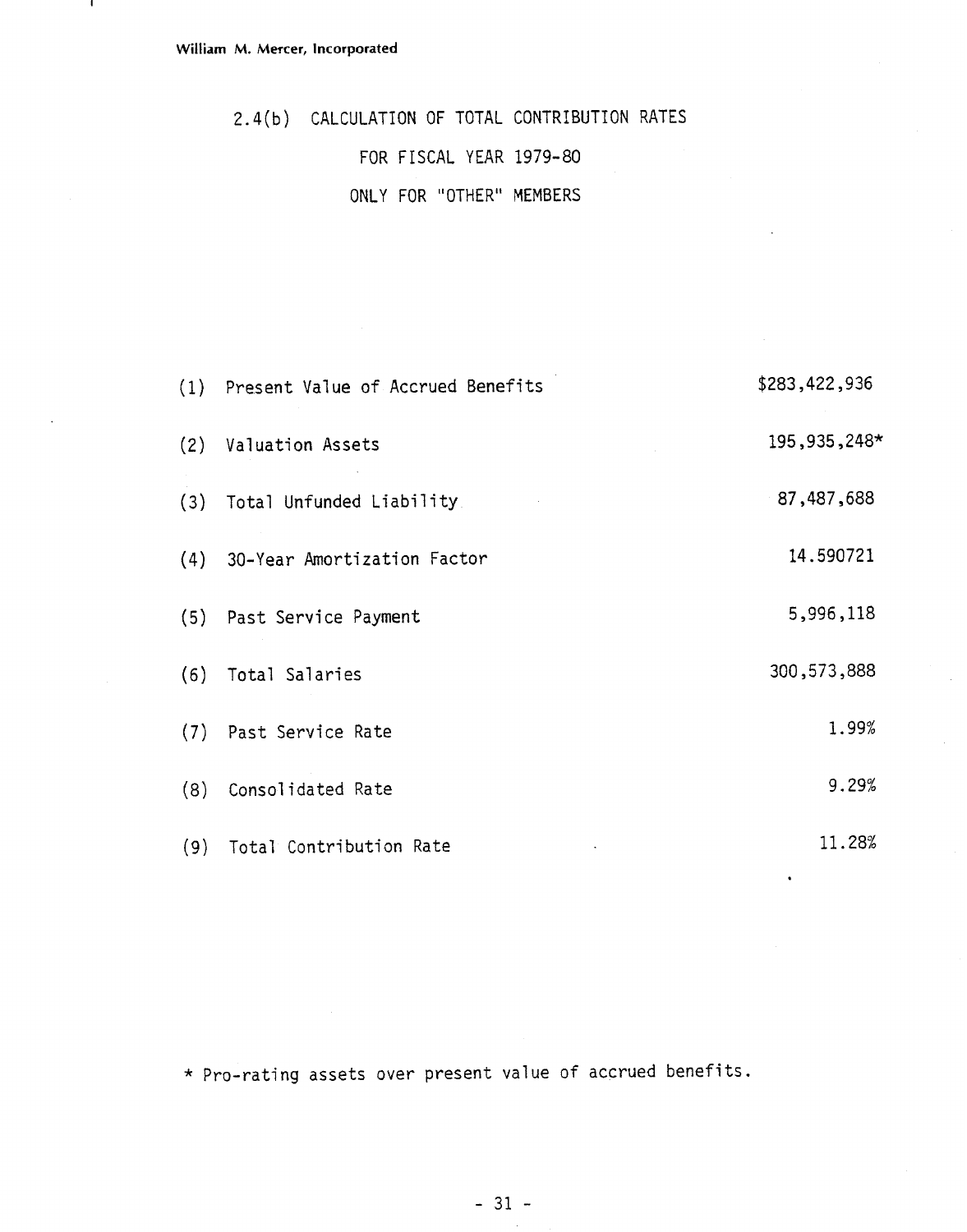| $\mathbf{a}$<br>514005<br>$\ddot{\bullet}$<br>$\frac{4}{3}$<br>$\frac{6}{1}$<br>$\approx$ $\approx$<br>$\ddot{\bullet}$<br>F<br>$\frac{4}{3}$<br>$\overline{2}$<br>$\overline{z}$<br>1047601<br>1070<br>156576<br>ACCHI<br>1370470<br>$\frac{2}{5}$<br>462<br>1250<br>5327<br>12344<br>$1.1$ All $11$<br>191<br>SOUTH WEST REGION SCHOOL DISTRICT<br>4 BERING STRAITS SCHOOL DISTRICT<br>JUNEAU BOROBGH SCHOOL DISTRICT<br>ANNETTE ISLAND SCHOOL DISTRICT<br>MATANIISKA-SUSTTNA HOROUGHT<br>ALASKA MUNICIPAL LEAGUE<br>10 MATANUSKA-SUSTTNA SCHOOL<br>ANCHIORAGE BOROHGH SCHOOL<br>CHATHAM SCHOOL DISTRICT<br>STATE OF ALASKA<br>VALDEZ. CITY OF<br>'n<br>¢<br>œ<br>$\bullet$<br>$\equiv$<br>$\ddot{\phantom{1}}$<br>$\overline{ }$<br>$\sim$<br>- | ADJUSTED<br>ASSETS<br>63200<br>44202<br>91.69<br>5734661<br>83301 | UNFUNDED<br>LIABILITY              | EARNINGS<br>ANNIJAI. | $OMSOL$ .<br>RATE                                                                                             | PAST SRV<br>RATE.    | roral.<br>RATE                 | RATE<br>GROUP |
|----------------------------------------------------------------------------------------------------------------------------------------------------------------------------------------------------------------------------------------------------------------------------------------------------------------------------------------------------------------------------------------------------------------------------------------------------------------------------------------------------------------------------------------------------------------------------------------------------------------------------------------------------------------------------------------------------------------------------------------------------|-------------------------------------------------------------------|------------------------------------|----------------------|---------------------------------------------------------------------------------------------------------------|----------------------|--------------------------------|---------------|
|                                                                                                                                                                                                                                                                                                                                                                                                                                                                                                                                                                                                                                                                                                                                                    |                                                                   |                                    |                      |                                                                                                               |                      |                                |               |
|                                                                                                                                                                                                                                                                                                                                                                                                                                                                                                                                                                                                                                                                                                                                                    |                                                                   | 1312405                            | 88543370             | .82<br>œ,                                                                                                     | ~<br>2.2             | $\ddot{\circ}$<br>$\sim$       |               |
|                                                                                                                                                                                                                                                                                                                                                                                                                                                                                                                                                                                                                                                                                                                                                    |                                                                   | 11906.                             | 46399                | .8 <sub>2</sub><br>ው                                                                                          | $\frac{4}{1}$        | .64<br>÷                       |               |
|                                                                                                                                                                                                                                                                                                                                                                                                                                                                                                                                                                                                                                                                                                                                                    |                                                                   | 95483                              | 447230               | 9.82                                                                                                          | .46                  | 1.28                           |               |
|                                                                                                                                                                                                                                                                                                                                                                                                                                                                                                                                                                                                                                                                                                                                                    |                                                                   | 23746.                             | 984119               | $\ddot{H}$ .<br>ው                                                                                             | 0.27                 | 10.09                          |               |
|                                                                                                                                                                                                                                                                                                                                                                                                                                                                                                                                                                                                                                                                                                                                                    |                                                                   | 29855                              | 74410                | .82<br>$\bullet$                                                                                              | 2.75                 | 12,57                          |               |
|                                                                                                                                                                                                                                                                                                                                                                                                                                                                                                                                                                                                                                                                                                                                                    | 59188                                                             | 65849.                             | 77252                | .82<br>Ģ.                                                                                                     | 5.84                 | .66<br>G,                      |               |
|                                                                                                                                                                                                                                                                                                                                                                                                                                                                                                                                                                                                                                                                                                                                                    | 16783                                                             | 215919                             | ٠<br>04867           | .82<br>ô                                                                                                      | $\ddot{•}$           | 11.2                           |               |
|                                                                                                                                                                                                                                                                                                                                                                                                                                                                                                                                                                                                                                                                                                                                                    | 653220                                                            | 581196                             | 2264548              | $\sim$<br>؋<br>œ                                                                                              | .76                  | ់                              |               |
|                                                                                                                                                                                                                                                                                                                                                                                                                                                                                                                                                                                                                                                                                                                                                    | 540366                                                            | $-6.361$                           | 1179909              | 9.82                                                                                                          | .89                  | 11.71                          |               |
|                                                                                                                                                                                                                                                                                                                                                                                                                                                                                                                                                                                                                                                                                                                                                    | 318666                                                            | 728935                             | ᡇ<br>43922           | .82<br>o                                                                                                      | $\ddot{e}$           | $\bar{z}$                      |               |
|                                                                                                                                                                                                                                                                                                                                                                                                                                                                                                                                                                                                                                                                                                                                                    | 240136<br>w                                                       | $\bullet$<br>0169558               | 5392816<br>$\sim$    | .82<br>۰                                                                                                      | 2.80                 | 12.62                          | 30-YEAR       |
| ≆<br>1727<br>COPPER NIVER SCHOOL DISTRICT<br>$\frac{1}{2}$                                                                                                                                                                                                                                                                                                                                                                                                                                                                                                                                                                                                                                                                                         | 89908                                                             | 92138                              | 562360               | .82<br>۰                                                                                                      | $\frac{3}{2}$        | e<br>$\frac{1}{2}$             |               |
| 9732055<br>UNIVERSITY OF ALASKA<br>$\mathbf{r}$                                                                                                                                                                                                                                                                                                                                                                                                                                                                                                                                                                                                                                                                                                    | 7723596                                                           | 2008459                            | ٣<br>2040342         | 9.82                                                                                                          | 0.69                 | 10.51                          |               |
| $\overline{2}$<br>722<br>14 HAINES. CITY OF                                                                                                                                                                                                                                                                                                                                                                                                                                                                                                                                                                                                                                                                                                        | $\frac{1}{26}$                                                    | 958,                               | 227429               | 68.65                                                                                                         | 0.03                 | 9.85                           | AMORTIZATION  |
| u,<br>ے .<br>$-361$<br>15 KENAI, CITY OF                                                                                                                                                                                                                                                                                                                                                                                                                                                                                                                                                                                                                                                                                                           | 44849<br>w.                                                       | 83674                              | 088750               | 9:82                                                                                                          | $\frac{1}{2}$        | 8.66                           |               |
| 45<br>102B0<br>16 NORTH STAR BOROBGH                                                                                                                                                                                                                                                                                                                                                                                                                                                                                                                                                                                                                                                                                                               | 091565                                                            | $-63520$                           | 1061310              | $\ddot{e}$<br>ä                                                                                               | 0.57                 | $\frac{9}{1}$<br>$\Rightarrow$ |               |
| ξ<br>27246<br>17 NORTH STAR BOROUGH SCHOOL DISTRICT<br>$\frac{1}{2}$                                                                                                                                                                                                                                                                                                                                                                                                                                                                                                                                                                                                                                                                               | 186567                                                            | G<br>8599                          | 6567520              | 9.82                                                                                                          | 0.57                 | $\frac{3}{2}$<br>$\bullet$     |               |
| 87<br>$-921$<br><b>18 ALASKA CENTRAL RATLIBELT SCHOOLS</b>                                                                                                                                                                                                                                                                                                                                                                                                                                                                                                                                                                                                                                                                                         | 27260                                                             | 64927                              | 468162               | 9.82                                                                                                          | 0.95                 | $\frac{1}{2}$                  |               |
| å<br>12281<br>19 UNIVERSITY OF ALASKA - GEO.                                                                                                                                                                                                                                                                                                                                                                                                                                                                                                                                                                                                                                                                                                       | 978500                                                            | 249606                             | ╺<br>86972           | .82<br>؋                                                                                                      | 0.69                 | 0.51                           |               |
| $\overline{2}$<br>$\frac{1}{2581}$<br>CITY AND HOROUGH OF SITKA<br>$\frac{1}{2}$                                                                                                                                                                                                                                                                                                                                                                                                                                                                                                                                                                                                                                                                   | 640381                                                            | 617742,                            | $\bullet$<br>50119   | .92<br>¢                                                                                                      | 2.22                 | $\frac{1}{2}$                  | ١O.           |
| \$<br>ŗ<br>21 CHUCACH REGIONAL SCHOOL DISTRICT                                                                                                                                                                                                                                                                                                                                                                                                                                                                                                                                                                                                                                                                                                     | $-8124$                                                           | 0133                               | 3113                 | 9.82                                                                                                          | 2.10                 | .92<br>÷                       |               |
| Ξ<br>1998<br><b>GATEWAY MANUTICH</b><br>$\frac{2}{2}$                                                                                                                                                                                                                                                                                                                                                                                                                                                                                                                                                                                                                                                                                              | 20876                                                             | 8924                               | 506697               | $\ddot{a}$<br>÷                                                                                               | 0.12                 | 0.70                           |               |
| يتسا<br>168<br>SOLOOTNA. CITY OF<br>$\frac{3}{2}$                                                                                                                                                                                                                                                                                                                                                                                                                                                                                                                                                                                                                                                                                                  | =<br>=                                                            | $\frac{1}{2}$<br>جملته             | 26669                | 9,82<br>$\widetilde{V}$<br>$\widetilde{\mathcal{L}}_{\widetilde{\mathcal{L}}_{\widetilde{\mathcal{L}}}}$<br>实 | $\ddot{\phantom{0}}$ | 8,65                           |               |
| $\tilde{\mathbf{s}}$<br>297<br>IDITAROD" AREA' SCHOOLT DISTRICT<br>$\frac{3}{2}$                                                                                                                                                                                                                                                                                                                                                                                                                                                                                                                                                                                                                                                                   | 680                                                               | ٣<br>ە                             | 360979               | .82<br>G.                                                                                                     | $-0.09$              | 9.73                           |               |
| $\overline{1}$<br>$\overline{151}$<br>KUSPUK SCHOOL OISTRICT<br>36<br>N                                                                                                                                                                                                                                                                                                                                                                                                                                                                                                                                                                                                                                                                            | 659                                                               | $\ddot{•}$<br>$\mathbf{\tilde{c}}$ | 217387               | .82                                                                                                           | .68<br>ຸ             | $\frac{1}{2}$                  |               |
|                                                                                                                                                                                                                                                                                                                                                                                                                                                                                                                                                                                                                                                                                                                                                    |                                                                   |                                    |                      |                                                                                                               |                      |                                |               |

 $-32 =$ 

 $\overline{z}$ 

 $\overline{C}$ 

 $\frac{1}{2}$ 

 $\hat{\mathcal{A}}$ 

 $\overline{C}$ 

Ţ

 $\frac{1}{2}$ 

 $\frac{1}{\sqrt{2}}$ 

 $\overline{z}$ 

 $\Delta E$ 

 $\begin{array}{c} \hline \hline \end{array}$ 

 $\rightarrow$ 

 $\overline{t}$ 

 $\Delta \phi$  .

 $\overline{z}$ 

 $\mathbf{A}^{\dagger}$ 

 $\ddot{\phantom{a}}$ 

 $\begin{array}{c|c}\n\hline\n\downarrow & \downarrow \\
\hline\n\downarrow & \downarrow \\
\hline\n\downarrow & \downarrow \\
\hline\n\downarrow & \downarrow\n\end{array}$ 

 $\frac{8}{2}$ 

 $\begin{picture}(20,20) \put(0,0){\line(1,0){10}} \put(15,0){\line(1,0){10}} \put(15,0){\line(1,0){10}} \put(15,0){\line(1,0){10}} \put(15,0){\line(1,0){10}} \put(15,0){\line(1,0){10}} \put(15,0){\line(1,0){10}} \put(15,0){\line(1,0){10}} \put(15,0){\line(1,0){10}} \put(15,0){\line(1,0){10}} \put(15,0){\line(1,0){10}} \put(15,0){\line(1$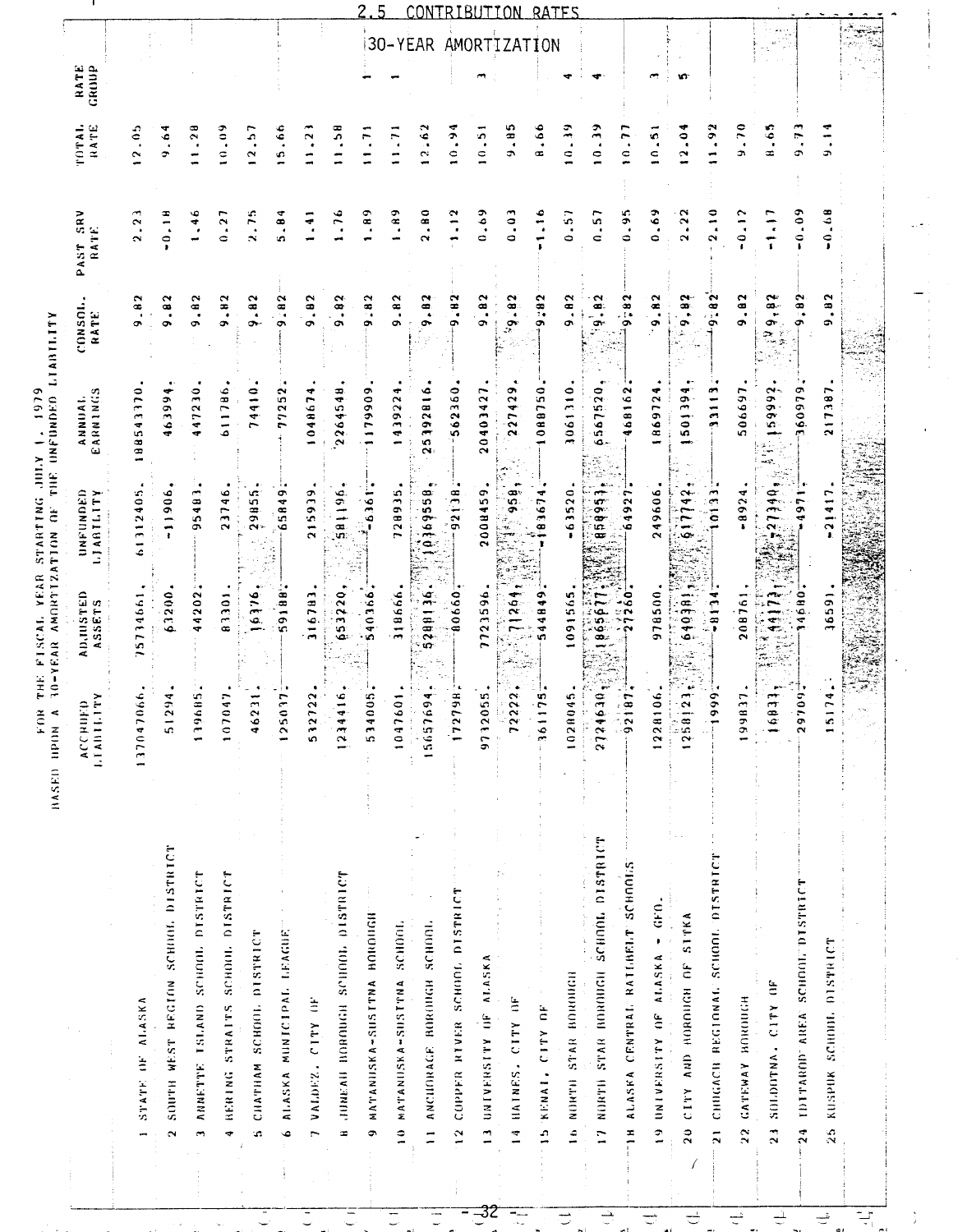|                                                     | 1.1TY<br>URD<br><b>ACCB</b><br>1.1AB1 | <b>ADJUSTED</b><br>ASSETS      | UNFUNDED<br>LIARILITY                                    | EARNINGS<br>ANUAL.                | CONSOL<br>RATE   | PAST SRV<br>RATE                    | TOTAL<br>RATE                   | <b>RATE</b><br>GROUP |
|-----------------------------------------------------|---------------------------------------|--------------------------------|----------------------------------------------------------|-----------------------------------|------------------|-------------------------------------|---------------------------------|----------------------|
| 26 CITY AND BOROUGH OF JUNEAU                       | 9822<br>384                           | 1224297                        | 625525                                                   | 6647975                           | 9.82             | 0.64                                | $10 - 46$                       |                      |
| SELANIK CITY SCHOOL DISTRICT<br>$\overline{27}$     | 8135                                  | 145071                         | -116936                                                  | 93121                             | 9.82             | 6.61                                | 1.21                            |                      |
| KODIAK, CITY OF<br>2e                               | 6860.<br>$\Xi$                        | 607455                         | $\blacksquare$<br>509405                                 | 567522<br>٠                       | 9.82             | 2.23                                | 12,05                           |                      |
| FAIRBANKS. CITY OF<br>$\frac{9}{2}$                 | 3795<br>475                           | 198563<br>$\ddot{\phantom{1}}$ | 2555232                                                  | m<br>719805                       | 9.82             | $\ddot{B}$<br>$\tilde{\phantom{a}}$ | 12.70                           | $\,$ t<br>с          |
| 30 FAIRBANKS PHBLIC UTILITIES                       | 7226<br>202                           | ٠<br>374164                    | 1653062<br>14 E<br>$\frac{1}{2} \frac{1}{2} \frac{1}{2}$ | 2803674                           | 9.82             | 2.88                                | 12.70                           | c                    |
| ANCHORAGE, CREATER BOROUGH<br>$\overline{z}$        | $\ddot{0}$                            | ان<br>ح                        | ွ                                                        | $\cdot$ .<br>$\bullet$            | 9.82             | 0.00,                               | 9,82                            | $\mathbf{\tilde{c}}$ |
| SKAGWAY, CITY OF<br>$\frac{2}{3}$                   | 0623<br>W,                            | 61989                          | $-11366$                                                 | 205079                            | 9.82             | 0.38                                | 9.44                            |                      |
| SITKA, BOBOUGH SCHOOLS<br>$\ddot{r}$                | 8515<br>5                             | 120623.                        | 57892                                                    | 896688                            | 9.82             | 2.22                                | 2.04                            | w.                   |
| 34 ANCHORAGE, CITY OF                               | $\ddot{\bullet}$                      | 0                              | - 0<br>$\bullet$                                         | $\epsilon$<br>¢                   | 9.82             | 0.0000                              | 9.82                            | $\sim$               |
| AS WRANGELISTS                                      | 9417<br>m                             | 83951                          | 135466                                                   | 611476                            | 9.82             | $1\,\square\,5.2$                   | 1.34                            |                      |
| <b>36 BETHEL, CITY OF</b>                           | 7854                                  | 27920                          | $-10066$                                                 | 70068                             | 9.82             | $-0.98$                             | $\ddot{a} \cdot \ddot{a}$       |                      |
| 37 VALUEZ CITY SCHILLES                             | $\ddot{\phantom{0}}$<br>2888          | 88696;                         | $-5008$                                                  | 356325                            | 9.82             | II.<br>I                            | $\ddot{ }$<br>¢.                |                      |
| <b>38 HOONAL CITY SCHOOLS</b>                       | 4002<br>్ష                            | 79355                          | 54647                                                    | 429958                            | 9.82             | 2.47                                | 2.29                            |                      |
| 39 NOME NONTCTPAL OTTILITIES                        | $\bullet$<br>9519.<br>$\frac{6}{4}$   | 213610                         | 95909<br>Ω,                                              | 786606                            | 9.82             | 1.71                                | 11,53                           |                      |
| $\frac{1}{2}$<br>KUTZEMUE, CITY OF<br>$\frac{1}{9}$ | ×.<br>8110                            | 68663                          | 50553                                                    | 143512                            | 9.82             | $-2.41$                             | 7:41                            |                      |
| 41 GALEN CENTLE AND ALLE                            | 4089.                                 | 21189                          | $-7100$                                                  | 59807                             | 9.82             | $\frac{1}{2}$                       | 0.01                            |                      |
| KING COVE CITY SCHOOL DISTRICT<br>$\frac{2}{9}$     | 6095                                  | 16554                          | 9541                                                     | 71941                             | 9.82             | 0.91                                | 10.73                           |                      |
| 43 PETERSBURG, CITY OF                              | $\mathbf{1}$<br>8178<br>72            | ÷,<br>$-73497$                 | ×<br>54681<br>t.                                         | 043433                            | 9.82             | 1.64                                | 13:46                           |                      |
| 44 BRISTOL BAY BOROUGH                              | 5522<br>$\frac{a}{2}$                 | 4265)                          | 42869<br>$\sim$                                          | ٠<br>21710                        | 9.82             | 7.67                                | $\frac{9}{4}$<br>$\bullet$<br>Ē |                      |
| NURTH SLOPE BOROUGH<br>$\frac{6}{4}$                | 687679                                | 460424                         | K)<br>22725                                              | 2139310                           | 9.82             | 0.73                                | 10.35                           |                      |
| WRANGELL SCHOOLS<br>ç                               | $^{\ast}$<br>2256.                    | 11461                          | j.<br>$-10795$                                           | i.<br>71831                       | 9:82             | $\ddot{.}0\ddot{.}$                 | $0.185$                         |                      |
| 47 UNORGANIZED BOROUGH SCHOOLS                      | 232775                                | 554306                         | 321531                                                   | 516537                            | 9.82             | 4.27                                | 5.55<br>÷                       |                      |
| 48 CORONA (TV DE                                    | 267132                                | 153692                         | 113440                                                   | $\overline{\phantom{a}}$<br>61182 | .82<br>$\bullet$ | 1,77                                | 11.09                           |                      |
| 49 NONE CITY SCHOOLS                                | 2748<br>$\tilde{c}$                   | $-44286$                       | 287034                                                   | 641407                            | 9.82             | 3.06                                | 12.88                           |                      |
| 50 DELTA JUNCTION, CITY OF                          | $\mathbf{\mathsf{C}}$                 |                                |                                                          |                                   | 9.82             | 0.000                               | 9.82                            |                      |

 $\frac{1}{\sqrt{2}}$ 

 $\bar{\mathbf{y}}$ 

 $\mathbf{R}$ 

 $\pmb{\ast}$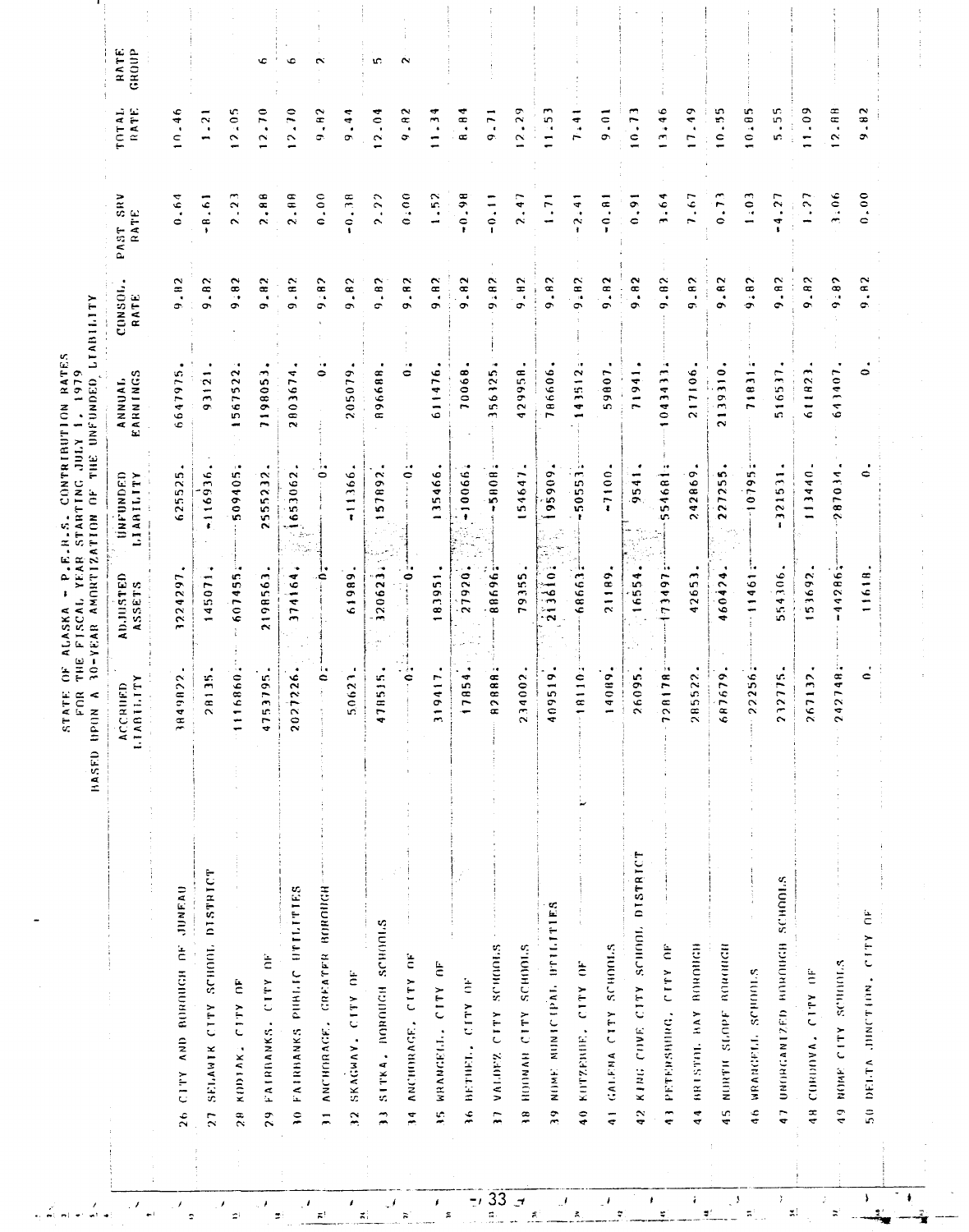|                                                            | TTY<br>ACCRUED<br>LIABIL                                                                      | Angusten 13%<br>ASSETS            | <b>MAFUNDED</b><br>LIABILITY  | EARNINGS<br>ANNUAL                                                                | <b>CONSOL</b><br>RATE:                                  | PAST SRV<br><b>RATE</b>                      | TOTAL<br>RATE           | RATE<br>GROUP |
|------------------------------------------------------------|-----------------------------------------------------------------------------------------------|-----------------------------------|-------------------------------|-----------------------------------------------------------------------------------|---------------------------------------------------------|----------------------------------------------|-------------------------|---------------|
| KING COVE, CITY OF<br>$\frac{1}{2}$                        | 9928                                                                                          | 13720.                            | $-3792$                       | 99230                                                                             | 9.82                                                    | $-0.26$                                      | 9.56                    |               |
| ALASKA HOUSTNG FINANCE CORPORATION<br>52                   | $\frac{1}{2}$<br>6S                                                                           | 178491                            | 27314                         | 189019                                                                            | .82<br>$\sigma$                                         | 0.99                                         | 0.81                    |               |
| LOWER YOKON SCHOOL DISTRICT<br>$\frac{1}{5}$               | 868 <sup>2</sup><br>$\frac{1}{2}$                                                             | 771302                            | $-357387$                     | $\ddot{\phantom{1}}$<br>1087517                                                   | 9.82                                                    | 0.73                                         | 10.105                  |               |
| NURTHWEST ARCTIC SCHOOL DISTRICT<br>54                     | 551839                                                                                        | 301672                            | 750167                        | ٠<br>47667<br>$\rightarrow$                                                       | 9.82                                                    | 0.69                                         | $\frac{5}{10}$          |               |
| SOUTHEAST ISLAMDS SCHOOL DISTRICT<br>in<br>In              | 074.<br>$\mathbf{C}$                                                                          | 4250.                             | $-71176$                      | 61334                                                                             | .82<br>െ                                                | $-0.80$                                      | 9.02                    |               |
| PRINTLOF REGION SCHOOL DISTRICT<br>56                      | $\frac{1}{2}$<br>$\overline{\phantom{a}}$<br>$\mathbf{r}$                                     | $22650 -$                         | $\ddot{\phantom{0}}$<br>4523  | $\pm$<br>178735                                                                   | 9.82                                                    | 0.56                                         | $10 - 38$               |               |
| LOWER KUSKOKWIM SCHOOL DISTRICT<br>57                      | 373.<br>249                                                                                   | 206185                            | 43188                         | $\overline{\phantom{a}}$<br>28984                                                 | 9.82                                                    | 0.23                                         | $10 - 05$               |               |
| KODIAK ISLAND BOROUGH SCHOOL DISTRICT<br>$\frac{8}{2}$     | 781.<br>648                                                                                   | 162060.                           | 486721                        | 536592                                                                            | 9.82                                                    | $\ddot{\phantom{0}}$<br>$\ddot{\phantom{1}}$ | 11.99                   |               |
| YUKON FLATS SCHOOL DISTRICT<br>$\frac{9}{5}$               | $\mathbf{m}$<br>$\frac{1}{2}$                                                                 | 64985                             | $\cdot$ .<br>48388<br>3       | 591920                                                                            | 9.82                                                    | 0.56                                         | 0.38                    |               |
| YUKON-KOYUKOK SCHOOL DISTRICT<br>$\frac{1}{6}$             | 105<br>$\overline{1}$                                                                         | 80404                             | 50701.                        | 614750                                                                            | 9.82                                                    | 0.57                                         | 10.39                   |               |
| NORTH SLOPE BOROUGH SCHOOL DISTRICT<br>$\ddot{6}$          | 306953.                                                                                       | 1.58<br>410441                    | 03488<br>÷                    | 2653016                                                                           | .82<br>Ō.                                               | $-0.27$                                      | .55<br>õ                |               |
| ALEUTIAN REGION SCHOOL DISTRICT<br>$\tilde{\mathbf{c}}$    | $619$ .<br>$\ddot{\bullet}$                                                                   | - 19<br>35745                     | $\overline{1}$<br><b>1894</b> | $-181213$                                                                         | 9.82                                                    | 0.30                                         | 10.12                   |               |
| CONDOVA COMMINITY HOSPITAL<br>ි                            | 232.<br>236                                                                                   | 75817                             | 60415                         | 423615                                                                            | 9.82                                                    | 2.60                                         | 12.42                   |               |
| LAKE AND PENINSULA SCHOOL DISTRICT<br>۹,                   | $551$ .<br>in<br>in                                                                           | 186184                            | ٠<br>6933.                    | 241731                                                                            | .82<br>o.                                               | 0.48                                         | $\ddot{.}$<br>$\bullet$ |               |
| ł,<br>$\frac{1}{2}$<br>SITKA COMMINITY HOSPITAL<br>Ś       | 799<br>$\overline{1}$                                                                         | $-56666$<br>٣                     | 95000                         | $\cdot$ .<br>616919                                                               | 9.82                                                    | 1.06                                         | 0.88                    |               |
| SOUTH CENTRAL REGIONAL RESOURCE CENTER<br>ś                | 527                                                                                           | 6250.                             | $-4723$                       | ٠<br>37409                                                                        | .82<br>õ                                                | 0.87                                         | .95<br>æ                |               |
| SOUTH EAST REGIONAL RESOURCE CENTER<br>Ğ                   | 528<br>ຶ                                                                                      | 5459;                             | $-2931$                       | 13957                                                                             | 9.82                                                    | $-1.44$                                      | R.38                    |               |
| 68 BRISTOL BAY REGIONAL RESOURCE CENTER                    | 015.                                                                                          | 1283.7                            | $-268$                        | $\cdot$ .<br>26687                                                                | 9:82                                                    | $-0.07$                                      | 9.75                    |               |
| NURTHWEST PECIONAL RESOURCE CENTER<br>$\frac{9}{6}$        | 866.                                                                                          | 2047                              | $\frac{1}{1}$                 | 11176                                                                             | .82<br>õ                                                | $-0.72$                                      | 9.10                    |               |
| MORTH PACTETC FISHERY MANAGEMENT COUNCIL<br>$\frac{1}{2}$  | 740.<br>≂                                                                                     | 7382.                             | $-2642$                       | 52568                                                                             | 9.82                                                    | $-0.34$                                      | 9.48                    |               |
| WESTERN REGIONAL RESOURCE CENTER<br>$\frac{1}{2}$          | 244                                                                                           | 1505                              | $-261$                        | 32992                                                                             | 9:82                                                    | 0.05                                         | 9.77                    |               |
| ST. PAUL<br>CITY OF<br>$\frac{1}{2}$                       | 047.                                                                                          | 3101                              | $-54$                         | 39302                                                                             | $\mathbf{R}$<br>õ                                       | $-0.01$                                      | 9.81                    |               |
| MUNICIPALITY OF ANCHORAGE<br>$\tilde{z}$                   | 921.<br>$\frac{1}{1}$<br>14589<br>$\begin{smallmatrix}1&&1\\&1&1\\1&&1\\&&1\end{smallmatrix}$ | $\bullet$<br>医鼻腔 医单体直接<br>0981921 | 3608000.<br>ききじゅうじょし          | ٠<br>9551853<br>$\pmb{\ast}$<br>$\mathbf{I}$<br>$\pmb{\dagger}$<br>$\lambda$<br>▃ | 9.82<br>$\begin{array}{c} 1 \\ 1 \\ 1 \\ 1 \end{array}$ | 0.29<br>计算法                                  | 10.11<br>$\ddot{\cdot}$ | Z             |
| STATE & POLITICAL SUBDIVISION TOTALS<br>$\ddot{\ddot{\ }}$ | 670.<br>206696                                                                                | 118071044                         | 88625626                      | 17764761<br>m                                                                     | $\ddot{a}$<br>ò                                         | 1.91                                         | 11.73                   |               |

 $\frac{1}{2}$  34<sup>-1</sup>

 $\overline{\textbf{Q}}_{\underline{\textbf{Q}}}$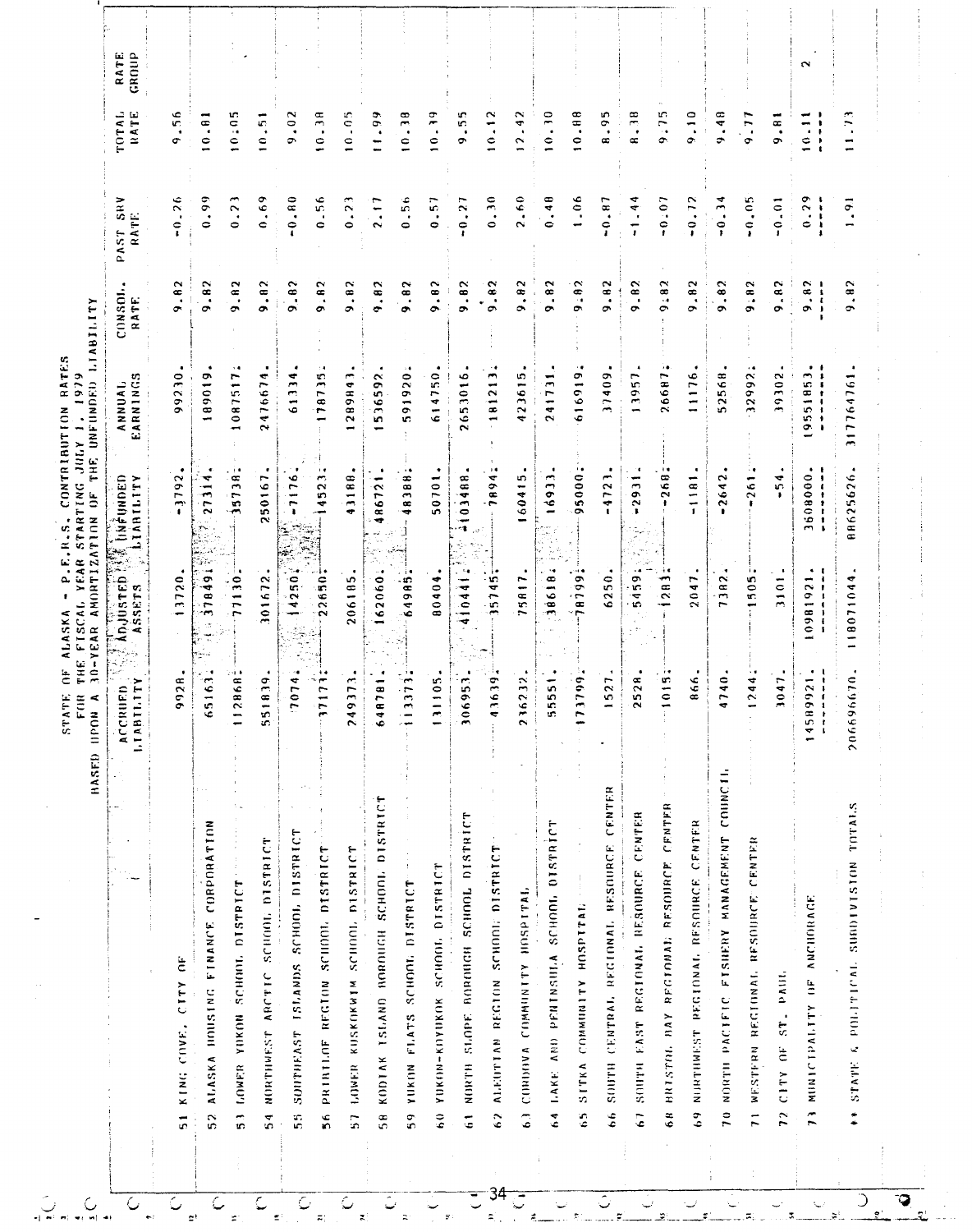|                                   |                                         | ≏<br>ACCHIIF                           | ADJUSTED   | UNFUNDED               | ANNIJAI. | CONSOL.                | $\frac{8}{3}$<br>PAST | TOTAL                                         |                      |
|-----------------------------------|-----------------------------------------|----------------------------------------|------------|------------------------|----------|------------------------|-----------------------|-----------------------------------------------|----------------------|
|                                   |                                         | $\tilde{\mathbf{r}}$<br><b>LIABILI</b> | ASSETS     | LIARILITY              | EARNINGS | RATE                   | RATE                  | NATE                                          | HATE<br>GROUP        |
|                                   | STATE OF ALASKA                         | $\ddot{\phantom{0}}$<br>1370470        | 75734661   | 61312405               | 88543370 | $\cdot$ H <sub>2</sub> | 2.40                  | 12.2                                          |                      |
| $\mathbf{C}$                      | SUMPH WEST REGION SCHOOL DISTRICT       | 94<br>$\frac{2}{2}$                    | 63200      | -11906                 | 96669    | .92<br>ຶ               | 0.19                  | ه.<br>ه                                       |                      |
| Ĩ.                                | ANNETTE ISLAND SCHOOL DISTRICT          | 86<br>1396                             | 44202      | 95483                  | 447230   | .82<br>$\bullet$       | 1.58                  | $1 - 40$                                      |                      |
| 4                                 | STRAITS SCHOOL DISTRICT<br>DERTHI       | $\ddot{a}$<br>0001                     | 83301      | 23746                  | 611786   | .82<br>ç,              | 0.29                  | $\frac{1}{2}$                                 |                      |
| Ś,                                | CHATHAM SCHOOL DISTRICT                 | $\frac{1}{2}$<br>$\frac{6}{3}$         | 16376      | 29855                  | 74410    | .82<br>Ğ,              | 2,96                  | 12.78                                         |                      |
| ¢                                 | ALASKA MUNICTPAL TEAGUE                 | $\mathbf{r}$<br>1250                   | 59188      | 65849                  | 77252    | $\frac{1}{2}$<br>¢     | 6.29                  | 16.11                                         |                      |
| $\overline{ }$                    | VALDEZ. CITY OF                         | 22<br>5327                             | 316783     | 215939                 | 048674   | .92<br>σ٠              | .52                   | $\ddot{ }$                                    |                      |
| æ                                 | JUNEAU BOROUGH SCHOOL DISTRICT          | ۼ<br>12.34                             | 53220<br>œ | 581196,                | 2264548  | 9.82                   | 68 <sup>1</sup>       | 11.71                                         |                      |
| Ģ,                                | MATANUSKA-SUSITNA BOROUGH               | 5340051                                | 540366     | $-6361$<br>iz.         | 1179909  | $-82$<br>œ             | 2.04                  | 1.86                                          |                      |
| $\frac{0}{1}$                     | SCHOOL<br>MATANUSKA-SUSITNA             | 1047601                                | 318666     | 728935                 | 1439224  | .82<br>ó               | 2.04                  | $\frac{36}{11}$                               | 25-YEAR AMORTIZATIDN |
| $\frac{1}{1}$                     | <b>Ансионаск</b> вования scноот.        | 15657694                               | 5288136    | 19369559               | 25392816 | .92<br>۰               | ະຸ                    | æ.<br>$\sim$                                  |                      |
| $\frac{2}{\pi}$<br>$\overline{a}$ | COPPER RIVER SCHOOL DISTRICT            | $\frac{1}{96}$<br>1727                 | 0.0666     | $-32138$               | 562360   | .82                    | $\frac{1}{2}$         | 1.03                                          |                      |
| $\frac{1}{2}$<br>35               | AI.ASKA<br>UNIVERSITY OF                | Ś.<br>97320                            | 723596     | 2008459                | 20403427 | 9.82                   | 0.75                  | 0.57                                          |                      |
| $\frac{4}{1}$                     | HAINES, CITY OF                         | $\frac{2}{2}$<br>722                   | 9964       | ္က ခုနှစ္ <sub>း</sub> | 521456   | 9.92                   | 0.03                  | 9.83                                          |                      |
| $\frac{5}{2}$                     | CITY-OF<br>KENAT.                       | ÷<br>$\frac{1}{2}$                     | 544849     | -8367                  | 086750   | $\frac{1}{2}$          | .24                   | A.58                                          |                      |
| $\hat{=}$                         | NURTH STAR BUROUGH                      | 1028045                                | 1091565    | $-63520$               | 3061310  | 9.82                   | 0.61                  | 0.43                                          | ┯                    |
| $\overline{1}$                    | NORTH STAR BOROUGH SCHOOL DISTRICT      | ूं<br>31246                            | 165677     | 18,9951,               | 6567520  | 9, 02                  | 0.4.1                 | Č<br>$\ddot{ }$ . $\ddot{ }$                  | ٠                    |
| $\frac{1}{2}$                     | ALASKA CENTRAL RATLBELT-SCHOOLS         | $\mathbf{B}$<br>66                     | 27260      | 64927                  | 468162   | 8:45                   | $\ddot{\phantom{0}}$  | 0.84                                          |                      |
| $\mathbf{r}$                      | UNIVERSITY OF ALASKA - GEO.             | $\frac{6}{1}$<br>12281                 | 978500     | 249606                 | 86972    | .92<br>ō               | 0.75                  | 10.57                                         |                      |
| $\tilde{\mathbf{z}}$              | SITKA<br>CITY AND BOROUGH OF            | $\overline{2}$<br>12581                | 640301     | 911148                 | bbttog   | 6, 8, 6                | 2.39                  | $\ddot{\phantom{0}}$<br>$\tilde{\phantom{a}}$ | ua-                  |
| $\frac{1}{2}$                     | CHUGACH REGIONAL SCHOOL DISTRICT        | 5                                      | $-81 - 34$ | $101 - 3$              | 33113    | 9.82                   | 2.26                  | 9.08                                          |                      |
| 22                                | GATEMAY BOROUGH                         | $\mathbf{r}$<br>1990                   | 208761     | $-0.924$               | 506697   | .82<br>σ               | $\frac{1}{2}$         | 64.                                           |                      |
| $\overline{23}$                   | SOLOHTMA . CITY OF                      | بية<br>168                             | $-51144$   | -666184                | 159992   | 9,82                   | $-1.26$               | 8.56                                          |                      |
| $\frac{4}{3}$                     | SCHOOL DISTRICT<br><b>IDTTAROD ARPA</b> | $\frac{6}{9}$<br>660                   | 4680       | 4971                   | 660919   | $-0.2$                 | $-0.10$               | .72<br>۰                                      |                      |
| 25                                | KUSPIJK SCHOOL DISTRICT                 | $\overline{1}$<br>$\overline{151}$     | 16591      | $-21417$               | 217387   | $\bullet$<br>c.        | $-0.7$                | 60.6                                          |                      |
|                                   |                                         |                                        |            |                        |          |                        |                       |                                               |                      |

 $\overline{\phantom{a}}$ 

FOR THE FISCAL VEAR STARTING JULY 1, 1979

- 1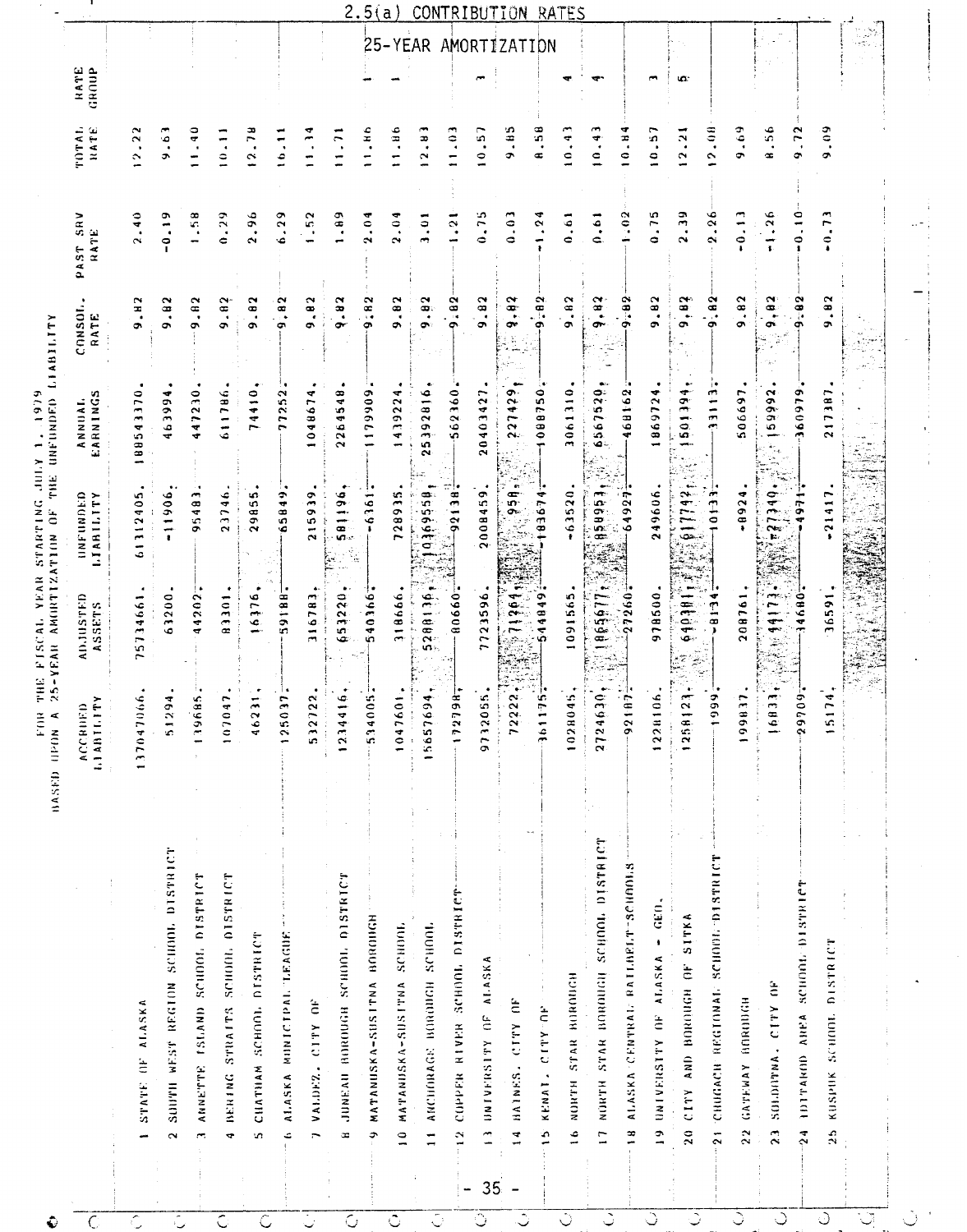|                                               | <b>ALL</b><br>$\mathbf{e}$<br>ACCRI<br>LIABII              | <b>AD.IUSTED</b><br>ASSETS                  | ONFONDED<br>LIABILITY                           | ANNIAL<br>EARNINGS   | $\bullet$<br>CONSOL<br>RATE    | PASSY SHV<br>RATE:          | TUTAL.<br>RATE      |  |
|-----------------------------------------------|------------------------------------------------------------|---------------------------------------------|-------------------------------------------------|----------------------|--------------------------------|-----------------------------|---------------------|--|
| <b>DUENTY</b><br>26 CLTY AND BUROUGH OF       | 822<br>3849                                                | 1224297                                     | 625525                                          | دی:<br>664797        | 9.82                           | 0.69                        | 0.31                |  |
| SELAWIK CITY SCHOOL DISTRICT<br>$\mathcal{L}$ | 135<br>$\frac{a}{2}$                                       | 145071                                      | $-116936$                                       | 93121                | 9.82                           | 9.27<br>$\mathbf{I}$        | $0.455$             |  |
| CITY OF<br>KODIAK.<br>$\frac{8}{28}$          | 0.098<br>$\frac{6}{11}$                                    | 607455;                                     | 509405                                          | 567522<br>÷          | 9.82                           | 2.40                        | 2.22                |  |
| 29 FAIRBANKS, CITY OF                         | $95$<br>$\overline{ }$<br>475                              | 2198563                                     | 555232<br>$\sim$                                | 7198053              | 9.82                           | $\frac{1}{2}$               | 12.9                |  |
| PAIRBANKS PUBLIC OTILITIES<br>$\tilde{z}$     | 26<br>$\sim$<br>202                                        | ٠<br>174164                                 | $\tilde{\phantom{a}}$<br>653061<br>en i<br>te ( | ↞<br>80367<br>$\sim$ | 9.82                           | $\frac{1}{2}$               | 2.9                 |  |
| ANCHINAGE, GREATER BOROUGH<br>$\mathscr{F}$   | c                                                          | ۰                                           | ۰                                               | ۰                    | .82<br>Ğ,                      | 0.000                       | 9.82                |  |
| SKAGWAY, CITY OF<br>$\frac{3}{2}$             | $\overline{\phantom{a}}$<br>$\mathbf{\tilde{c}}$<br>c<br>Ş | 61989                                       | 11366<br>$\bullet$                              | 205079               | .82<br>Ö                       | $-0.41$                     | 9.41                |  |
| SITKA, BOROUGH SCHOOLS<br>$\tilde{=}$         | ٠<br>۷Ç.<br>$\frac{1}{2}$<br>47 A                          | $\bullet$<br>120623                         | 57892<br>÷                                      | 896688               | .82<br>Ğ,                      | .19<br>$\rightarrow$        | 2.21                |  |
| $\dot{\vec{c}}$<br>ANCHORAGE, "CITY<br>ž      | ۔ ا<br>$\ddot{\phantom{0}}$                                | 0<br>$\mathcal{I}^+$                        | ۰                                               | 0                    | .82<br>÷                       | 0.00                        | 9.H2                |  |
| $\tilde{a}$<br>WRANGELL, CITY<br>$\ddot{z}$   | 417<br>$\frac{1}{2}$                                       | 83951<br>÷                                  | 135466                                          | 611476               | <b>68.6</b>                    | 1.63                        | 1,45                |  |
| за вктнен. стту пе                            | $\cdot$<br>854                                             | 27920;                                      | $-10066$<br>Grago                               | 10068                | 9.82                           | 1,06                        | 8.76                |  |
| VALDEZ CITY SCHOOLS<br>៊                      | $888 -$<br>$\tilde{x}$                                     | 000000000                                   | ŧ٠<br>58087                                     | 356325               | .82<br>G.                      | $-0.12$                     | $\frac{1}{2}$<br>ð, |  |
| за нооми стеу schools                         | 002<br>234                                                 | 79355                                       | 54647                                           | 429958               | .92<br>Ò,                      | 2.65                        | 2.47                |  |
| NOME MONICIPAL OF LUTIPIES<br>$\tilde{=}$     | $\bullet$<br>$\frac{1}{9}$<br>$\frac{600}{4}$              | $\bullet$ :<br>619615                       | 160656                                          | 186606               | .82<br><b>GN</b>               | 1.84                        | 11.66               |  |
| 40 KOTZERHEL CITY OF                          | $\frac{1}{10}$                                             | 68663.                                      | 505553                                          | 143512               | 9.82                           | 2.60                        | 7.22                |  |
| 41 GALENA CITY SCHOOLS                        | 080                                                        | 21189                                       | $-7100$                                         | 59807                | 9.82                           | $-0.88$                     | 6.94                |  |
| 42 KING COVE CITY SCHOOL DISTRICT             | 095,<br>$\frac{6}{2}$                                      | ٠<br>6554<br>$\overline{\phantom{a}}$<br>łς | 9541.                                           | lifeil               | , a, a<br>œ                    | 0.98                        | 0.80                |  |
| 43 PETERSHURG, CITY OF                        | $74 -$<br>$\overline{ }$<br>728                            | 73497                                       | -10<br>54681<br>ŵ.                              | ÷<br>043433          | 9.82                           | 3.92                        | 13.74               |  |
| витятог, нау поволен<br>$\frac{4}{4}$         | 522<br>285                                                 | 42651                                       | 5982426                                         | 217106               | .82<br>Ğ,                      | $-26$<br>æ                  | 80.18               |  |
| 45 NORTH SLOPE BOROUGH                        | 679,<br>68                                                 | ξ,<br>460424.                               | 227255<br>$\mathcal{F}(\phi)$<br>ſ.<br>gir en   | ottekttt             | .92<br>ō                       | 0.78                        | 10.60               |  |
| 46 WRANGELL SCHIONLS                          | $256 -$<br>ု                                               | 11461                                       | 10795                                           | 71831                | 9.82                           | $\frac{1}{2}$               | پ<br>0.9            |  |
| 47 UNINGANIZED BOROUGH SCHOOLS                | 232775                                                     | 554306                                      | 321531<br>٠                                     | 516537               | .92<br>G.                      | 4.59                        | 5.23                |  |
| CITY OF<br>CORDONA.<br>$\frac{4}{7}$          | 132.<br>$\frac{1}{26}$                                     | 153692,                                     | - Bri<br>113440.                                | ۰<br>611823          | $\mathbf{a}$<br>$\bullet$<br>¢ | F.                          | 11.19               |  |
| NOME CITY SCHOOLS<br>۹9                       | 748<br>$\frac{4}{3}$                                       | 44286                                       | 287034.                                         | 643407               | .82<br>¢.                      | 3.29                        | $\frac{1}{1}$       |  |
| $\approx$<br>Y1.1<br>онита лимстійм.<br>ິດ    | $\epsilon$                                                 | 618<br>$\overline{ }$                       | $\circ$                                         | ٠<br>$\bullet$       | $\mathbf{a}$<br>$\bullet$<br>œ | $\ddot{\circ}$<br>$\bullet$ | .82<br>Ō.           |  |
|                                               |                                                            |                                             |                                                 |                      |                                |                             |                     |  |

FOR THE FISCAL YEAR STARTING JULY 1, 1979